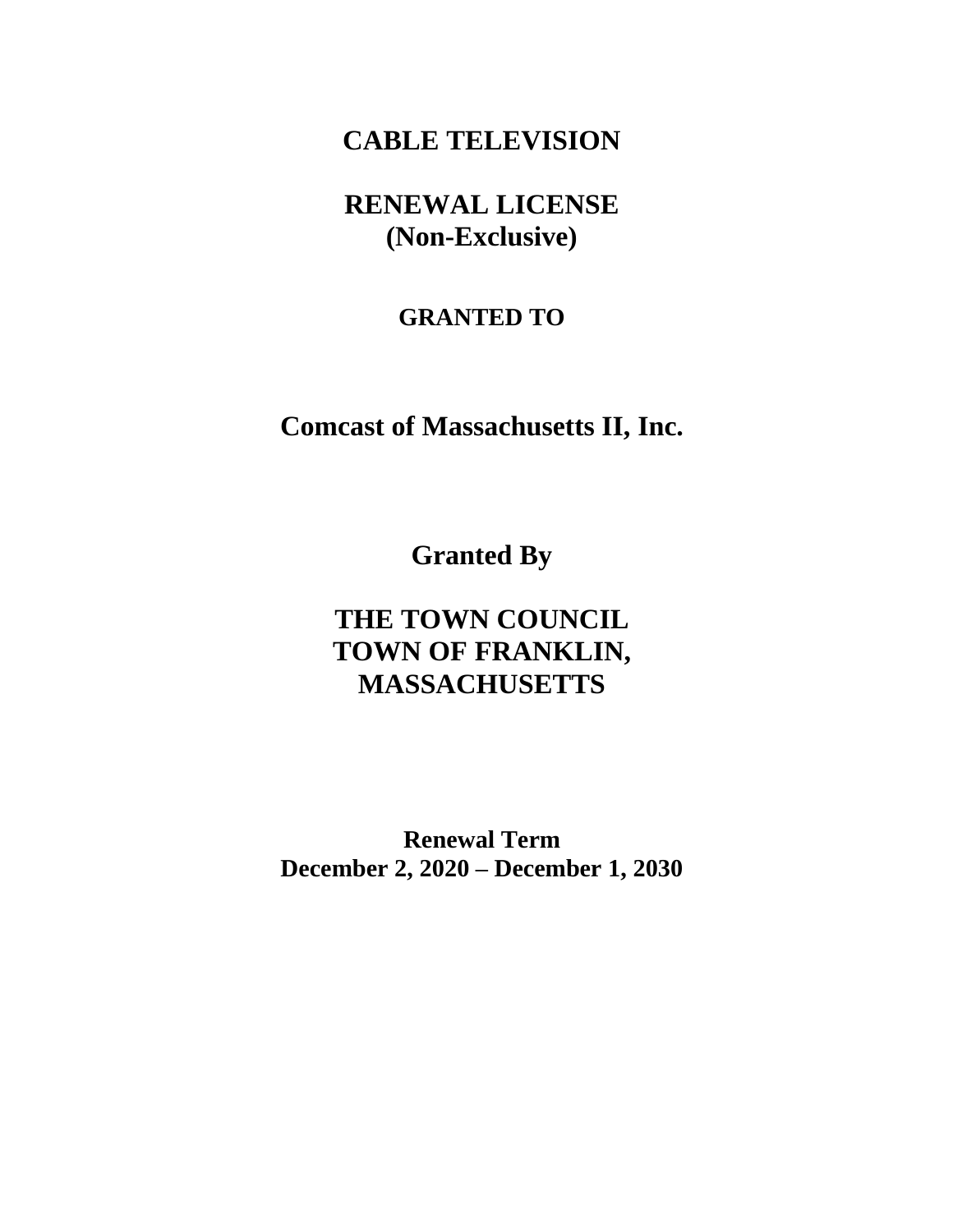## **Table of Contents**

| <b>ARTICLE 3 - SYSTEM SPECIFICATIONS AND CONSTRUCTION  18</b> |  |
|---------------------------------------------------------------|--|
|                                                               |  |
|                                                               |  |
|                                                               |  |
|                                                               |  |
|                                                               |  |
|                                                               |  |
|                                                               |  |
|                                                               |  |
|                                                               |  |
|                                                               |  |
|                                                               |  |
|                                                               |  |
|                                                               |  |
|                                                               |  |
|                                                               |  |
|                                                               |  |
|                                                               |  |
|                                                               |  |
|                                                               |  |
|                                                               |  |
|                                                               |  |
|                                                               |  |
|                                                               |  |
|                                                               |  |
|                                                               |  |
|                                                               |  |
|                                                               |  |
|                                                               |  |
|                                                               |  |
|                                                               |  |
|                                                               |  |
|                                                               |  |
|                                                               |  |
|                                                               |  |
|                                                               |  |
|                                                               |  |
|                                                               |  |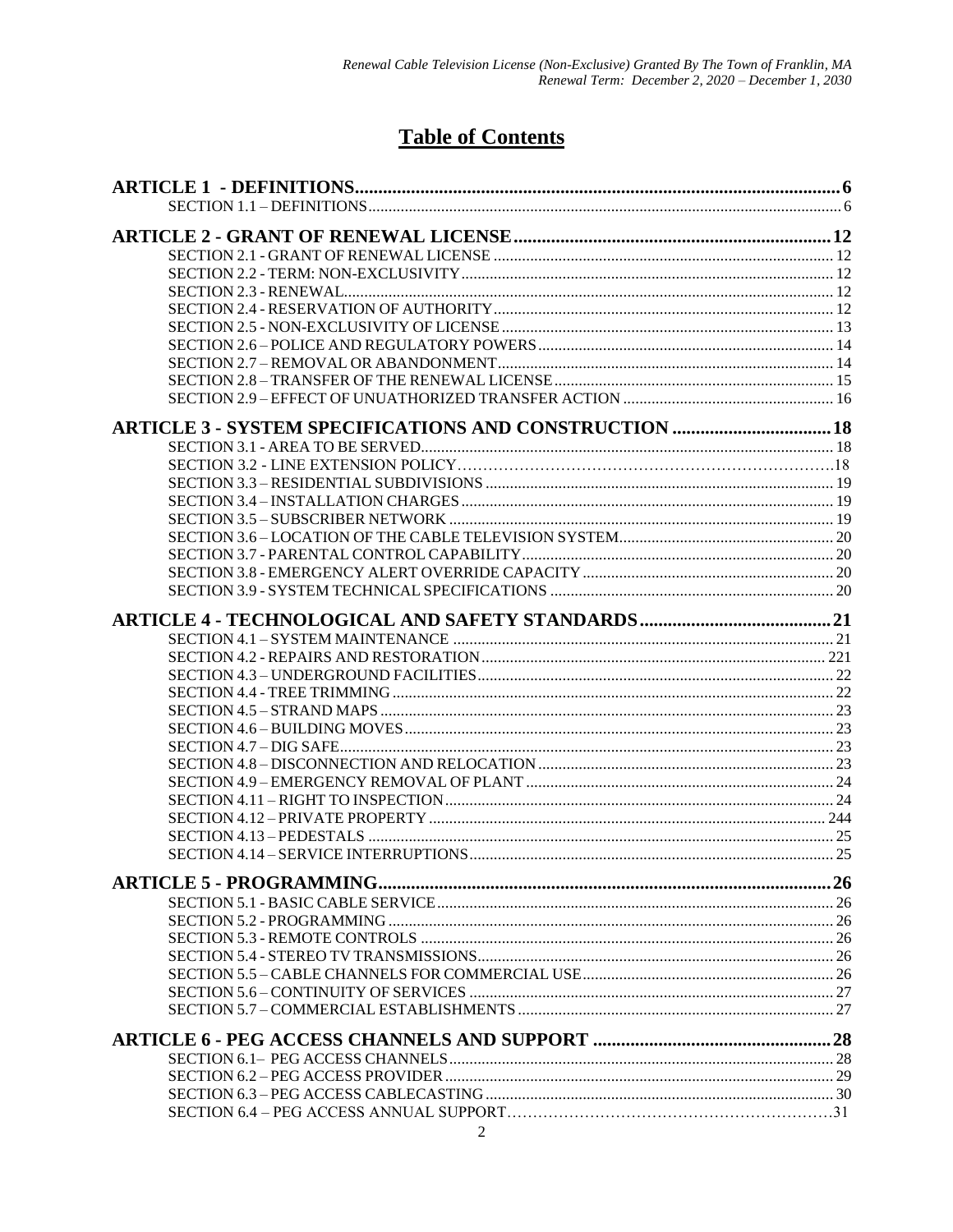| <b>ARTICLE 9 - CUSTOMER SERVICE, SUBCRIBER RIGHTS AND CONSUMER</b>  |  |
|---------------------------------------------------------------------|--|
|                                                                     |  |
|                                                                     |  |
|                                                                     |  |
|                                                                     |  |
|                                                                     |  |
|                                                                     |  |
|                                                                     |  |
|                                                                     |  |
|                                                                     |  |
|                                                                     |  |
|                                                                     |  |
|                                                                     |  |
|                                                                     |  |
|                                                                     |  |
|                                                                     |  |
|                                                                     |  |
|                                                                     |  |
|                                                                     |  |
| <b>ARTICLE 12 - DETERMINATION OF BREACH - LICENSE REVOCATION 46</b> |  |
|                                                                     |  |
|                                                                     |  |
|                                                                     |  |
|                                                                     |  |
|                                                                     |  |
|                                                                     |  |
|                                                                     |  |
|                                                                     |  |
|                                                                     |  |
|                                                                     |  |
|                                                                     |  |
|                                                                     |  |
|                                                                     |  |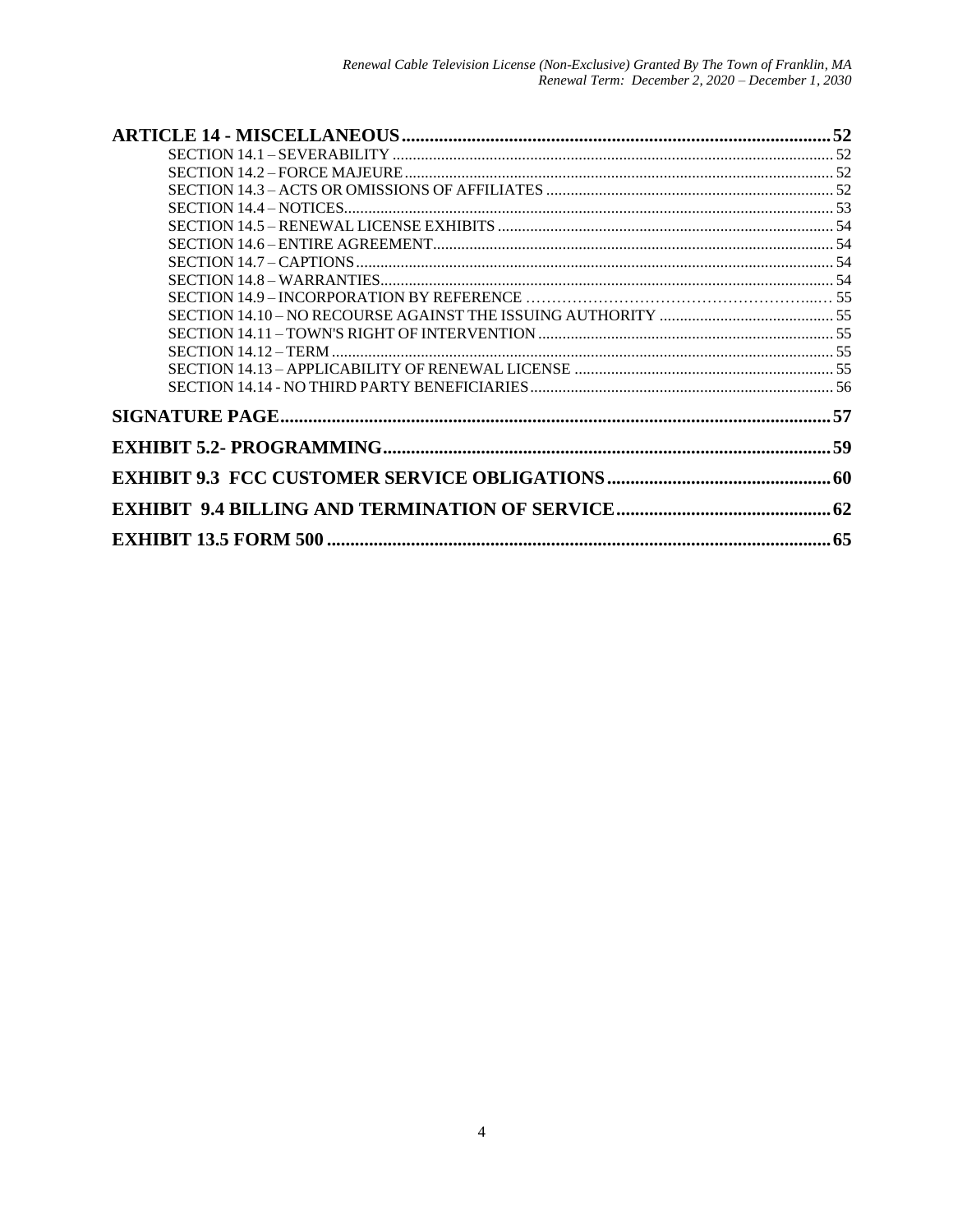# **RENEWAL LICENSE (Non-Exclusive)**

## **INTRODUCTION**

WHEREAS, Comcast of Massachusetts II, Inc. (hereinafter "Licensee"), is the duly authorized holder of a renewal license to operate a cable television system in the Town of Franklin, Massachusetts (hereinafter the "Town"), said license having commenced on October 6, 2010

WHEREAS, Licensee filed a written request for a renewal of its license by letter dated, February 6, 2018 in conformity with the Cable Communications Policy Act of 1984 ("Cable Act");

WHEREAS, there has been an opportunity for public comment, as required by Section 626(h) of the Cable Act;

WHEREAS, The Board of Selectmen as Issuing Authority finds that Licensee has complied with the terms of its previous license;

WHEREAS, the Issuing Authority has determined that the financial, legal, and technical ability of Licensee is reasonably sufficient to provide services, facilities, and equipment necessary to meet the future cable-related needs of the community, and desires to enter into this Renewal License with Licensee for the construction and continued operation and maintenance of its Cable System on the terms and conditions set forth herein; and

NOW THEREFORE, after due and full consideration, the Issuing Authority and Licensee agree that this Renewal License is issued upon the following terms and conditions: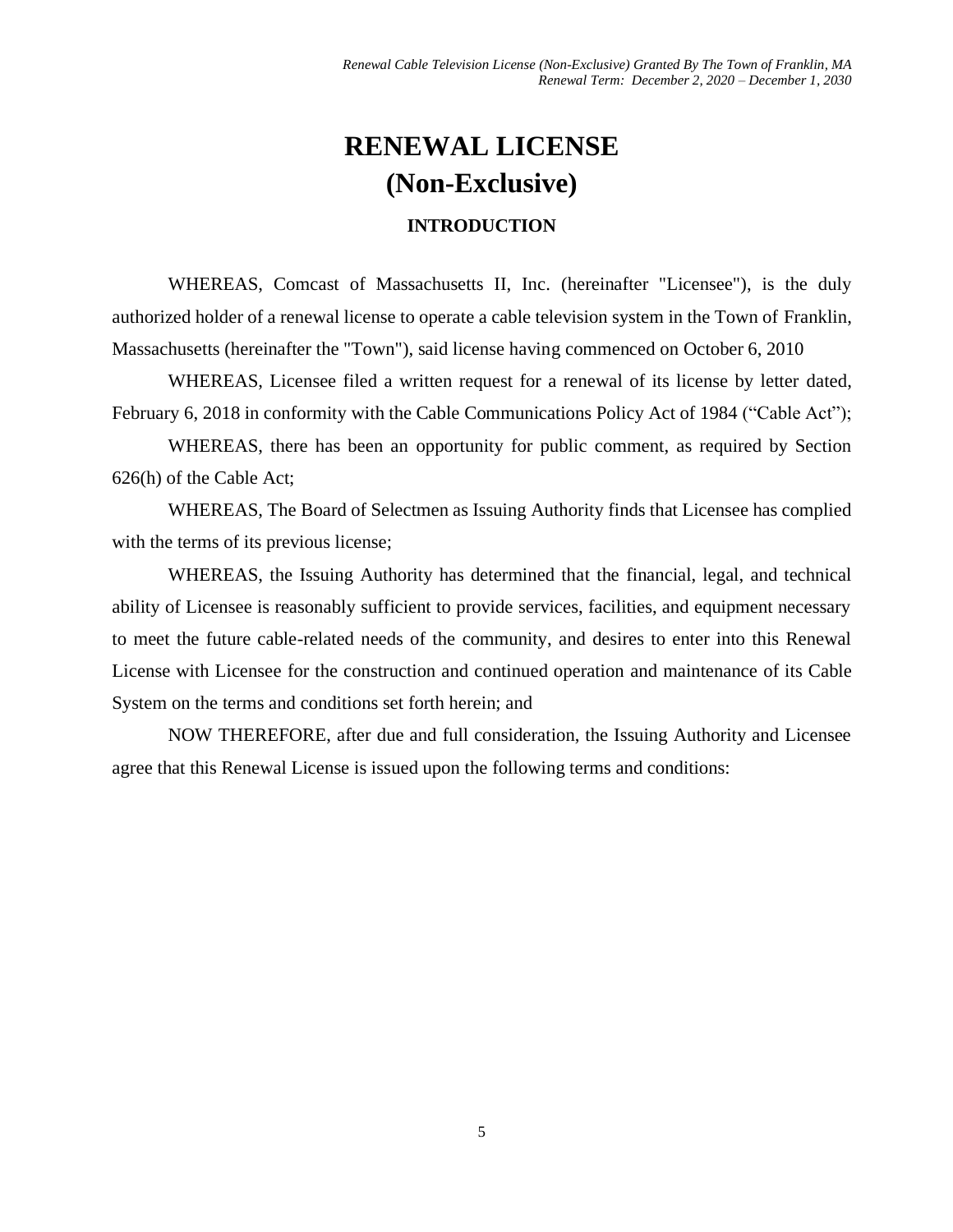#### **ARTICLE 1 - DEFINITIONS**

#### **SECTION 1.1 – DEFINITIONS**

For the purpose of this Renewal License, the following words, terms, phrases and their derivations shall have the meanings given herein, unless the context clearly requires a different meaning. When not inconsistent with the context, the masculine pronoun includes the feminine pronoun, words used in the present tense include the future tense, words in the plural number include the singular number and words in the singular number include the plural number. The word shall be always mandatory and not merely directory.

(a) Access - shall mean the right or ability of any Franklin resident and/or any Persons affiliated with a Franklin institution to use designated Public, Educational and Government access facilities and equipment and/or PEG Access Channels of the Cable Television System, subject to the conditions and procedures established for such use by the Town and its designee.

(b) Affiliate or Affiliated Person – When used in relation to any Person, shall mean another Person who owns or controls, is owned or controlled by, or is under common ownership or control with, such Person, but does not include Affiliated entities that are not involved with the use, business, management, operation, construction, repair and/or maintenance of Comcast Corporation's Sudbury cable systems.

(c) Basic Cable Service – shall mean the lowest tier of service which includes the retransmission of local television broadcast signals.

(d) Cable Act – shall mean the Cable Communications Policy Act of 1984, Public Law No. 98-549, 98 Stat. 2779 (1984), 47 U.S.C. 521 et. seq., amending the Communications Act of 1934, as further amended by the 1992 Cable Consumer Protection and Competition Act, Public Law No. 102-385 and the Telecommunications Act of 1996, Public Law No. 104-458, 110 Stat. 56 (1996) and as may be further amended.

(e) Cable Division – shall mean the Competition Division of the Massachusetts Department of Telecommunications and Cable established pursuant to Massachusetts General Laws Chapter 166A (M.G.L. Chapter 166A) or its successor.

(f) Cable Service or Service – shall mean (A) the one-way transmission to subscribers of (i) video programming, or (ii) other programming service, and (B) subscriber interaction, if any, which is required for the selection or use of such video programming or other programming service.

6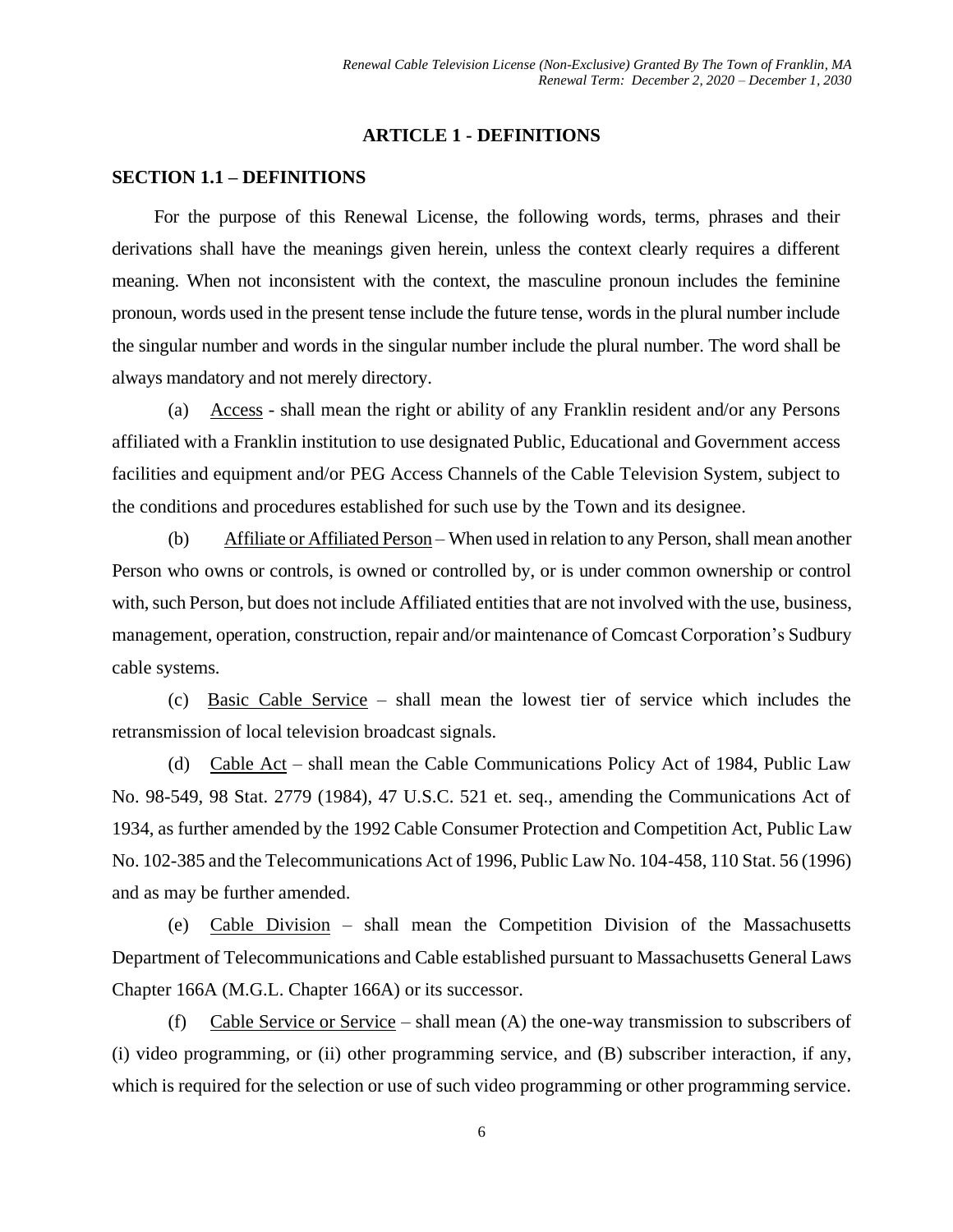(g) Cable Television System or Cable System – shall mean the facility owned, constructed, installed, operated and maintained by Licensee in the Town of Sudbury, consisting of a set of closed transmission paths and associated signal generation, reception, and control equipment that is designed to provide cable service which includes video programming and which is provided to multiple subscribers within the Town, but such term does not include (a) a facility that serves only to retransmit the television signals of one or more television broadcast stations; (b) a facility that serves subscribers without using any public right-of-way; (c) a facility of a common carrier which is subject, in whole or in part, to the provisions of Title II of the Cable Act, except that such facility shall be considered a cable system (other than for purposes of section 621(c) of the Cable Act) to the extent such facility is used in the transmission of video programming directly to subscribers unless the extent of such use is solely to provide interactive on-demand services; (d) an open video system that complies with section 653 of this title, or (e) any facilities of any electric utility used solely for operating its electric utility systems.

(h) Downstream Channel – A channel over which signals travel from the Cable System Headend or hub-site to an authorized recipient of Programming.

(i) Drop – shall mean the coaxial cable or fiber that connects a home or building to the feeder cable of the Subscriber Network.

(j) Educational Access Channel: A specific channel on the Cable System owned and made available by the Licensee to the Issuing Authority, the Sudbury Public Schools and/or the Access Provider, as determined by the Issuing Authority, to present non-commercial educational programming and information to the public.

(k) Effective Date – shall mean December 2, 2020.

(l) FCC – shall mean the Federal Communications Commission or any successor governmental entity.

(m) Franchise Fee – shall mean the payments to be made by Licensee to the Town of Sudbury and/or its designee(s), which shall have the meaning as set forth in Section  $622(g)$  of the Cable Act.

(n) Government Access Channel – A specific channel on the Cable System owned and made available by the Licensee to the Issuing Authority and/or the Access Provider, as determined by the Issuing Authority, for the presentation of government-related and other non-commercial programming and/or information to the public.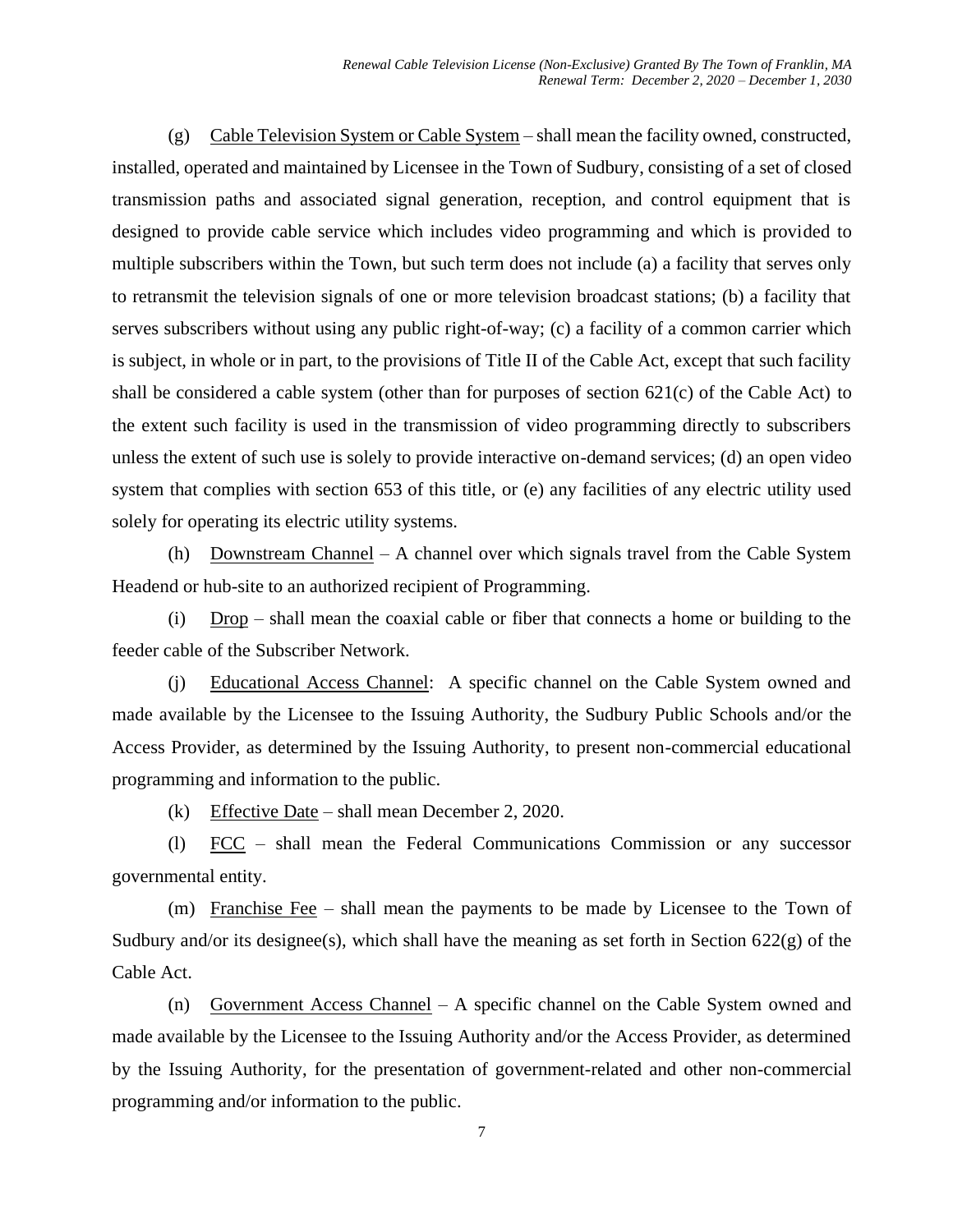(o) Gross Annual Revenues – shall mean the revenues received by the Licensee and/or its Affiliates derived from the operation of the Cable System to provide Cable Service, accrued in accordance with generally accepted accounting principles (GAAP) in the United States**,** and shall include, without limitation: the revenues derived from the distribution of any Cable Service over the Cable System; Basic Service monthly fees and all other Cable Service fees; any and all Cable Service fees and/or charges received from Subscribers; installation, reconnection, downgrade, upgrade and any similar charges; all digital Cable Service revenues; fees paid on all Subscriber fees ("Fee-on Fee"); all Commercial Subscriber Cable Service revenues (including bulk account revenues); Pay Cable, Premium Services and Pay-Per-View revenues; video on demand Cable Services; converter, remote control and other Cable Service-related equipment rentals and/or leases or sales; fees paid for channels designated for commercial use (leased access); home shopping revenues; and advertising revenues. In the event that an Affiliate or any other Person is responsible for selling advertising that is aired on the Cable System in the Town, the advertising revenues for purposes herein shall be deemed to be the prorata portion of the advertising revenues received by such Affiliate or other Person for use of the Cable System in the Town . Gross Annual Revenues shall also include the gross revenue of any other Person which is derived directly from or in connection with the operation of the Cable System to the extent that said revenue is derived through a means which has the effect of avoiding payment of Franchise Fees to the Town that would otherwise be paid herein. Gross Annual Revenues shall not include actual bad debt that is written off, consistent with GAAP; provided, however, that all or any part of any such actual bad debt that is written off, but subsequently collected, shall be included in Gross Annual Revenues in the period so collected.

(p) Headend – shall mean the electronic control center of the Cable System containing equipment that receives, amplifies, filters and converts incoming signals for distribution over the Cable System.

(q) High Definition ("HD") PEG Access Channel - shall mean a PEG Access Channel in the high definition format for digital television transmissions with video transmitted in a high definition resolution as determined by the Licensee in its sole discretion.

(r) Issuing Authority – shall mean the Select Board of the Town of Sudbury, Massachusetts, or the lawful designee thereof.

(s) Licensee – shall mean Comcast of Massachusetts III, Inc. or any successor or transferee in accordance with the terms and conditions in this Renewal License.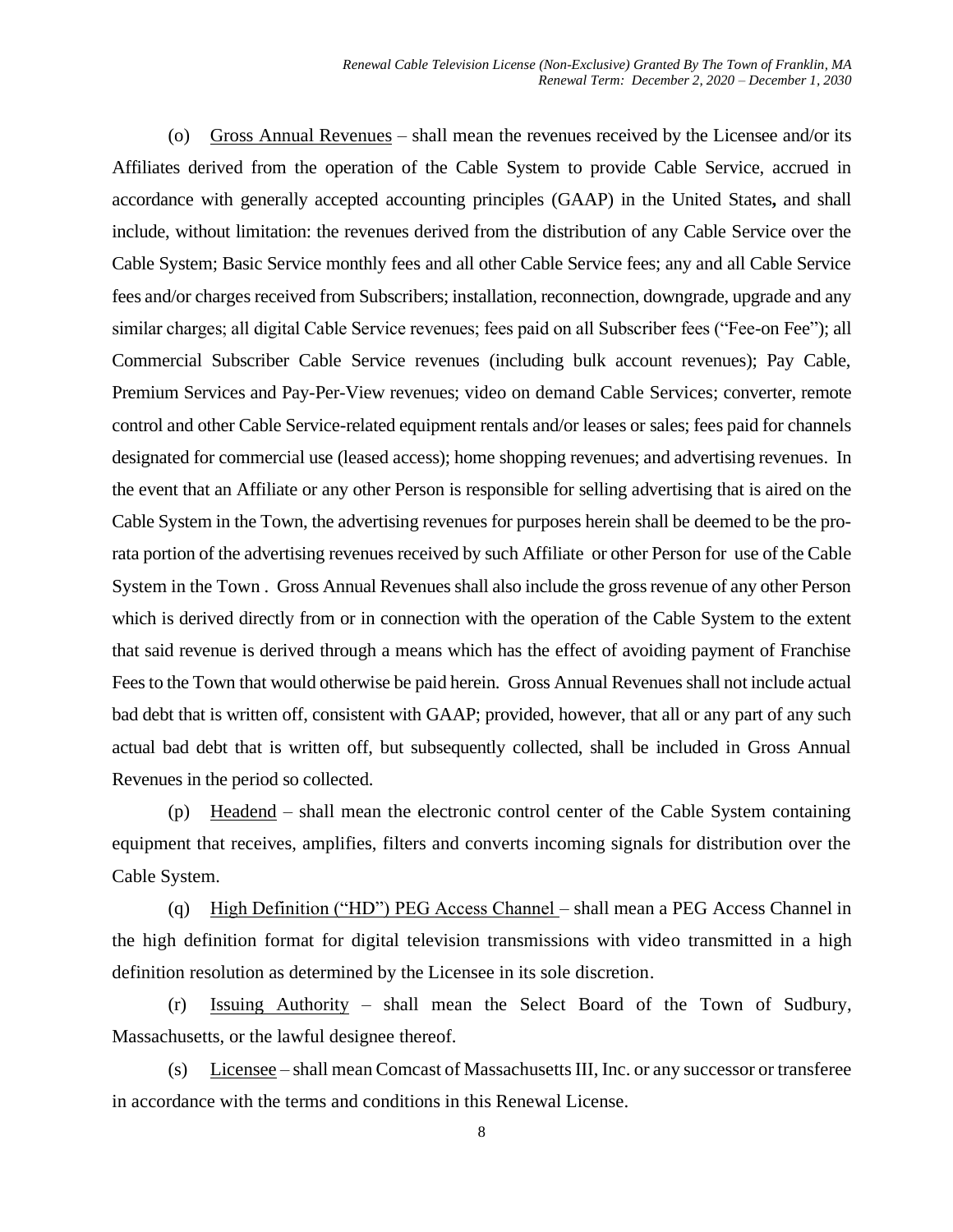(t) License Fee – shall mean the payments to be made by Licensee to the Town of Sudbury and the Commonwealth of Massachusetts, which shall have the meaning as set forth in M.G.L. c. 166A, § 9.

(u) Normal Business Hours – shall mean those hours during which most similar businesses in Sudbury are open to serve customers. In all cases, Normal Business Hours must include some evening hours and at least one night per week and/or some weekend hours.

(v) Outlet – shall mean an interior receptacle that connects a television set to the Cable Television System.

(w) Pay Cable or Premium Services – shall mean programming delivered for a fee or charge to Subscribers on a per-channel or group-of-channels basis.

(x) Pay-Per-View – shall mean programming delivered for a fee or charge to Subscribers on a per-program or per-event basis.

(y) PEG – The acronym for "public, educational and governmental".

(z) PEG Access Channel – A video channel which the Licensee owns and is made available for use by the Town and/or its designee(s) without charge for the purpose of transmitting non-commercial programming by members of the public, Town departments and agencies, public schools, educational, institutional and similar organizations.

(aa) PEG Access Designee or Access Provider – shall mean any entity designated in writing by the Issuing Authority for the purpose of operating and managing the use of Public, Educational and/or Governmental Access funding, equipment, facilities and /or channels for the production and broadcast of PEG Access programming on the Cable Television System, in accordance with this Renewal License and 47 U.S.C. 531, including, but not limited to the Town itself and/or an access corporation and/or entity, as determined by the Issuing Authority.

(ab) PEG Access User – shall mean a Person utilizing the Cable Television System, including any related facilities for purposes of production and/or transmission of PEG Access Programming, as opposed to utilization solely as a Subscriber.

(ac) PEG Access Programming – shall mean non-commercial programming produced by any Sudbury residents or organizations, schools or government entities and the use of designated facilities, equipment and/or channels of the Cable System in accordance with 47 U.S.C. 531 and this Renewal License.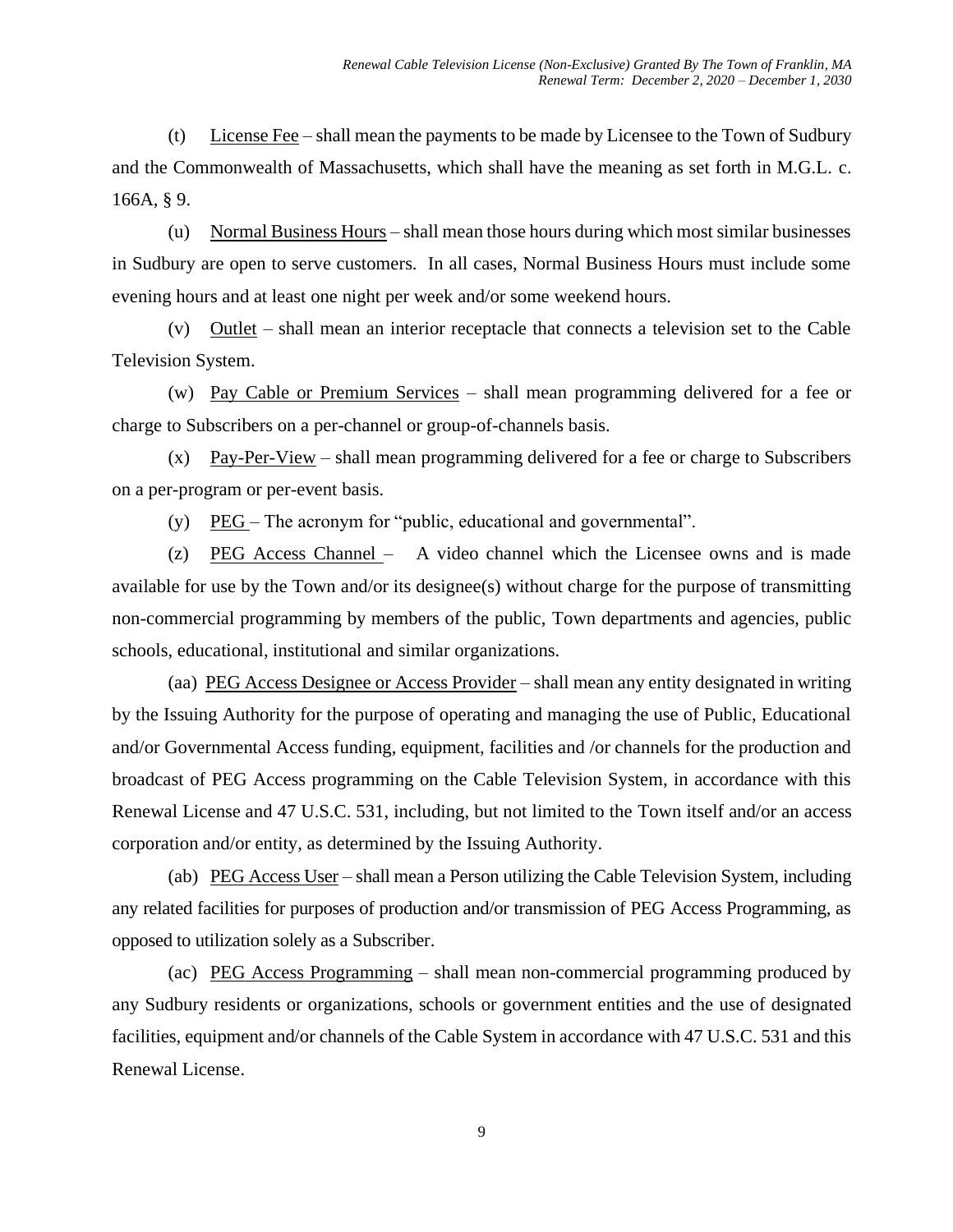(ad) Person – shall mean any natural person or any association, firm, partnership, joint venture, corporation, or other legally recognized entity, whether for-profit or not-for profit, but shall not mean the Issuing Authority or Town.

(ae) Prime Rate – shall mean the prime rate of interest as reported by the Federal Reserve or its successor, however, if a prime rate is reported by the Federal Reserve Bank of Boston it shall be the "Prime Rate" for purposes of this Renewal License.

(af) Public, Educational and Governmental (PEG) Access Channel – shall mean a video channel which the Licensee shall make available to the Town of Sudbury and designees of the Town of Sudbury, including Access Users without charge, for the purpose of transmitting non-commercial programming by members of the public, Town departments and agencies, public schools, educational, institutional, similar organizations and others.

(ag) Public Access Channel – A specific channel on the Cable System owned and made available by the Licensee to the Issuing Authority and/or the Access Provider, as determined by the Issuing Authority, for use by Sudbury residents and organizations and others wishing to present non-commercial programming to the public.

(ah) Public Buildings – shall mean those buildings owned or leased by the Issuing Authority for municipal government purposes, and shall not include buildings owned by the Issuing Authority but leased to third parties or buildings such as storage facilities at which government employees are not regularly stationed.

(ai) Renewal License or License – shall mean this Renewal License and any amendments or modifications in accordance with the terms herein.

(aj) Standard Definition (SD) PEG Access Channels – shall mean a PEG Access Channel in the standard definition display format for digital television transmissions

(ak) Standard Installation – shall mean the installation which can be completed using a Drop of up to one hundred fifty feet (150') aerial or one hundred twenty-five feet (125') underground.

(al) State – The Commonwealth of Massachusetts.

(am) Subscriber – shall mean any Person, firm, corporation or other entity who or which contracts with the Licensee for or lawfully receives, Cable Service provided by the Licensee.

(an) Subscriber Network – shall mean the trunk and feeder signal distribution network over which video and audio signals are transmitted to Subscribers.

(ao)  $Town - shall mean the Town of Franklin, Massachusetts.$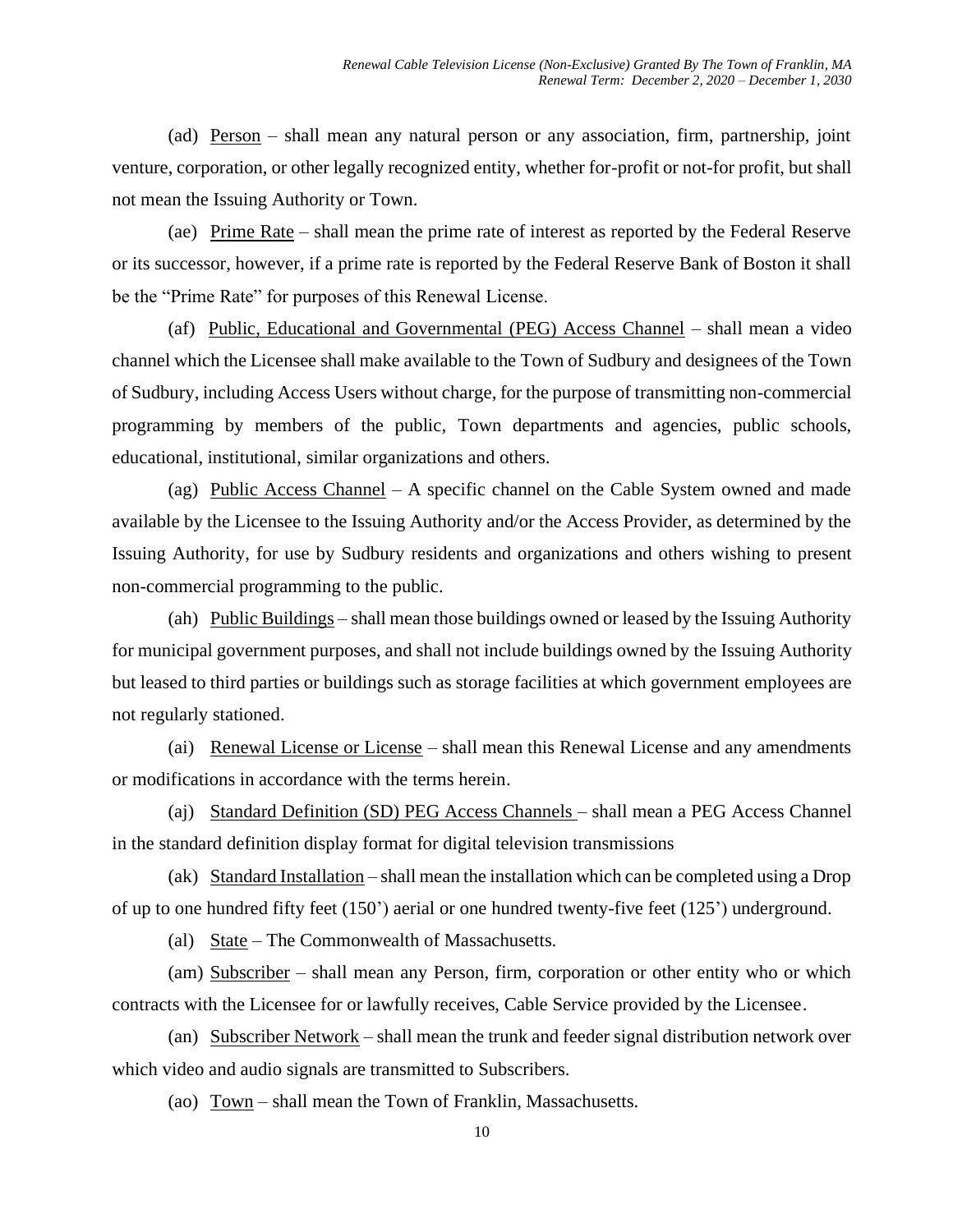(ap) Trunk and Distribution System – shall mean that portion of the Cable System for the delivery of Cable Services, but not including Drop Cable(s) to Subscriber's residences.

(aq) Video Programming or Programming – shall mean programming provided by, or generally considered comparable to programming provided by, a television broadcast station.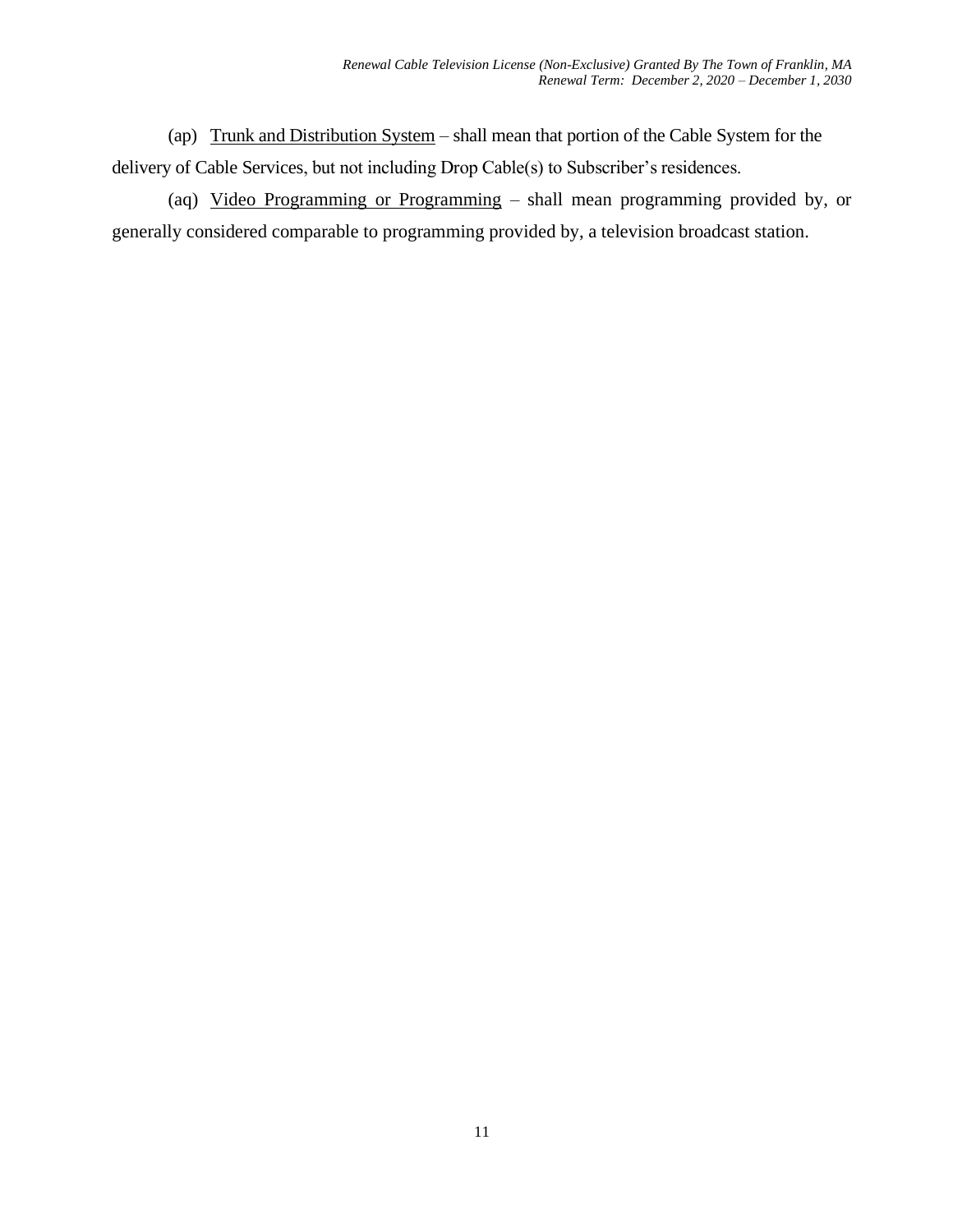#### **ARTICLE 2 - GRANT OF RENEWAL LICENSE**

#### **SECTION 2.1 - GRANT OF RENEWAL LICENSE**

(a) Pursuant to the authority of M.G.L. c. 166A, and the Cable Act the Issuing Authority hereby grants a non-exclusive Renewal License to Comcast of Massachusetts III, Inc., a Delaware Corporation, authorizing and permitting Licensee to construct, operate and maintain a Cable Television System in the Public Way within the municipal limits of the Town of Sudbury.

(b) This Renewal License is granted under and in compliance with the Cable Act and M.G.L. c. 166A, and in compliance with all rules and regulations of the FCC and the Cable Division in force and effect during the period for which this Renewal License is granted.

(c) Subject to the terms and conditions herein, the Issuing Authority hereby grants to Licensee the right to construct, upgrade, install, operate and maintain a Cable Television System within the Public Way.

#### **SECTION 2.2 - TERM: NON-EXCLUSIVITY**

This non-exclusive Renewal License shall be for a period of ten (10) years, commencing on December 2, 2020 through midnight December 1, 2030.

## **SECTION 2.3 - RENEWAL**

(a) In accordance with the provisions of federal law, M.G.L. c. 166A, § 13 and applicable regulations, this Renewal License shall be subject to additional renewals for the periods not to exceed ten (10) years or such other periods as allowed by law.

(b) In accordance with applicable law, any such renewal or renewals shall be upon mutual written agreement by Licensee and the Issuing Authority and shall contain such terms as Licensee and the Issuing Authority may then agree.

## **SECTION 2.4 - RESERVATION OF AUTHORITY**

Nothing in this Renewal License shall (a) abrogate the right of the Issuing Authority to perform any public works or public improvements of any description; (b) be construed as a waiver of any codes or bylaws/regulations of general applicability and not specific to the Cable Television System, Licensee, or this License; or (c) be construed as a waiver or release of the rights of the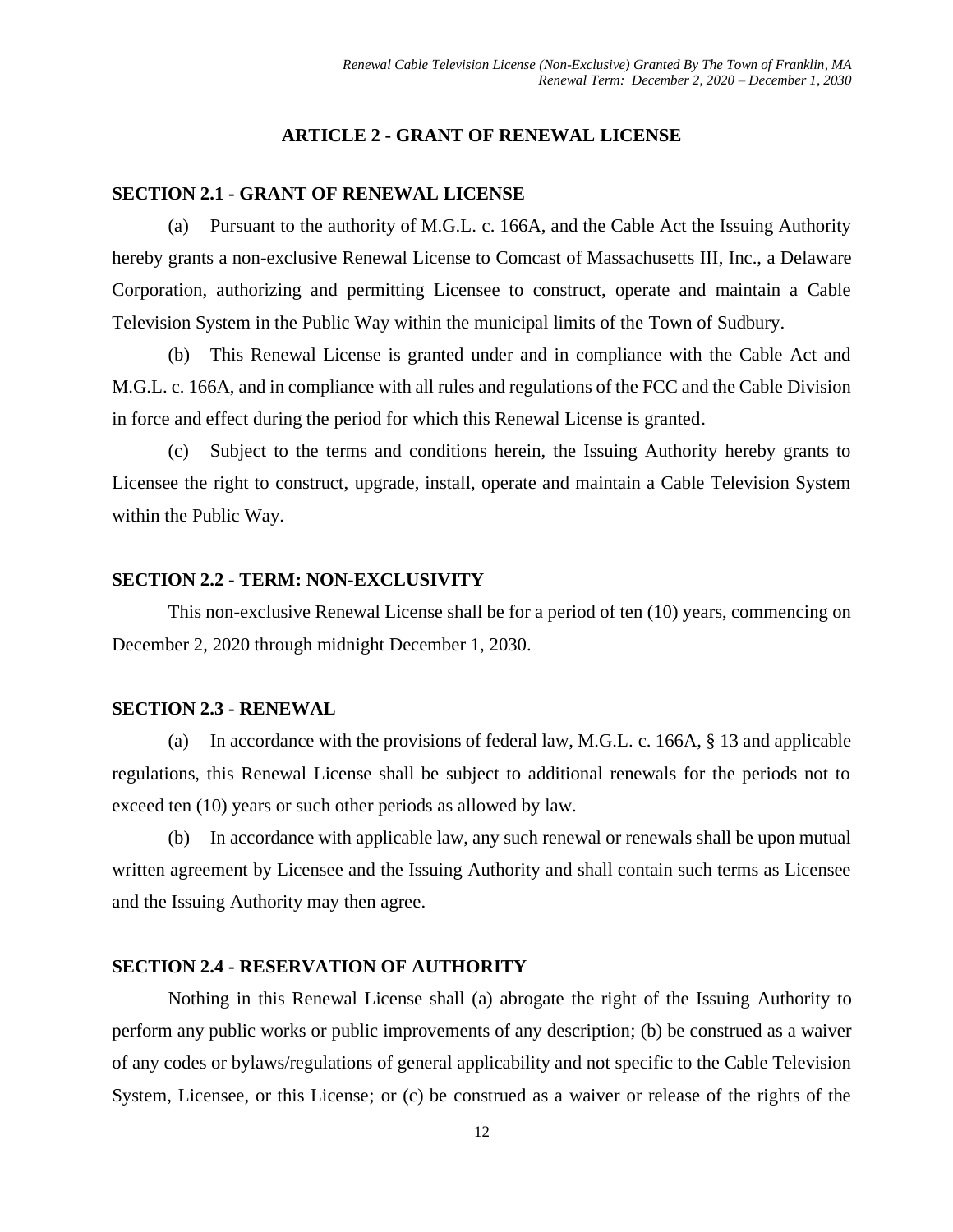Issuing Authority in and to the Public Ways. In the event of any conflict between this License and any Issuing Authority bylaw or regulation that is not generally applicable, this License shall control. In the event of any conflict between this License and any bylaw or regulation which is generally applicable, the bylaw or regulation shall control, subject to challenge as to the legality of the Town bylaw or regulation. Nothing in this Section 2.6 shall be deemed to prohibit the right of the Licensee to challenge the legality of a Town bylaw or regulation.

#### **SECTION 2.5 - NON-EXCLUSIVITY OF LICENSE**

(a) This Renewal License shall not affect the right of the Issuing Authority to grant to any other Person a license or right to occupy or use the Public Ways or streets, or portions thereof, for the construction, upgrade, installation, operation or maintenance of a Cable Television System within the Town of Sudbury; or the right of the Issuing Authority to permit the use of the Public Ways and places of the Town for any purpose(s) whatsoever. The Licensee hereby acknowledges the Issuing Authority's right to make such grants and permit such uses.

(b) The grant of any additional cable television license(s) shall be at the sole discretion of the Issuing Authority.

(i) In the event that the Licensee believes that any additional cable television license(s) have been granted on terms and conditions more favorable or less burdensome than those contained in this Renewal License, the Licensee may request, in writing, that the Issuing Authority convene a public hearing on that issue. Along with said written request, the Licensee shall provide the Issuing Authority with written reasons for its belief. At the public hearing, the Issuing Authority shall afford the Licensee an opportunity to demonstrate that any such additional cable television license(s) are on terms more favorable or less burdensome than those contained in this Renewal License. The Licensee shall provide the Issuing Authority with such financial or other relevant information as is requested.

(ii) Should the Licensee demonstrate that any such additional cable television license(s) have been granted on terms and conditions more favorable or less burdensome than those contained in this Renewal License, the Issuing Authority shall negotiate, in good faith, equitable amendments to this Renewal License within a reasonable time.

(c) The issuance of additional license(s) shall be subject to applicable federal law(s), and M.G.L. Chapter 166A and applicable regulations promulgated thereunder.

13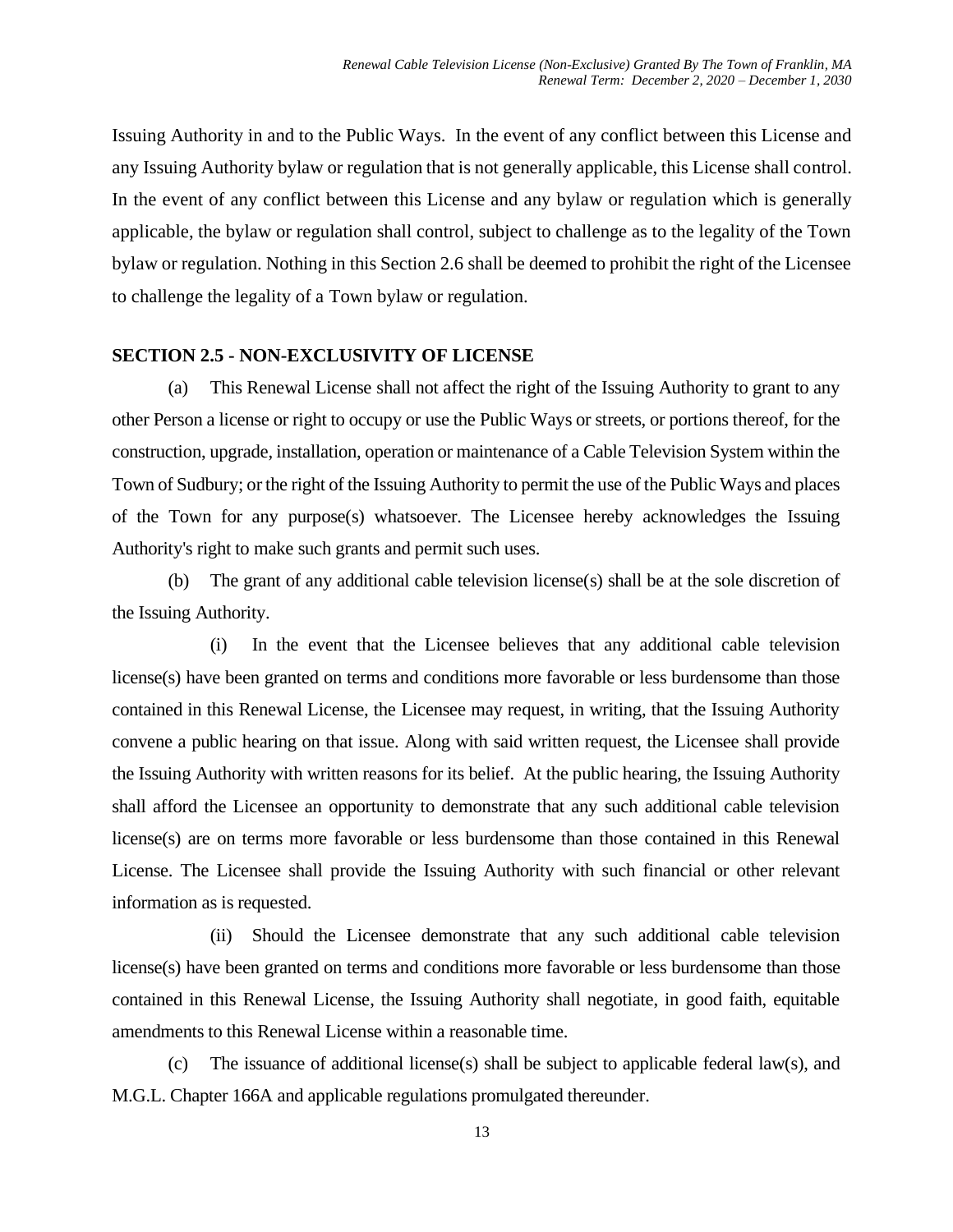(d) In the event an application for a new cable television license is filed with the Issuing Authority, proposing to serve the Town, in whole or in part, the Issuing Authority shall serve a copy of such application upon the Licensee by certified mail or via nationally recognized overnight courier services within a reasonable time thereafter.

(e) In the event that the Licensee believes that in the future another Licensee has been granted a cable television license in the Town, has been provided relief by the Issuing Authority from a material obligation(s) of its license, which may include amendments to the license, that causes said other cable television license to be more favorable or less burdensome than this Renewal License, the Licensee may request, in writing, that the Issuing Authority convene a public hearing on that issue. Along with said written request, the Licensee shall provide the Issuing Authority with written reasons for its belief. The Licensee shall provide the Issuing Authority with such financial or other relevant information as is requested. At the public hearing, the Issuing Authority shall afford the Licensee an opportunity to demonstrate that such relief causes said other cable license to be favorable or less burdensome than this Renewal License. Should the Licensee demonstrate that any such relief causes said other cable television license to be more favorable or less burdensome than the Renewal License, the Issuing Authority shall consider and negotiate, in good faith, equitable amendments to this Renewal License.

#### **SECTION 2.6 – POLICE AND REGULATORY POWERS**

By executing this Renewal License, the Licensee acknowledges that its rights are subject to the powers of the Town and its right to adopt and enforce generally applicable by-laws in the lawful exercise of its police powers to the extent permitted by applicable law, with respect to the safety and welfare of the public. The Licensee shall comply with all applicable federal and State laws and regulation, and Town bylaws and lawful regulations, provided such Town bylaw and regulations are not specific to this License, the Licensee and/or Cable System. Nothing in this Section 2.6 shall be deemed to prohibit the right of the Licensee to challenge the legality of a Town by-law or regulation.

#### **SECTION 2.7 – REMOVAL OR ABANDONMENT**

Upon termination of this Renewal License by passage of time or otherwise, unless (1) the Licensee has its license renewed for another term or (2) the ownership of the Cable Television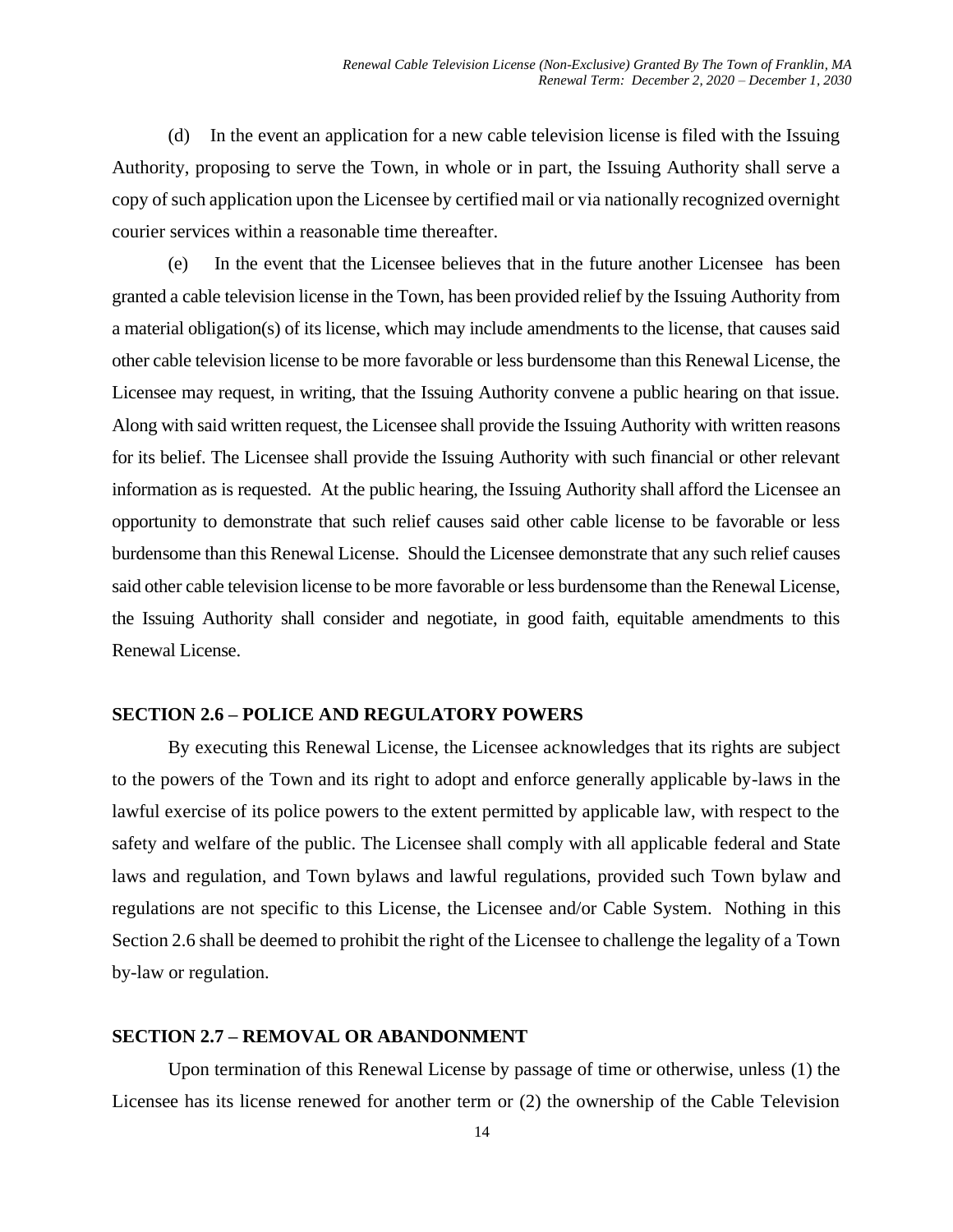System is transferred to another Person with written approval by the Issuing Authority in accordance with applicable law and pursuant to Section 2.8 below or (3) unless otherwise operating under the terms of this Renewal License as allowed by applicable law, the Licensee shall remove all of its supporting structures, poles, transmission and distribution systems, and other appurtenances from the Public Ways and shall restore the areas to their original condition as is reasonably possible and as soon as reasonably possible. If such removal is not complete within six (6) months of such termination, the Issuing Authority may deem any property not removed as having been abandoned. Upon written request of the Licensee, the Issuing Authority may waive this requirement for good cause shown. Notwithstanding the foregoing, under 47 USC Sec.  $541(b)(3)(C)$  the Issuing Authority may not order the Licensee or any affiliate thereof (i) to discontinue the provision of a telecommunications service, or (ii) to discontinue the operation of a cable system, to the extent such cable system is used for the provision of a telecommunications service, by reason of the failure of the Licensee or its affiliate to obtain a cable franchise or cable franchise renewal with respect to the provision of such telecommunications service.

#### **SECTION 2.8 – TRANSFER OF THE RENEWAL LICENSE**

(a) Pursuant to M.G.L. c. 166A, Section 7, as may be amended from time to time, neither the Renewal License, nor control thereof, shall be transferred, assigned or disposed of in any manner, voluntarily or involuntarily, directly or indirectly, or by transfer of control of any Person, company and/or other entity holding such Renewal License to any other Person, company and/or other entity, without the prior written consent of the Issuing Authority, which consent shall not be arbitrarily or unreasonably withheld. Such consent shall be given only after a public hearing upon a written application therefore on forms as may be prescribed by the FCC and/or the Cable Division. An application for consent to a transfer or assignment, if required, shall be signed by the Licensee and by the proposed transferee or assignee or by their representatives, evidence of whose authority shall be submitted with the application. A transfer or assignment of a license or control thereof between commonly controlled entities, between affiliated companies, or between parent and subsidiary corporations, shall not constitute a transfer or assignment of a license or control thereof under this Renewal License, unless otherwise provided by applicable federal or State law. An "affiliated company" is any Person or entity who owns or controls, is owned or controlled by, or is under common ownership or control with, such Person or entity.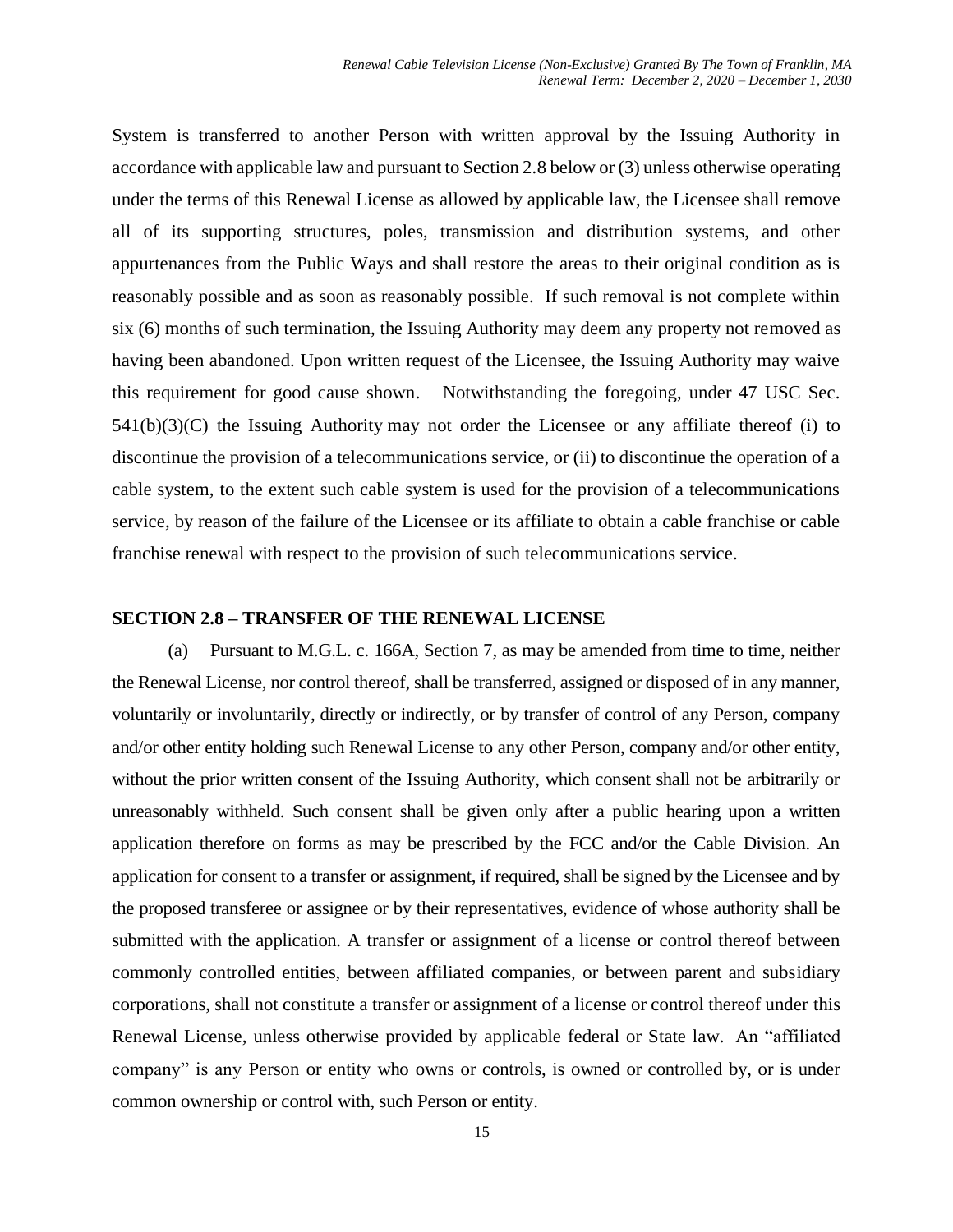(b) Pursuant to applicable State and federal law, as may be amended, in considering a request to transfer control of the Renewal License, the Issuing Authority shall consider the transferee's financial capability, management experience, technical expertise and legal ability to operate a Cable System under the existing license and may consider any other criteria allowable under applicable law or regulation.

(c) The consent or approval of the Issuing Authority to any assignment or transfer of the Renewal License granted to the Licensee shall not constitute a waiver or release of the rights of the Town in and to the streets and Public Ways or any other rights of the Town under the Renewal License, and any such transfer shall, by its terms, be expressly subordinate to the terms and conditions of the Renewal License.

(d) The Licensee shall submit to the Issuing Authority an original and one (1) copy, unless otherwise required by applicable law, of the application and FCC Form 394 requesting such transfer or assignment consent.

(e) The consent of the Issuing Authority shall be given only after a public hearing to consider the written application for transfer. Unless otherwise allowed by applicable law(s), the Issuing Authority shall make a decision on said written application within one hundred and twenty (120) days of receipt of said application. After 120 days, the application shall be deemed approved, unless said 120-day period is extended in writing by mutual agreement of the parties pursuant to applicable law.

(f) Any proposed controlling or owning Person or transferee approved by the Issuing Authority shall be subject to all of the terms and conditions contained in the Renewal License.

### **SECTION 2.9 – EFFECT OF UNUATHORIZED TRANSFER ACTION**

(a) Any transfer of the Cable System without the Licensee and the transferee complying with Section 2.8 above shall be null and void and shall be deemed a material breach of this Renewal License.

(b) If the Issuing Authority denies its consent to any such action and a transfer has nevertheless been effected, the Issuing Authority may revoke and terminate this Renewal License, unless such transfer is otherwise allowable by applicable law.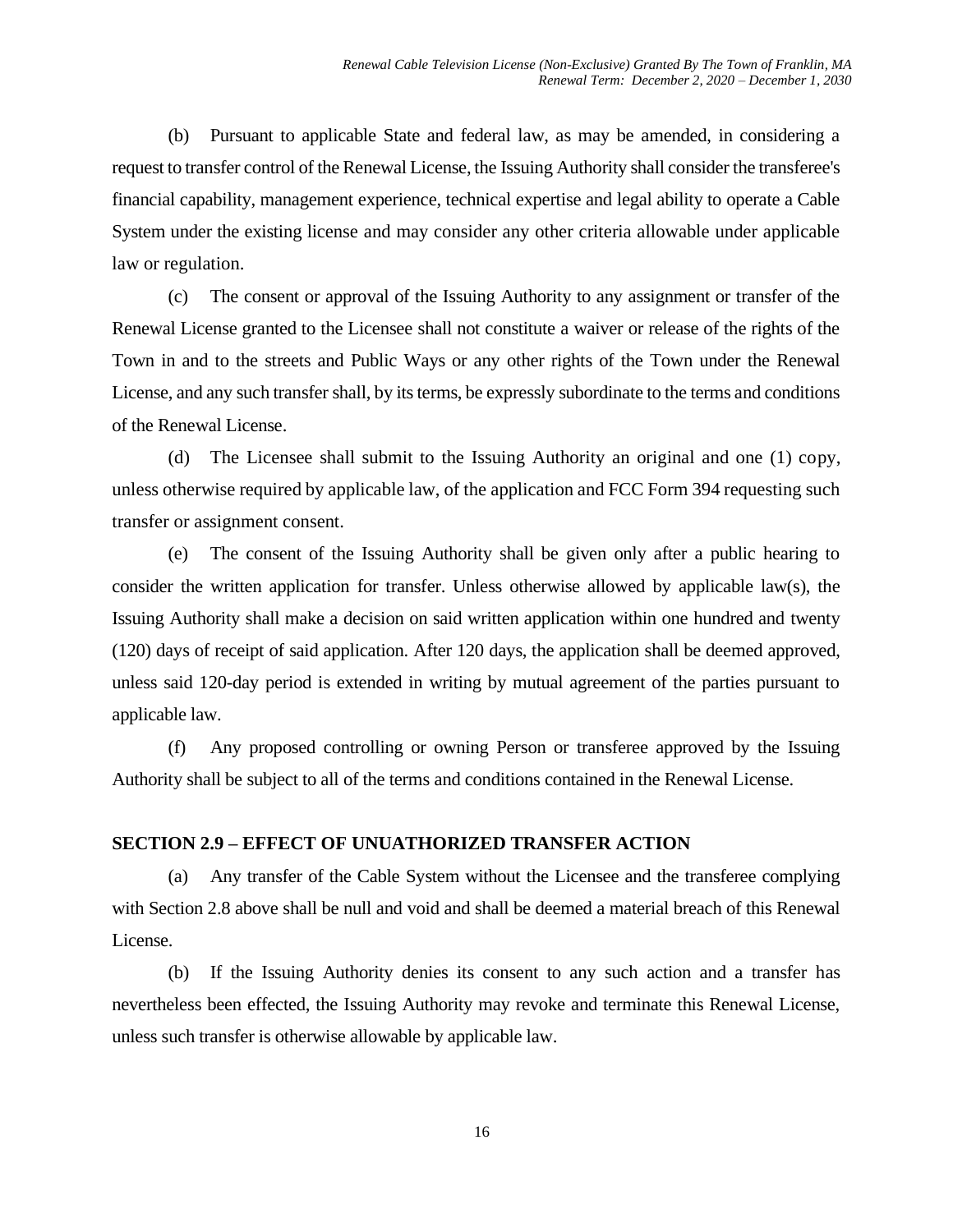(c) The grant or waiver of any one or more of such consents shall not render unnecessary any subsequent consent or consents, nor shall the grant of any such consent constitute a waiver of any other rights of the Town.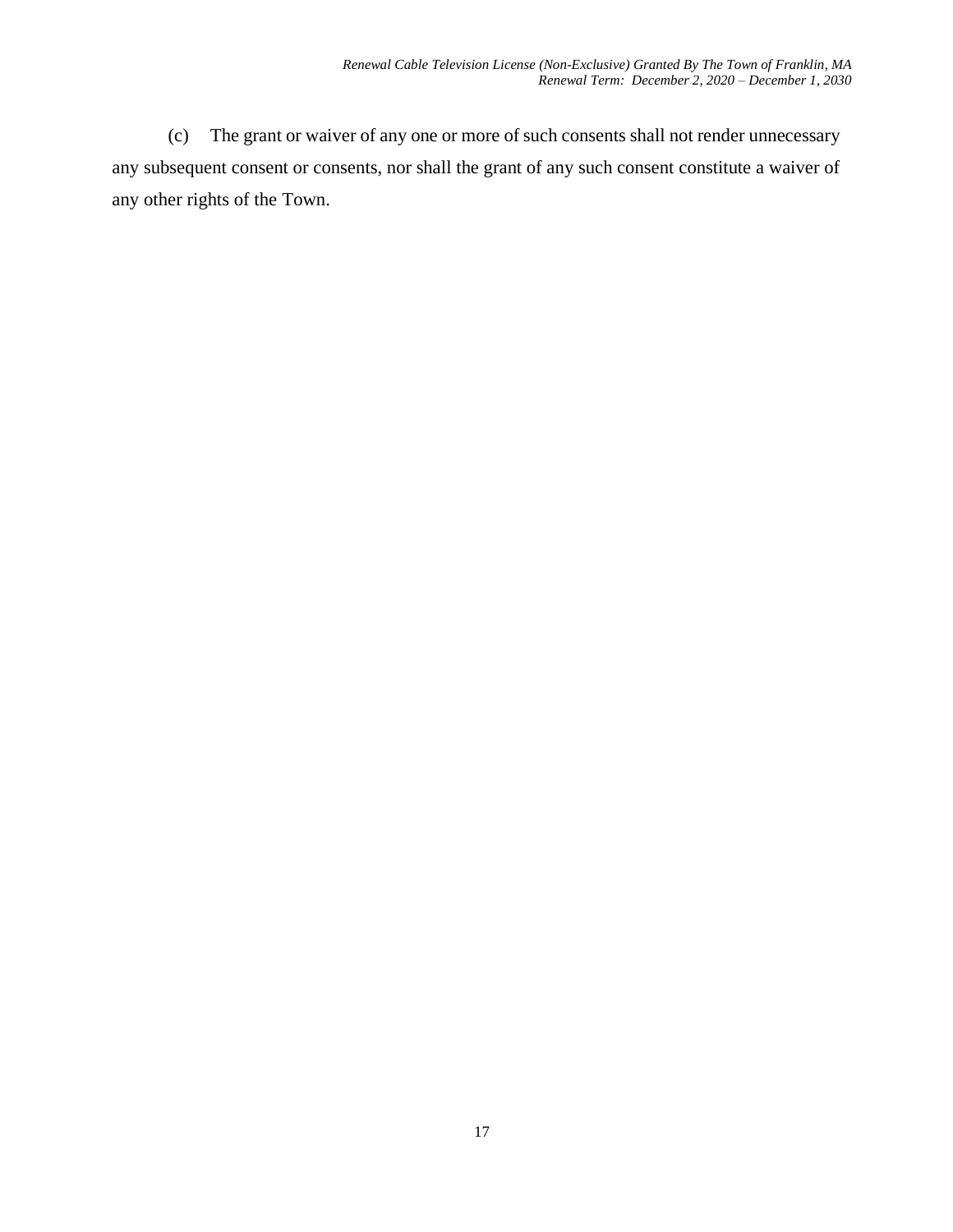#### **ARTICLE 3 - SYSTEM SPECIFICATIONS AND CONSTRUCTION**

#### **SECTION 3.1 - AREA TO BE SERVED**

The Licensee shall make its Cable Services available to all residents of the Town, subject to the line extension policy of Section 3.2 below, provided that the Licensee is able to obtain any necessary easements, permits and/or permission from owners of property and multiple dwelling units. The Licensee shall make its best efforts to obtain any necessary easements or permission from owners of property in the Town in order to make Cable Service available to all residents. The Licensee shall promptly apply for all necessary permits. Said Cable Services shall be made available and fully activated to requesting dwelling units no later than ninety (90) days after all necessary permits are obtained, subject to Section 13.2, Force Majeure.

#### **SECTION 3.2 – LINE EXTENSION POLICY**

(a) Consistent with Section 3.1 above, the Cable System shall be extended automatically, at the Licensee's sole cost and expense, to any and all areas of the Town containing twenty-four (24) homes per aerial and/or underground mile of cable plant. (All being pro-rated for distances less than or greater than a mile.) The Licensee shall promptly apply for all necessary permits. Said Cable Services shall be made available and fully activated to requesting dwelling units no later than ninety (90) days after all necessary permits are obtained, subject to Section 13.2, Force Majeure.

(b) The Cable Television System shall be further extended to all areas in the Town that do not meet the requirements of Section 3.2(a) above upon the request of dwelling unit owners in such areas and based upon the following cost calculation: The cost of wiring such areas shall be calculated by taking the capital cost of extending such service divided by the number of dwelling units in such area minus the cost of extending service to dwelling units in an area along the Public Ways that meets the density requirements specified in Section 3.1(b) above. The resulting cost shall equal the per dwelling unit contribution relating to the line extension of Cable Service in that particular area of the Town, or

$$
\frac{C}{LE} \quad \text{minus} \quad \frac{CA}{P} \quad = \quad SC
$$

• C equals the cost of construction of new plant required to serve the nearest point of exiting Cable System plant;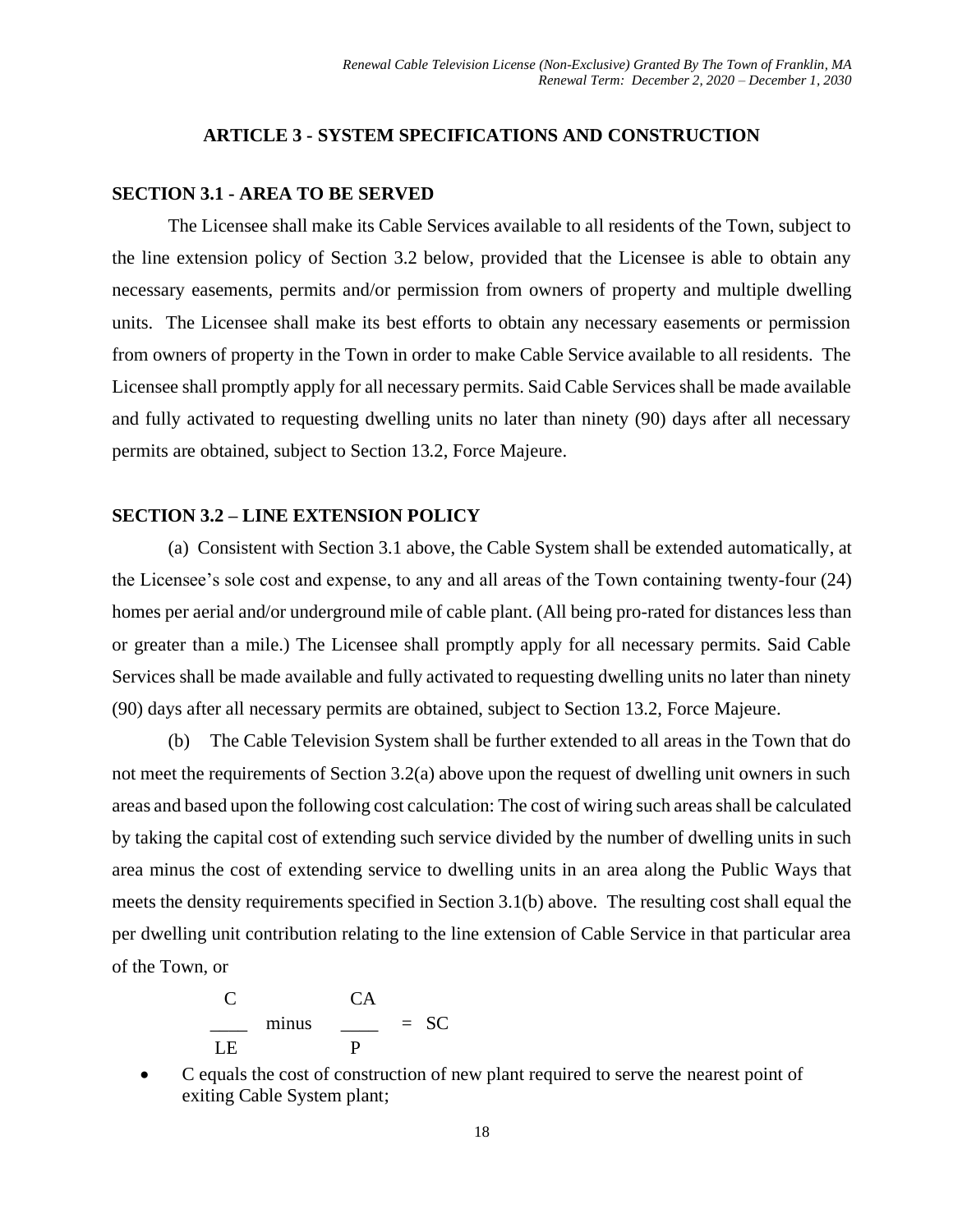- LE equals the number of dwelling units in the line extension area;
- CA equals the average cost of construction per mile in the primary service area;
- P equals the required number of dwelling units per mile.

#### **SECTION 3.3 – RESIDENTIAL SUBDIVISIONS**

Provided Licensee has at least ninety (90) days prior written notice concerning the opening of residential subdivision trenching, or of the installation of conduit for the location of utilities, it shall install its cable in such trenching or conduits or may seek permission to utilize alternative trenching or conduits within a comparable time frame. If a substantial quantity of cable is required for a large subdivision and said quantity is not in stock, the Licensee shall be allowed additional time for said installation so long as such additional time does not result in additional cost to the project developer or the Town. The Issuing Authority, or its designee, shall exercise reasonable efforts to have the Planning Board and developers give timely written notice of trenching and underground construction to the Licensee. The Developer shall be responsible for the digging and back-filling of all trenches.

#### **SECTION 3.4 – INSTALLATION CHARGES**

Any dwelling unit within two hundred feet (200') aerial or two hundred feet (200') underground from the feeder cable shall be entitled to a Standard Installation rate, unless the subsurface of an underground installation is a hard surface or requires boring through rock or a similar hard surface (i.e. concrete, asphalt, etc.). All other installations are considered non-standard installations. For aerial installations more than one hundred fifty feet (150'), the first one hundred fifty feet (150') shall be at the Standard Installation rate. For underground installations more than one hundred fifty feet (150'), not involving a hard surface, the first one hundred fifty feet (150') shall be at the Standard Installation rate.

#### **SECTION 3.5 – SUBSCRIBER NETWORK**

Licensee shall continue to own, operate and maintain the Cable Television System in accordance with applicable law to a minimum bandwidth of 750MHz, and carrying video channels in the downstream direction to Sudbury subscribers.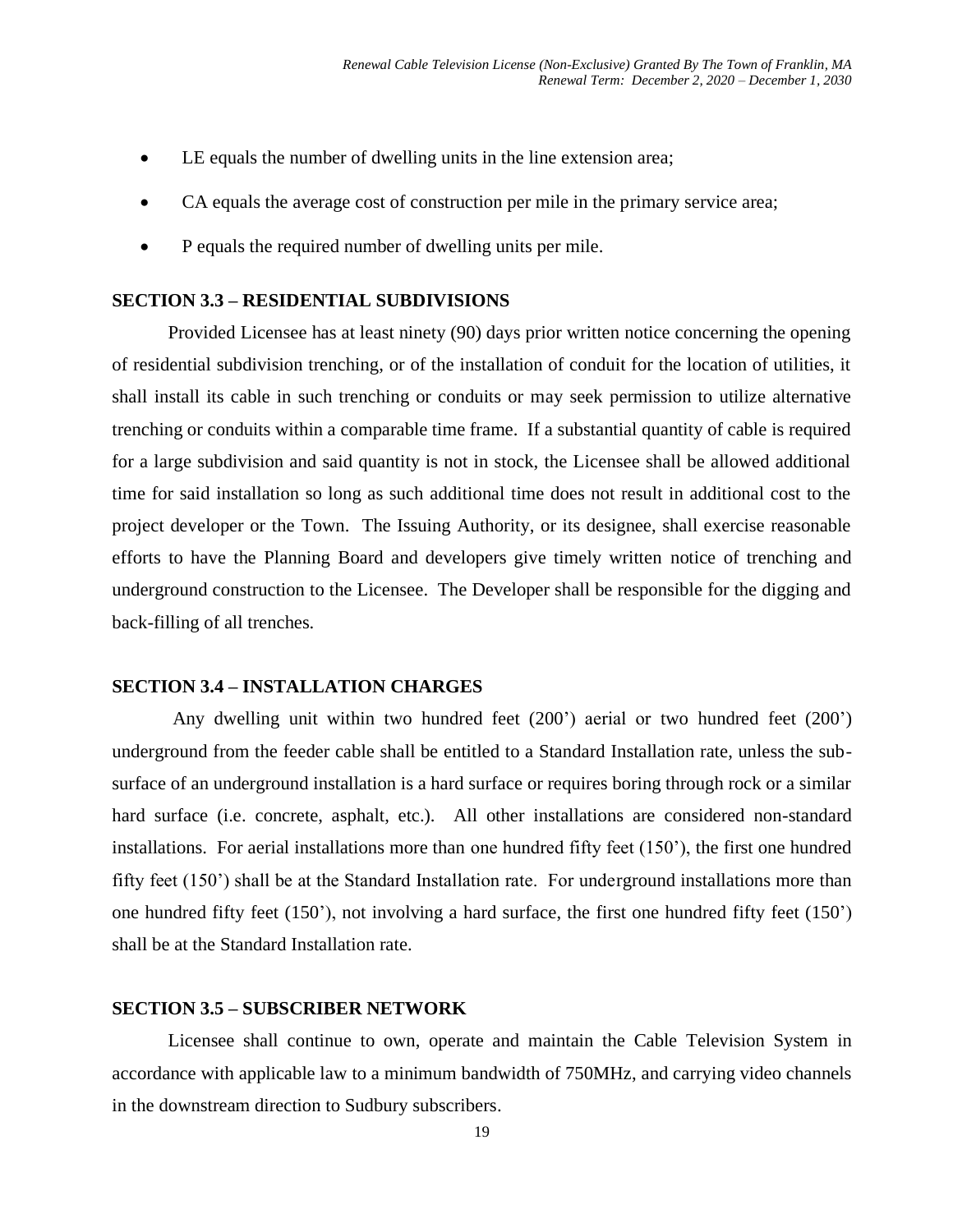## **SECTION 3.6 – LOCATION OF THE CABLE TELEVISION SYSTEM**

The Licensee shall own, operate and maintain the Cable Television System within the Town. Poles, towers and other obstructions shall be erected so as not to interfere with vehicular or pedestrian traffic over Public Ways. The erection and location of all poles, towers and other obstructions shall be in accordance with all applicable and legally enforceable State and local laws and regulations.

#### **SECTION 3.7 - PARENTAL CONTROL CAPABILITY**

(a) Pursuant to applicable law, upon request, Licensee shall provide Subscribers with the capability to control the reception of any channel on the Cable System.

(b) The Issuing Authority acknowledges that the parental control capability may be part of a converter box and Licensee may charge Subscriber for use of said box.

## **SECTION 3.8 - EMERGENCY ALERT OVERRIDE CAPACITY**

Licensee shall comply with the FCC's Emergency Alert System ("EAS") regulations and any applicable laws and regulations of the Commonwealth of Massachusetts in order that emergency messages are distributed over the Cable System.

## **SECTION 3.9 - SYSTEM TECHNICAL SPECIFICATIONS**

The Cable System shall meet all applicable FCC technical specifications. Upon a showing of a number of Complaints from Subscribers that indicates a general or area-wide Signal quality problem concerning consistently poor or substandard Signal quality in the System, the Licensee, after fourteen (14) days written notice from the Issuing Authority, shall cure any deficiency; provided, however, that the Licensee may request additional time from the Issuing Authority in which to correct said deficiency, which permission shall not be unreasonably denied. The Issuing Authority and the Licensee shall enter into good-faith discussions concerning possible remedies for consistent signal degradation, provided that the Licensee shall not be obligated to maintain signal quality in excess of FCC regulations.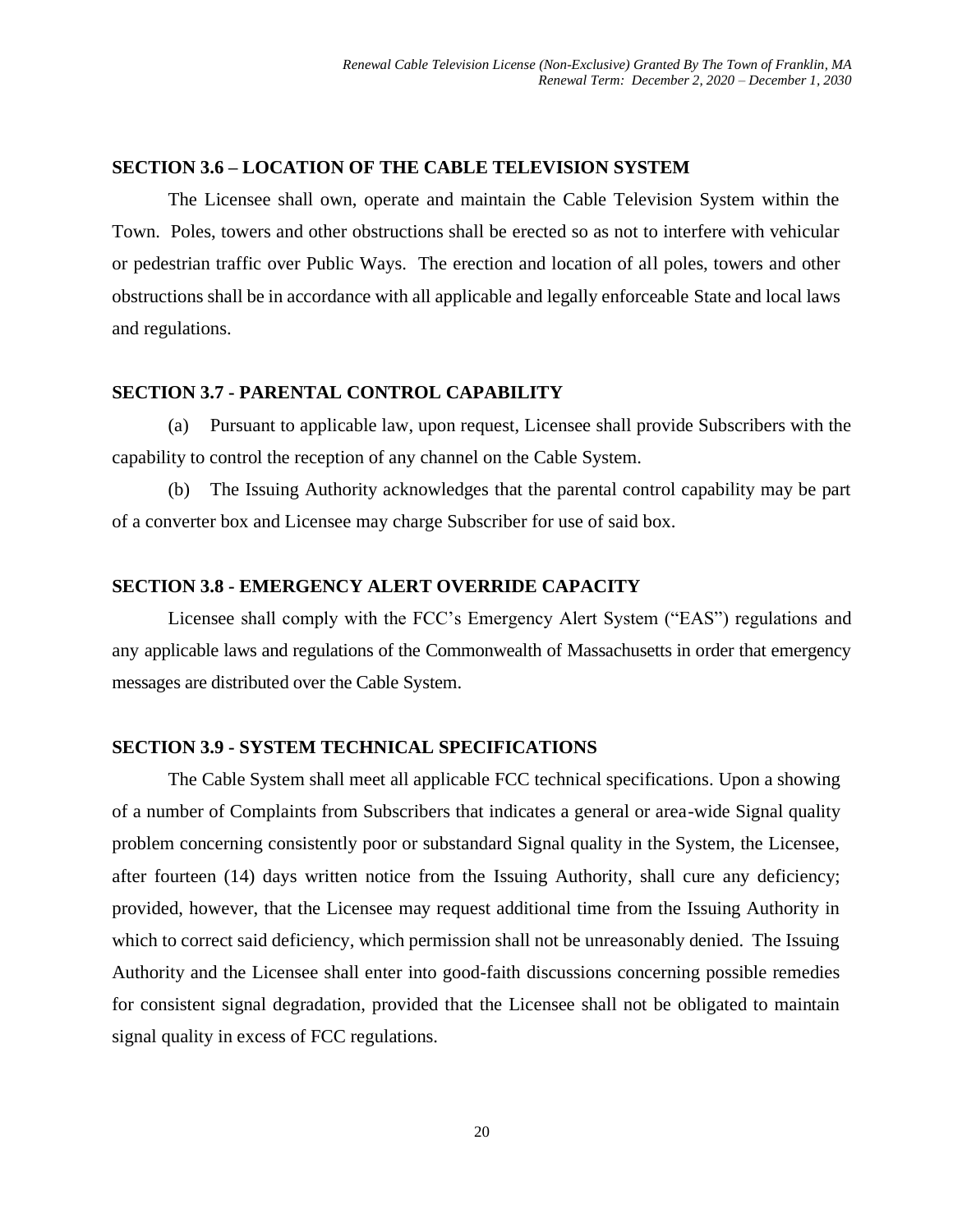#### **ARTICLE 4 - TECHNOLOGICAL AND SAFETY STANDARDS**

#### **SECTION 4.1 - SYSTEM MAINTENANCE**

(a) In installing, operating and maintaining equipment, cable and wires, Licensee shall avoid damage and injury to trees, structures and improvements in and along the routes authorized by the Issuing Authority, except as may be approved by the Issuing Authority if required for the proper installation, operation and maintenance of such equipment, cable and wires.

(b) The construction, maintenance and operation of the Cable Television System for which this Renewal License is granted shall be done in conformance with all applicable laws, bylaws of general applicability, codes and regulations, including but not limited to OSHA regulations, the Massachusetts Electrical Code, the National Electrical Safety Code, the National Electrical Code, and the rules and regulations of the FCC, the rules and regulations of the Cable Division, any other applicable Massachusetts laws and regulations, generally applicable Town bylaws and regulations, and all applicable land use restrictions as the same exist or as same may be hereafter changed or amended.

(c) Operating Electrical and maintenance personnel shall be trained in the use of all safety equipment and the safe operation of vehicles and equipment. Licensee shall install and maintain its equipment, cable and wires in such a manner as shall not interfere with any installations of the Town or any public utility serving the Town.

(d) All structures and all equipment, cable and wires in, over, under, and upon streets, sidewalks, alleys, and public rights of ways of the Town, wherever situated or located shall at all times be kept and maintained in a safe and suitable condition and in good order and repair.

### **SECTION 4.2 - REPAIRS AND RESTORATION**

Whenever Licensee takes up or disturbs any pavement, sidewalk or other improvement of any public right of way or public place, the same shall be replaced and the surface restored in as good condition as possible as before entry as soon as practicable. If Licensee fails to make such restoration within a reasonable time, the Issuing Authority may fix a reasonable time for such restoration and repairs, and shall notify Licensee in writing of the restoration and repairs required and the time fixed for the performance thereof. Upon failure of Licensee to comply within the time specified, the Issuing Authority may cause proper restoration and repairs to be made and the expense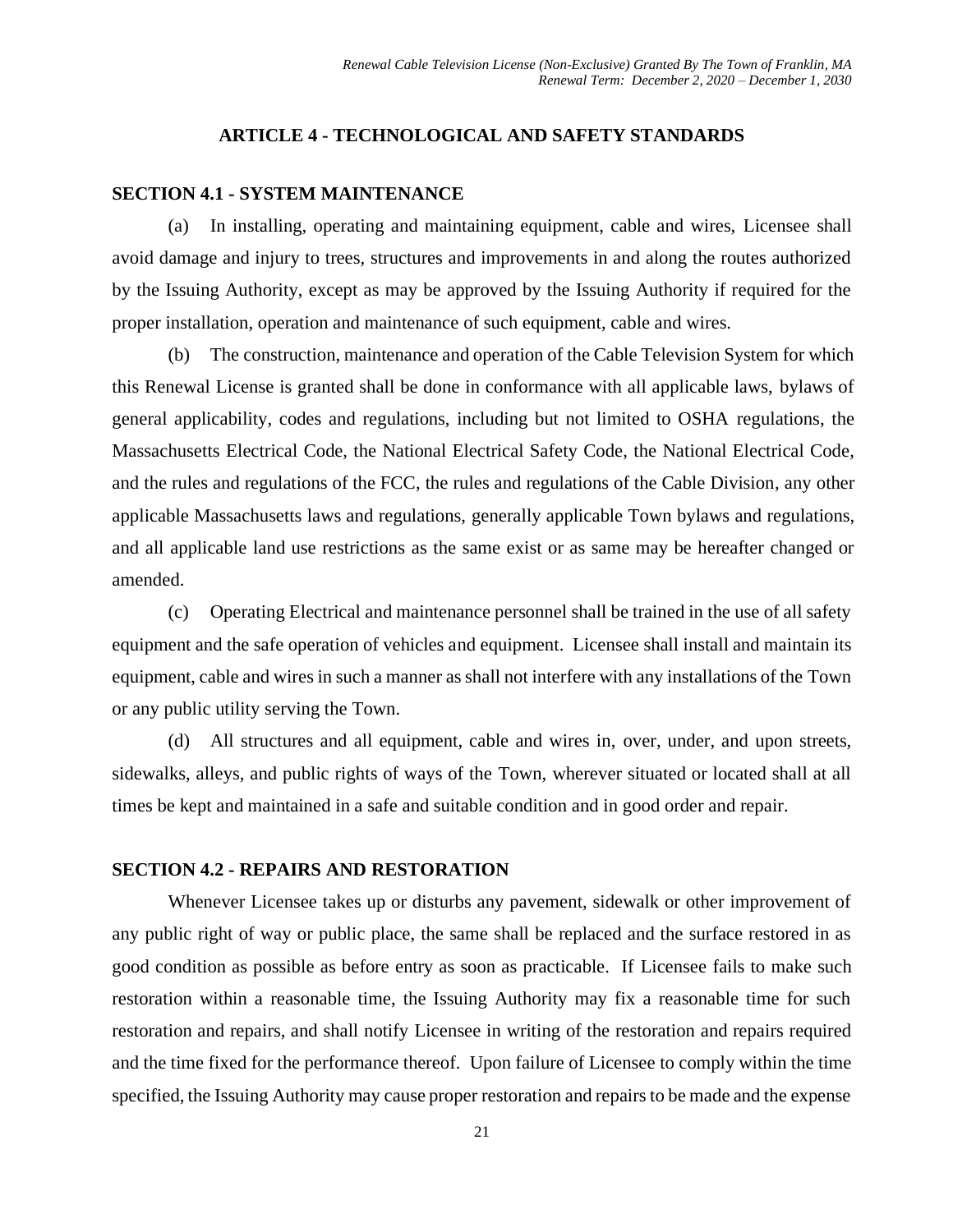of such work shall be paid by Licensee upon written demand by the Issuing Authority. However, prior to such repair or restoration the Town should submit a written estimate to Licensee of the actual cost of said repair or restoration.

### **SECTION 4.3 – UNDERGROUND FACILITIES**

(a) In the areas of the Town in which telephone lines and electric utility lines are currently, or in the future specified to be, underground, whether required by law or not, all of the Licensee's lines, cables and wires shall be underground. At such time as these facilities are placed underground by the telephone and electric utility companies, the Licensee shall likewise place its facilities underground at no cost to the Town.

(b) Pursuant to Section 4.3(a) above, underground cable lines shall be placed beneath the pavement sub-grade in compliance with applicable Town by-laws, rules, regulations and/or standards. It is the policy of the Town that existing poles for electric and communication purposes be utilized wherever possible and that underground installation is preferable to the placement of additional poles.

(c) Except as provided for in paragraph (a) herein, in the event that the Licensee is required to place existing aerial plant underground, the Licensee reserves its right to pass those costs through to Subscribers if and to the extent allowed by applicable law. In the event the Town develops an undergrounding project for which it plans to utilize Town funds to reimburse utilities for the cost of said undergrounding, it shall notify the Licensee of such and discuss with the Licensee how the Licensee may be eligible for such funding consistent with equitable principles and applicable law.

(d) Nothing in this Section shall be construed to require the Licensee to construct, operate, or maintain underground any ground-mounted appurtenances such as customer taps, line extenders, system passive devices, amplifiers, power supplies, pedestals, or other related equipment.

#### **SECTION 4.4 - TREE TRIMMING**

Licensee shall have authority to trim trees upon and overhanging public streets, alleys, sidewalks and ways and places of the Town so as to prevent the branches of such trees from coming in contact with the wires, cables and equipment of Licensee, in accordance with M.G.L. c. 87 and any Town bylaws and regulations.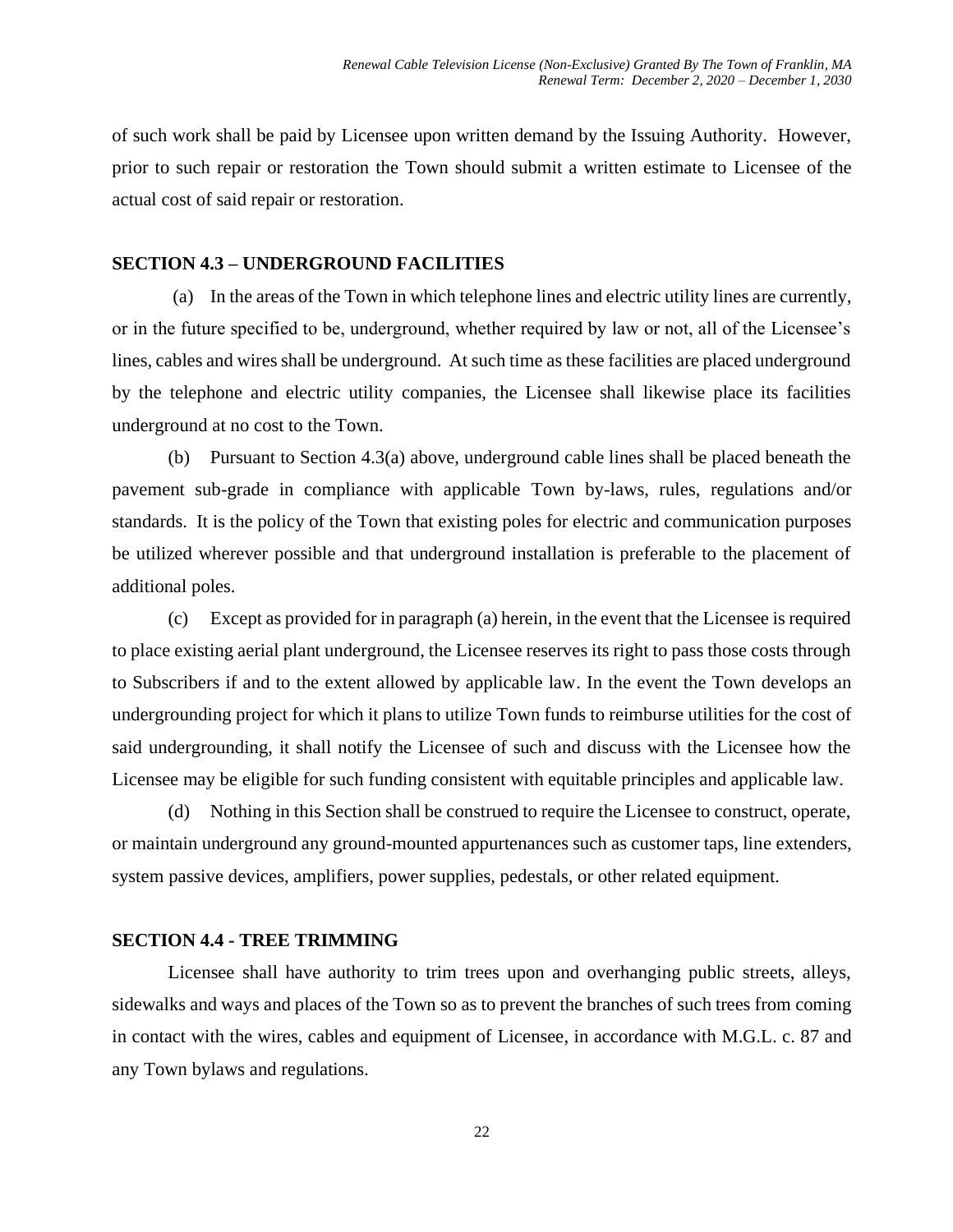#### **SECTION 4.5 – STRAND MAPS**

Upon written request, the Licensee shall file with the Issuing Authority strand maps of the Cable System plant installed. Upon written request said strand maps shall also be provided in electronic format if they exist in said electronic format. The Licensee shall not be required to provide a particular type of electronic format which is different from the electronic format the Licensee maintains.

## **SECTION 4.6 - BUILDING MOVES**

(a) In accordance with applicable laws, Licensee shall, upon the written request of any person holding a building moving permit issued by the Town, temporarily raise or lower its wires to permit the moving of the building(s). Licensee shall be given not less than thirty (30) days advance written notice to arrange for such temporary wire changes. The cost to raise or lower wires shall be borne by the Person(s) holding the building move permit, unless otherwise required by applicable law or regulation.

### **SECTION 4.7 - DIG SAFE**

Licensee shall comply with all applicable "dig safe" provisions pursuant to M.G.L. c. 82, §40.

#### **SECTION 4.8 - DISCONNECTION AND RELOCATION**

(a) Licensee shall, at its sole cost and expense, protect, support, temporarily disconnect, relocate in the same street, or other Public Right of Ways, or remove from any street or any other Public Ways and places, any of its property as required by the Issuing Authority or its designee by reason of traffic conditions, public safety, street construction, change or establishment of street grade, or the construction of any public improvement or structure by any Town department acting in a governmental capacity.

(b) Licensee shall have the right to seek reimbursement under any applicable government program for reimbursement.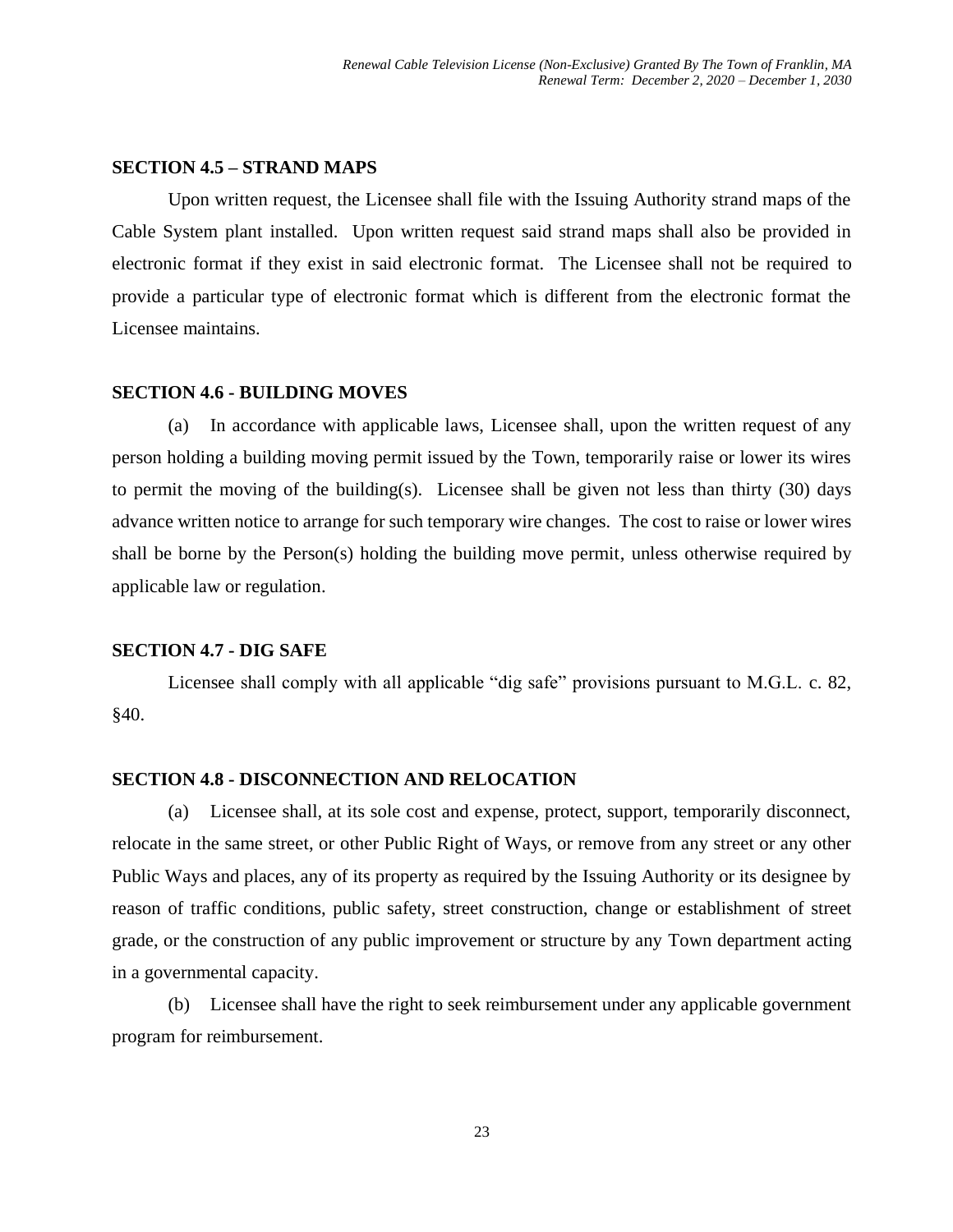#### **SECTION 4.9 - EMERGENCY REMOVAL OF PLANT**

(a) If, at any time, in case of fire or disaster in the Town, it shall be necessary in the reasonable judgment of the Town to cut or move any of the wires, cable or equipment of the Cable Television System, the Town shall have the right to do so without cost or liability.

(b) The Licensee shall have the right to seek reimbursement under any applicable government program for reimbursement.

## **SECTION 4.10 – REMOVAL AND RELOCATION**

The Issuing Authority shall have the power at any time to order and require the Licensee to remove or relocate any pole, wire, cable or other structure owned by the Licensee that is dangerous to life or property. In the event that the Licensee, after notice, fails or refuses to act within a reasonable time, the Issuing Authority shall have the power to remove or relocate the same at the sole cost and expense of the Licensee. In such event, the Licensee shall reimburse the Issuing Authority the cost and expense of such removal within thirty (30) days of submission of a bill thereof.

### **SECTION 4.11 – RIGHT TO INSPECTION**

The Issuing Authority and/or its designee(s) shall have the right, at its sole cost and expense, to inspect the plant and equipment of the Licensee in the Town at reasonable times and under reasonable circumstances for the purpose of determining compliance with the requirements of this License. The Licensee shall fully cooperate in such inspections; provided, however, that such inspections are reasonable and do not interfere with the operation or the performance of the facilities of the Cable System, and that such inspections are conducted after reasonable written notice to the Licensee. The Licensee shall have a representative present during such inspections.

#### **SECTION 4.12 – PRIVATE PROPERTY**

The Licensee shall be subject to all laws, by-laws and/or regulations regarding private property in the course of constructing, upgrading, installing, operating and maintaining the Cable Television System in the Town. The Licensee shall at its sole cost and expense, promptly repair or replace all private property, real and personal, damaged or destroyed as a result of the construction, installation, operation or maintenance of the Cable System.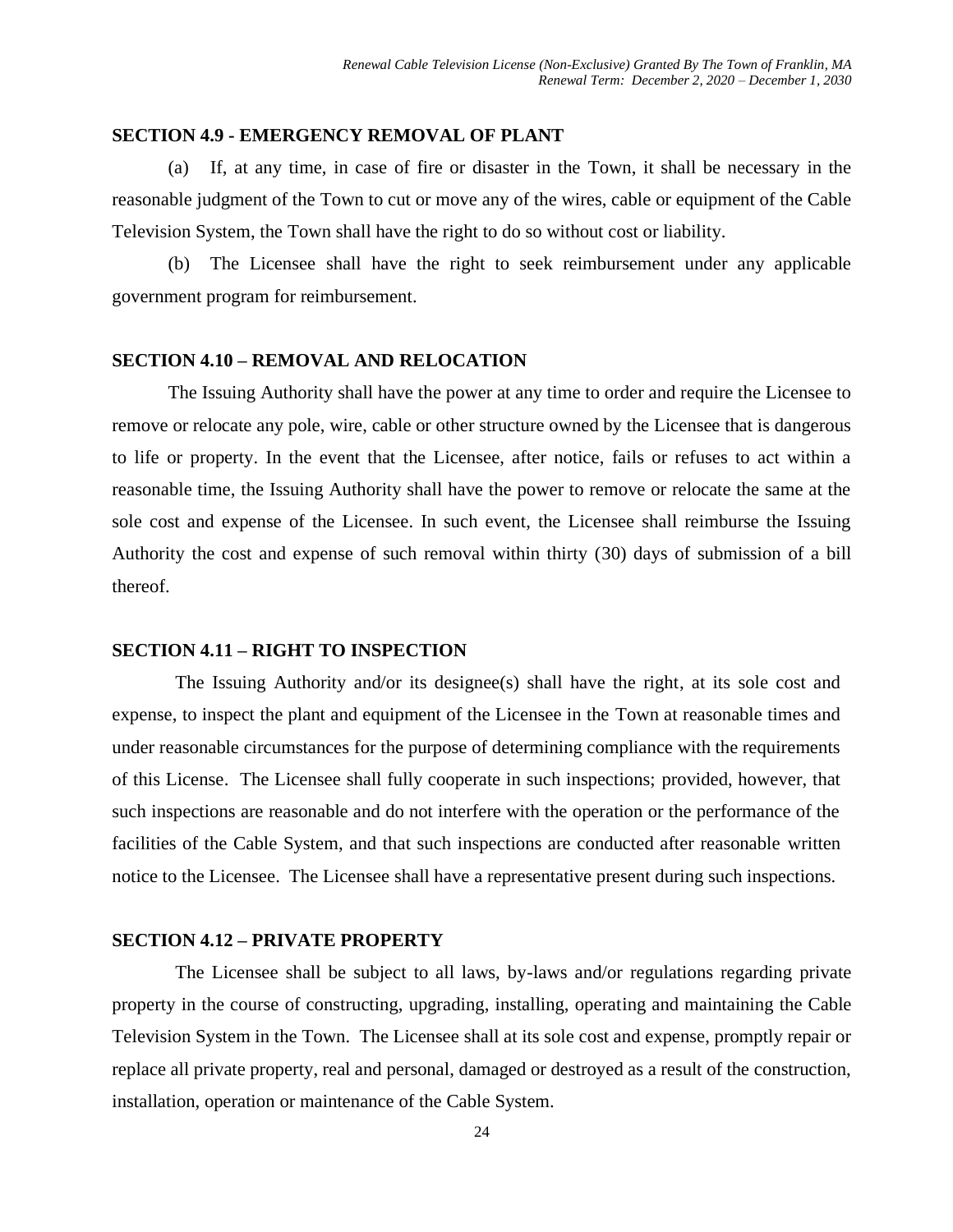#### **SECTION 4.13 – PEDESTALS**

In any cases in which pedestals housing active and passive devices are to be utilized, in Town Public Ways or within the Town public lay-out, such equipment must be installed in accordance with applicable Town regulations and/or by-laws; provided, however, that the Licensee may place active devices (amplifiers, line extenders, power supplies, etc.) in a low profile electronic control box at Town-approved locations to be determined when the Licensee applies for a permit. All such equipment shall be shown on the Cable System maps submitted to the Town in accordance with Section 4.11 infra. In the event that the Licensee is no longer using any such Pedestals for the provision of Cable Service(s), the Licensee shall expeditiously remove any such Pedestals from the Public Way(s), unless the Licensee is otherwise permitted to use such Pedestals pursuant to applicable law(s).

#### **SECTION 4.14 – SERVICE INTERRUPTIONS**

Except where there exists an emergency situation necessitating a more expeditious procedure, the Licensee may interrupt Service for the purpose of non-routine repairing, constructing or testing the Cable Television System only during periods of minimum use and, when practical, only after a minimum of forty-eight (48) hours' notice to all affected Subscribers.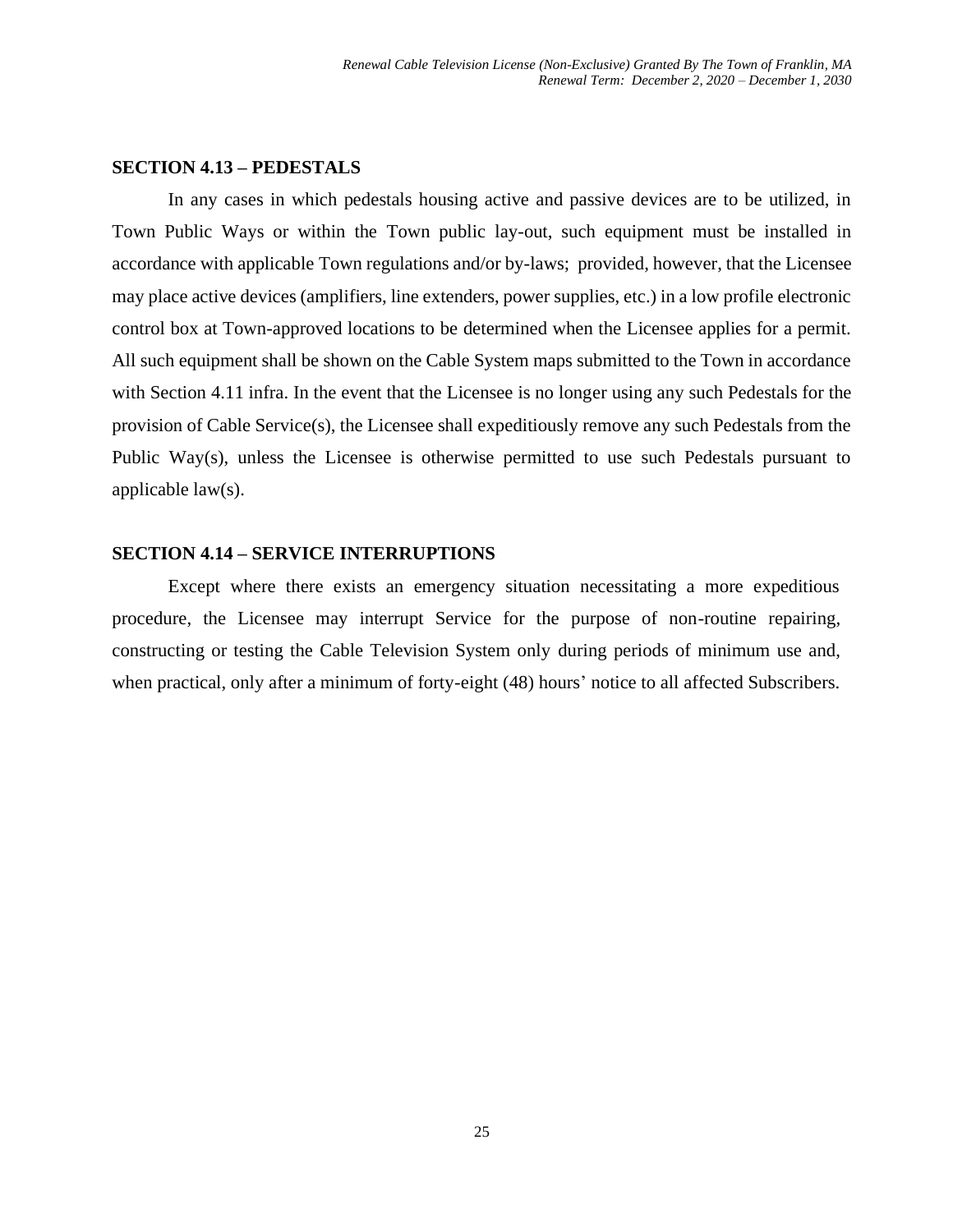#### **ARTICLE 5 - PROGRAMMING**

#### **SECTION 5.1 - BASIC CABLE SERVICE**

Licensee shall make available a Basic Cable Service tier to all Subscribers in the Town pursuant to applicable statute or regulation.

#### **SECTION 5.2 - PROGRAMMING**

(a) Pursuant to 47 U.S.C. 544, Licensee shall maintain the mix, quality and broad categories of Video Programming as set forth in **Exhibit 5.2**. Pursuant and subject to federal law, all Video Programming decisions, excluding PEG Access Programming, are at the sole discretion of Licensee.

(b) Licensee shall comply with  $76.1603(c)(3)(i)(b)$  of the FCC Rules and Regulations as well as 207 CMR 10.02 of the Massachusetts Cable Television Division Rules and Regulations regarding notice of programming changes. (See Exhibit 9.4)

#### **SECTION 5.3 - REMOTE CONTROLS**

Licensee shall allow Subscribers to purchase remote control devices which are compatible with the converter installed by Licensee, if any, and allow the use of remotes. Licensee takes no responsibility for changes in its equipment or services that might render inoperable the remote control devices acquired by Subscribers.

### **SECTION 5.4 - STEREO TV TRANSMISSIONS**

All broadcast signals that are transmitted to Licensee's headend in stereo shall be transmitted in stereo to Subscribers.

#### **SECTION 5.5 – CABLE CHANNELS FOR COMMERCIAL USE**

Pursuant to 47 U.S.C. 532 (Section 612 of the Cable Act), Licensee shall make available channel capacity for commercial use by persons unaffiliated with Licensee. Rates for use of commercial access channels shall be negotiated between Licensee and the commercial user in accordance with federal law.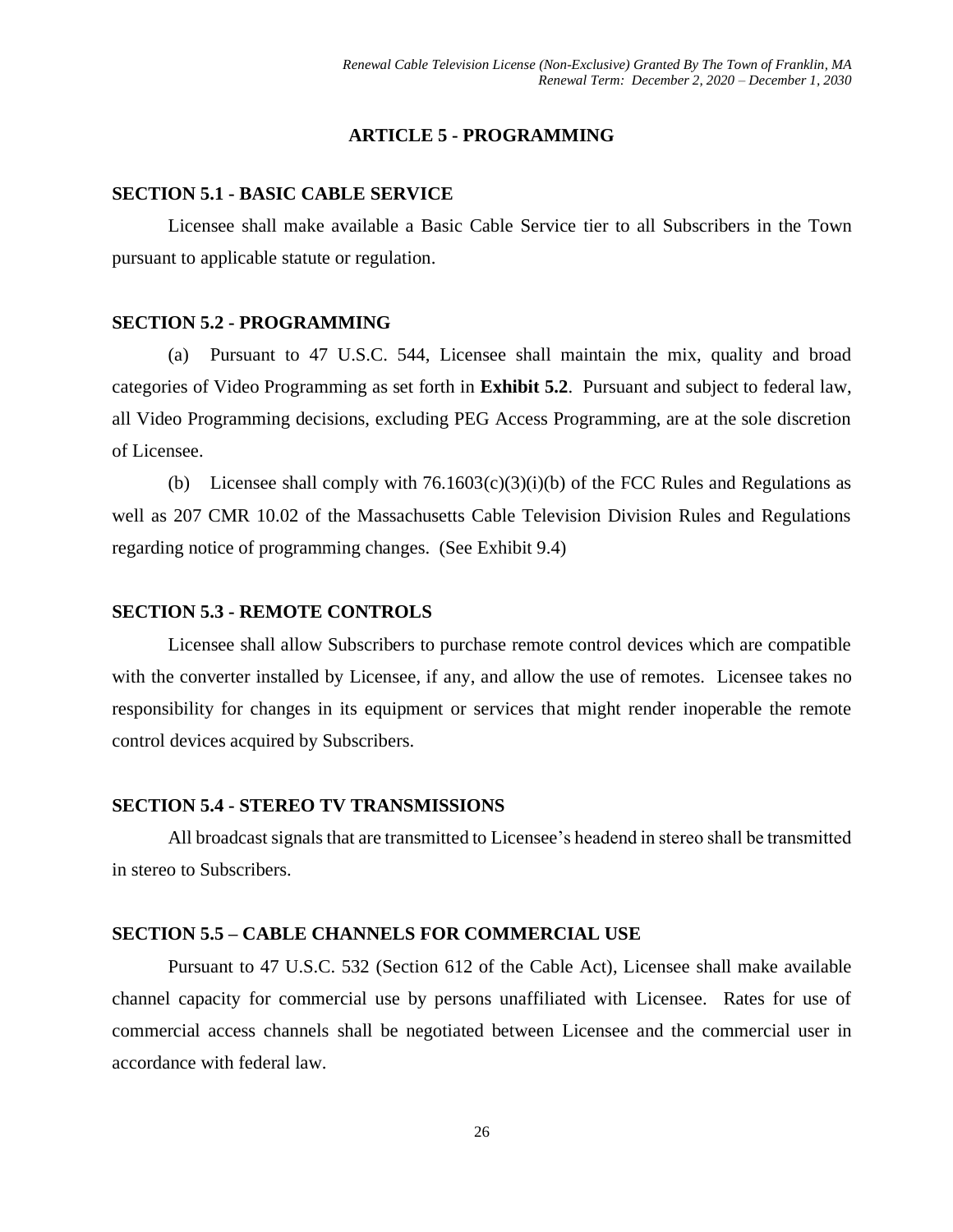### **SECTION 5.6 – CONTINUITY OF SERVICES**

It shall be the right of all Subscribers to receive Cable Service insofar as Subscribers honor their financial and other obligations to the Licensee; provided, however, that the Licensee shall have no obligation to provide Cable Service to any Person who or which the Licensee has a reasonable basis to believe is utilizing an unauthorized converter and/or is otherwise obtaining any Cable Service without required payment thereof. The Licensee shall ensure that all Subscribers receive continuous, uninterrupted Cable Service, except for necessary Cable Service interruptions or as a result of Cable System or equipment failures. When necessary, if non-routine Cable Service interruptions can be anticipated, the Licensee shall notify Subscribers of such interruption(s) in advance if practical.

## **SECTION 5.7 – COMMERCIAL ESTABLISHMENTS**

The Licensee shall make Cable Service available to any commercial establishments in the Town provided that said establishment(s) agrees to pay for installation, any required line extension, and monthly subscription costs as established by the Licensee.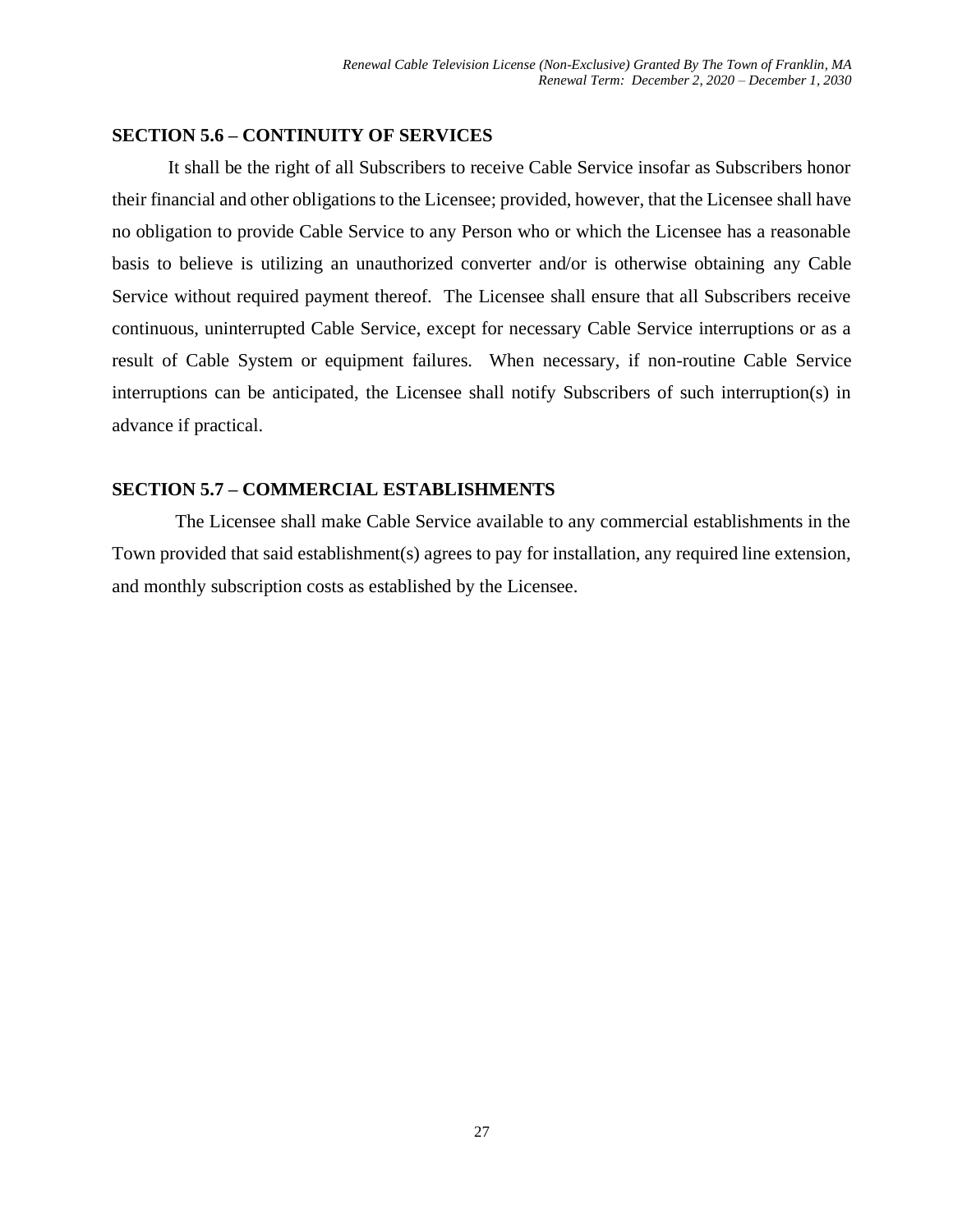#### **ARTICLE 6 - PEG ACCESS CHANNELS AND SUPPORT**

#### **SECTION 6.1 - PEG ACCESS CHANNELS**

(a) Use of channel capacity for Public, Educational and Governmental ("PEG") Access shall be provided in accordance with federal law, 47 U.S.C. 531, and as further set forth below. Licensee does not relinquish its ownership of or ultimate right of control over a channel by designating it for PEG use. A PEG Access User – whether an individual, educational or governmental user – acquires no property or other interest by virtue of the use of a channel so designated, and may not rely on the continued use of a particular channel number, no matter how long the same channel may have been designated for such use. The PEG Access channels shall, other than provided in Section 6.1(c) below, be used exclusively as and/or for PEG Access channels and PEG Access Programming. The Licensee shall not exercise editorial control over any public, educational, or governmental use of channel capacity except Licensee may refuse to transmit any public access program or portion of a public access program that contains obscenity, indecency, or nudity pursuant to Section 611 of the Cable Act, to the extent allowed by applicable law. The Issuing Authority and/or its designee shall be responsible for developing, implementing, interpreting and enforcing rules for the PEG Access Channel and PEG Access operations in accordance with applicable law. The PEG Channels shall be provided on the Basic Cable Service tier to the extent said tier is required pursuant to applicable law or regulations or otherwise provided by the Licensee.

(b) Licensee shall continue to make available three (3) Public, Educational, and Government ("PEG") Access Channels in Standard Definition format to be used for PEG Access programming by the Issuing Authority and/or its PEG Access Designee(s). The Licensee shall make available three (3) High Definition (HD) Access Channel for PEG Access purposes. Said HD PEG Access Channel shall be made available within twelve (18) months of the Effective Date of this Renewal License.

(c) In the event the Issuing Authority, its designee(s) or other PEG Access User elects not to program a PEG Access Channel for a period of one hundred twenty (120) days or more, the Licensee may thereafter use such channel capacity that is not being used for PEG Access purposes, subject to the right of the Issuing Authority to reclaim said channel capacity for its PEG Access use or the PEG Access use of its designee(s) or other Access Users.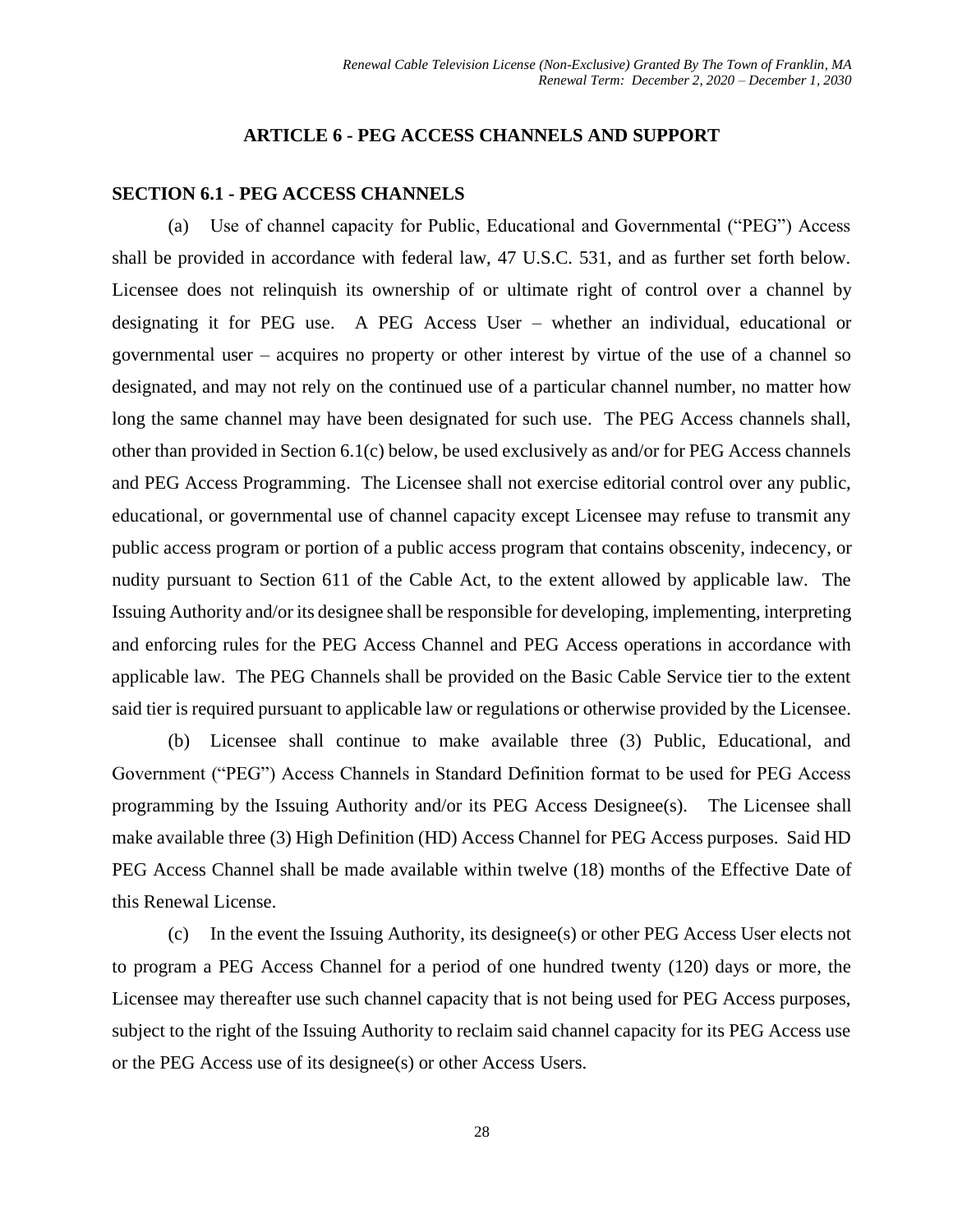(d) Said PEG Access Channels shall be used to transmit PEG Access Programming to Subscribers without charge to the Town, the public schools, the PEG Access Designee, any organizations serving the Town and/or PEG Access users.

(e) The PEG Access Channels may not be used to cablecast for-profit or commercial programs in any fashion.

(f) The Licensee shall monitor the PEG Access Channels for technical quality consistent with the FCC Technical Standards and shall ensure that they are maintained at standards commensurate with those which apply to the Cable System's commercial channels. However, the Licensee is not responsible for the production quality of PEG Access Programming productions.

(g) There shall be no charges by the Licensee to the Town, its Issuing Authority, the Access Provider or Access Users for the Access Channels.

#### **SECTION 6.2 – PEG ACCESS PROVIDER**

(a) The Access Provider shall provide services to PEG Access users and the Town as follows:

- (1) Schedule, operate and program the PEG Access channels provided in accordance with Section 6.1, above;
- (2) Manage the annual funding, pursuant to Section 6.4 below;
- (3) Purchase, maintain and/or lease equipment, with the funds allocated for such purposes in Section 6.5 below;
- (4) Conduct training programs in the skills necessary to produce PEG Access Programming;
- (5) Provide technical assistance and production services to PEG Access users;
- (6) Establish rules, procedures and guidelines for use of the PEG Access Channels;
- (7) Provide publicity, outreach, referral and other support services to PEG Access users, members, volunteers and community;
- (8) Assist users in the production of Video Programming of interest to Subscribers and issues, events and activities; and
- (9) Accomplish such other tasks relating to the operation, scheduling and/or management of the PEG Access Channels, facilities and equipment as appropriate and necessary.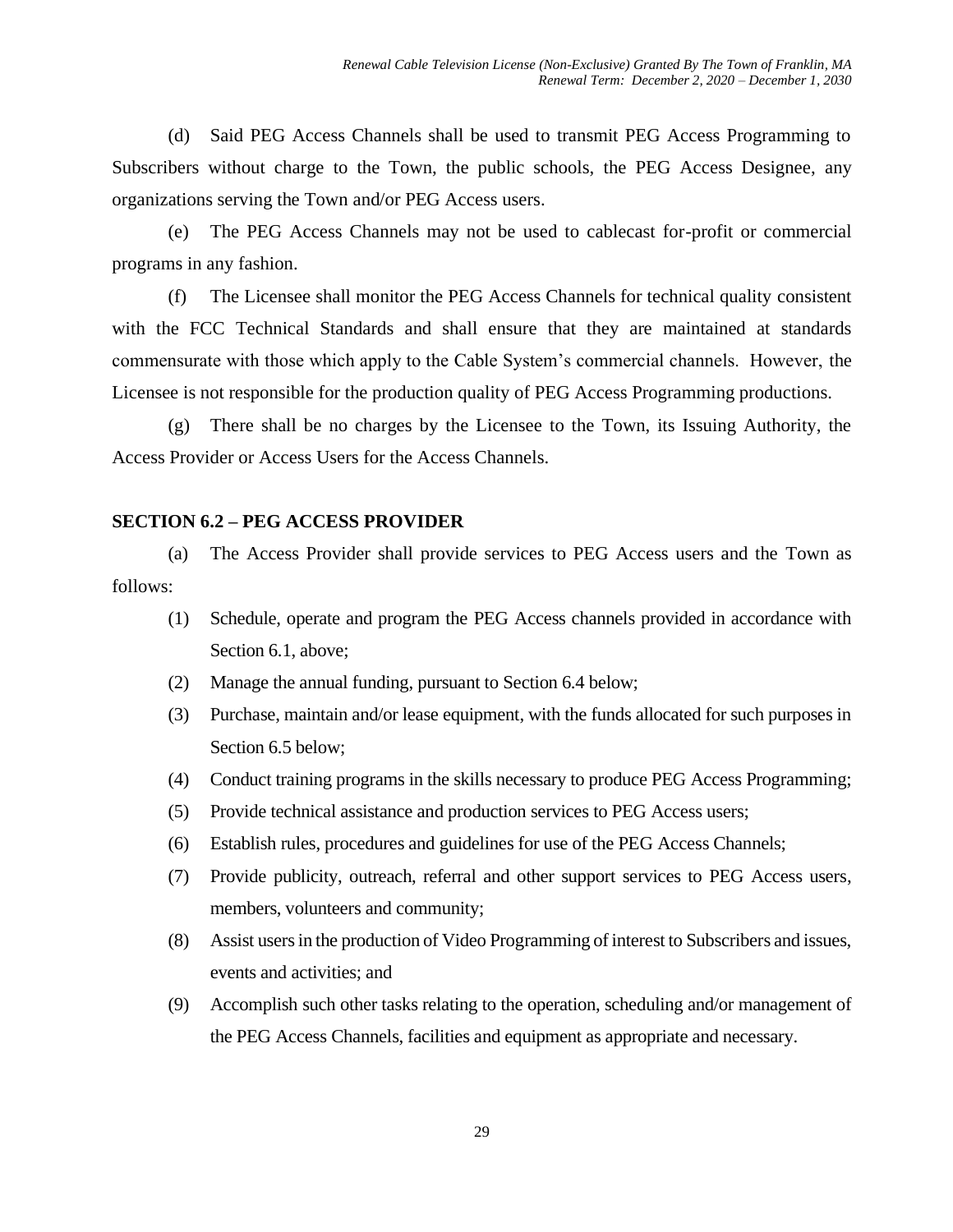#### **SECTION 6.3 – PEG ACCESS CABLECASTING**

(a) In order that PEG Access Programming can be cablecast over Licensee's downstream PEG Access Channels, all PEG Access Programming originating or aggregated during the term of this Renewal License at the PEG Access video return hub at the PEG Access television studio (23 Hutchinson Street, Franklin, MA) shall be transmitted to the Licensee-owned Headend or hub-site on a Licensee-provided and owned fiber-based video return line made available by the Licensee without charge to the Town or Access Provider for their use. At Licensee-owned Headend or hub-site, said PEG Access Programming shall be retransmitted in the downstream direction on the appropriate Licensee-owned Subscriber Network downstream PEG Access Channel.

(b) Subject to payment by the Town or its Access Provider as set out herein, the Licensee shall, within twenty-four (24) months of the Effective Date of this License, purchase, install and operate standard definition serial digital interface (SD/SDI) equipment at the PEG Access video return hub for each of the three (3) SD PEG Access Channels and high definition interface equipment for one (1) HD PEG Access Channel. Said equipment shall be used for transport of said PEG Access signal(s) to Comcast's headend facility to enable the Issuing Authority, its designee(s) and/or the Access Provider to cablecast their PEG Access Programming over the Subscriber Network PEG Access Downstream Channels. Prior to the installation of this equipment, the Licensee shall provide the Town with a detailed, itemized invoice for the cost of the project, which shall not exceed Thirty Thousand Dollars (\$30,000.00). The Licensee shall own, maintain and repair and/or, if necessary, replace, said equipment for the entire term of this Renewal License.

(c) The Licensee shall be responsible for all necessary inspections and performance tests of the video return line in accordance with applicable law and regulation for a Cable System. The Licensee shall provide, maintain, operate and repair all equipment necessary to receive and transmit PEG Access programming and PEG Access Channels as described in Section 6.3 above, including necessary transmission, switching and/or processing equipment located at its hub-site and/or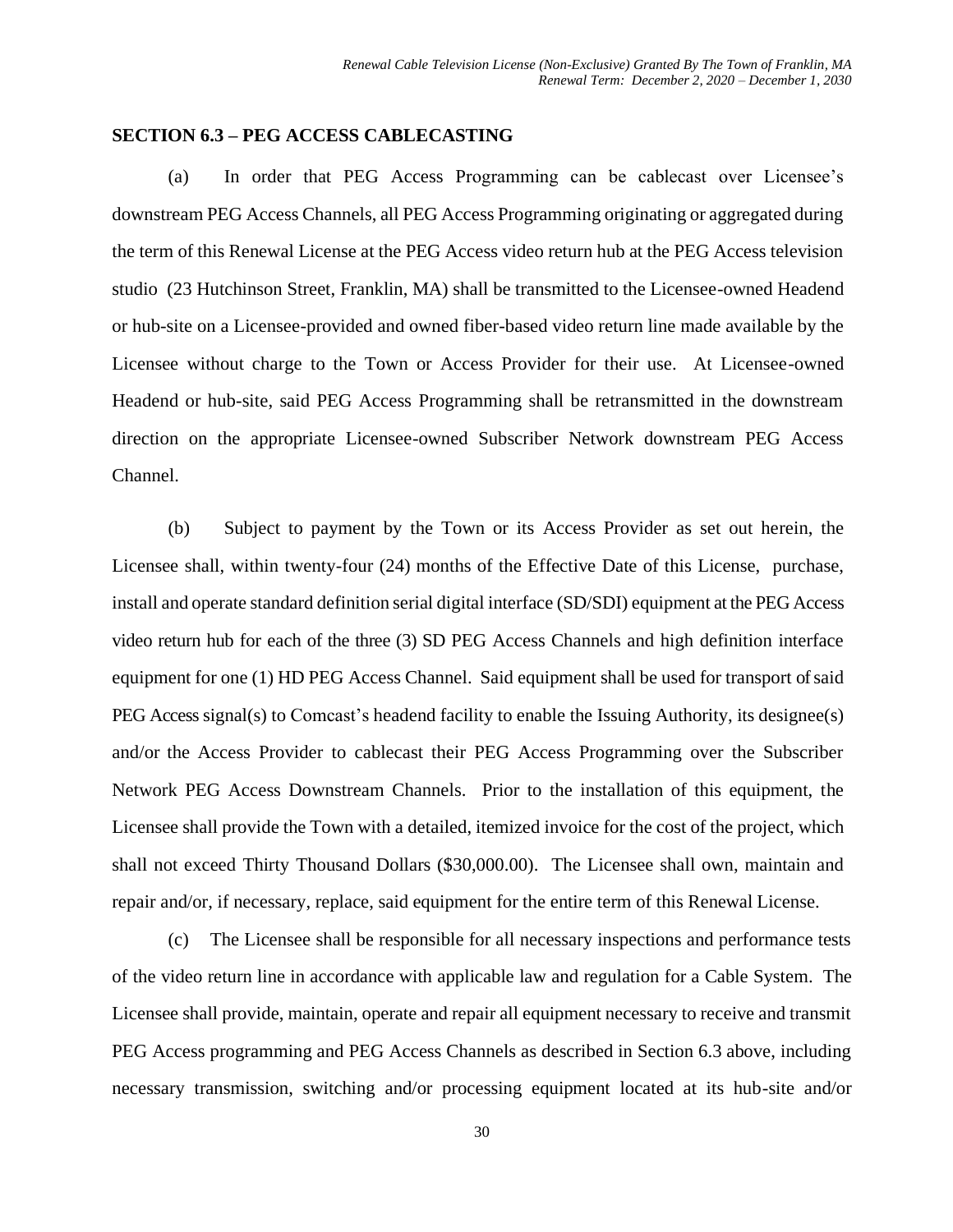Headend in order to switch upstream signals carrying PEG Access Programming from the PEG Access video return hub to the designated Licensee-owned Subscriber Network downstream PEG Access Channel.

(d) The demarcation point between Licensee's equipment and the Town's and/or Access Provider's equipment shall with respect to the PEG Access Channels be at the input of the Licensee owned equipment used for video signal transport at the PEG Access television studio (23 Hutchinson Street, Franklin, MA). The Licensee shall own, maintain, repair and/or, if necessary, replace said video signal transport equipment.

(e) There shall be no charge to the Town, its Issuing Authority, the Access Provider or Access Users for the provision of PEG Access origination, video return or cablecasting, as required by or provider pursuant to this Section 6.3.

(f) The Licensee and the Issuing Authority shall work together in good faith with respect to any difficulties that arise regarding the transmission, switching and/or cablecasting of PEG Access Programming, pursuant to this Section 6.3.

## **SECTION 6.4 – PEG ACCESS ANNUAL SUPPORT**

(a) The Licensee shall provide PEG Access annual support payments to the Issuing Authority for Public, Educational and Government Access purposes in an amount equal to five percent (5.00%) of Gross Annual Revenues, less applicable License Fees payments to the Town and State only pursuant to M.G.L. c. 166A, sec. 9 (the "PEG Access Annual Support"). Said payments shall be made as provided herein on the following quarterly basis: (i) on or before May  $15<sup>th</sup>$  of each year of this Renewal License for the previous three (3) month period of January, February and March; (ii) on or before August  $15<sup>th</sup>$  of each year of this Renewal License for the previous three (3) month period of April, May and June; (iii) on or before November  $15<sup>th</sup>$  of each year for the previous three (3) month period of July, August and September; and (iv) on or before February  $15<sup>th</sup>$  of each year for the previous three (3) month period of October, November and December. The first such five percent (5.00%) quarterly payment pursuant to this Renewal License shall be made on February 15, 2020 for the period from the Effective Date through December 31, 2020. The final such five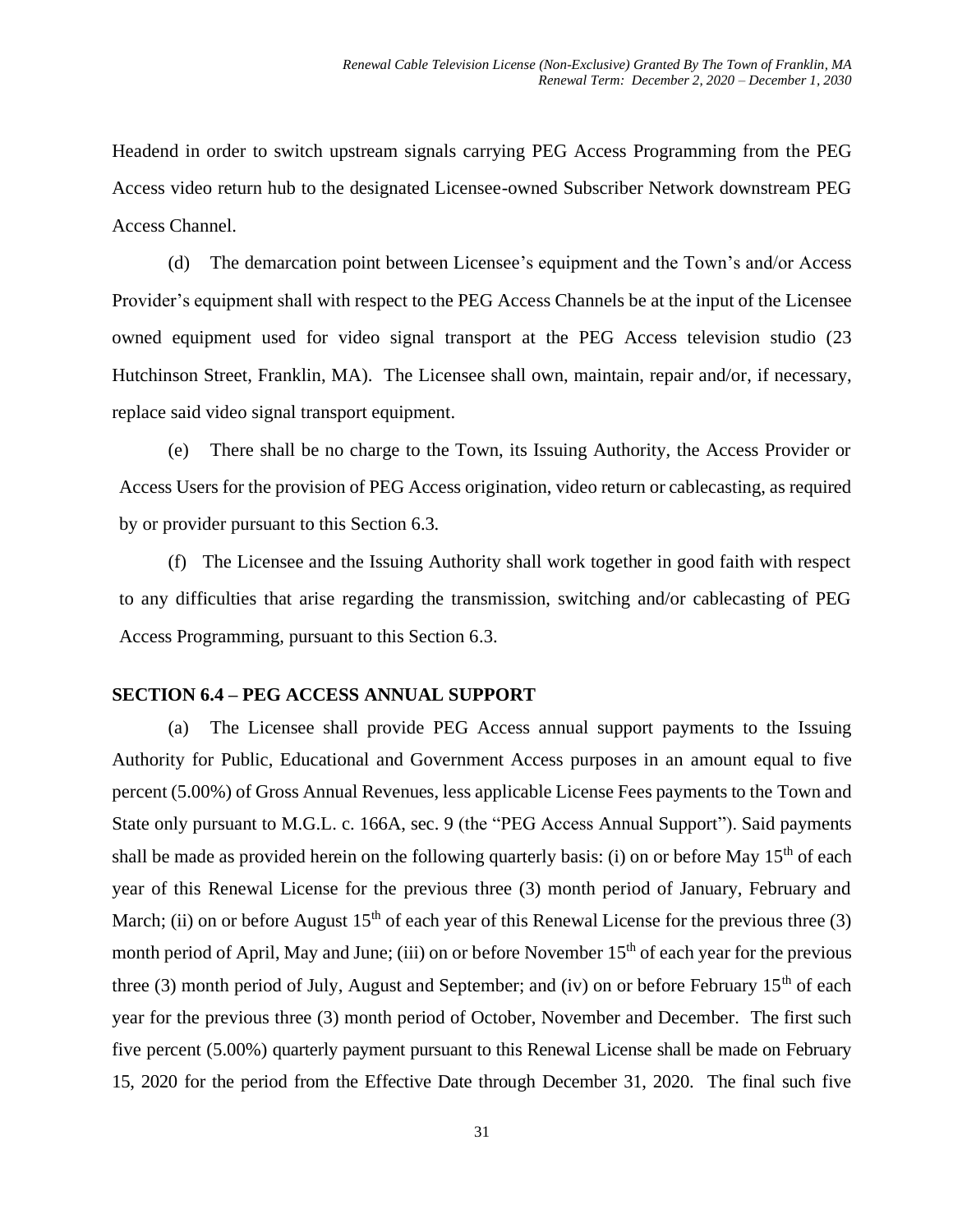percent (5.00%) payment shall be made on or before February 15, 2031 for the previous period from October 1, 2030 through December 1, 2030.

(b) The Licensee shall file with each of the payments pursuant to this Section 6.4, a statement certified by a duly authorized financial representative of the Licensee documenting, in reasonable detail, the Gross Annual Revenue as defined in Section 1.1(p), for each three (3) month reporting period. Said statement shall list general categories comprising Gross Annual Revenues as defined in Section 1.1(o).

(c) In the event that payments required to be made herein by the Licensee are not tendered on or before the dates fixed herein, interest due on such required payments shall accrue and be paid to the Issuing Authority or its designee from the date due at the rate of two percent (2%) above the Prime Rate.

#### **SECTION 6.5– PEG ACCESS CAPITAL FUNDING**

(a) The Licensee shall provide the following two (2) separate funding sources to the Issuing Authority and/or its PEG Access Designee, as directed by the Issuing Authority, for PEG Access and cable and institutional network equipment and/or facilities purposes (the "PEG Access Capital Funding"), as follows:

(i) A total of One Hundred Eighty Thousand Dollars (\$180,000) paid in five (5) equal annual payments of Thirty-Six Thousand Dollars (\$36,000), with the first annual payment to be made by the Licensee no later forty-five (45) days after the Effective Date of this Renewal License, and the following four (4) annual payments to be made on or before forty-five (45) days from each of the next four (4) anniversary dates of the Effective Date of the respective year; and

(ii) One-half of one percent (0.5%) of Gross Annual Revenues, payable on a quarterly basis, as follows: (i) on or before May  $15<sup>th</sup>$  of each year of this Renewal License for the previous three (3) month period of January, February and March; (ii) on or before August  $15<sup>th</sup>$  of each year of this Renewal License for the previous three (3) month period of April, May and June; (iii) on or before November  $15<sup>th</sup>$  of each year for the previous three (3) month period of July, August and September; and (iv) on or before February  $15<sup>th</sup>$  of each year for the previous three (3) month period of October, November and December. The first such one-half of one percent (0.5%) quarterly payment pursuant to this Renewal License shall be made on February 15, 2021 for the period from the Effective Date through December 30, 2020. The final such one-half of one percent (0.5%) payment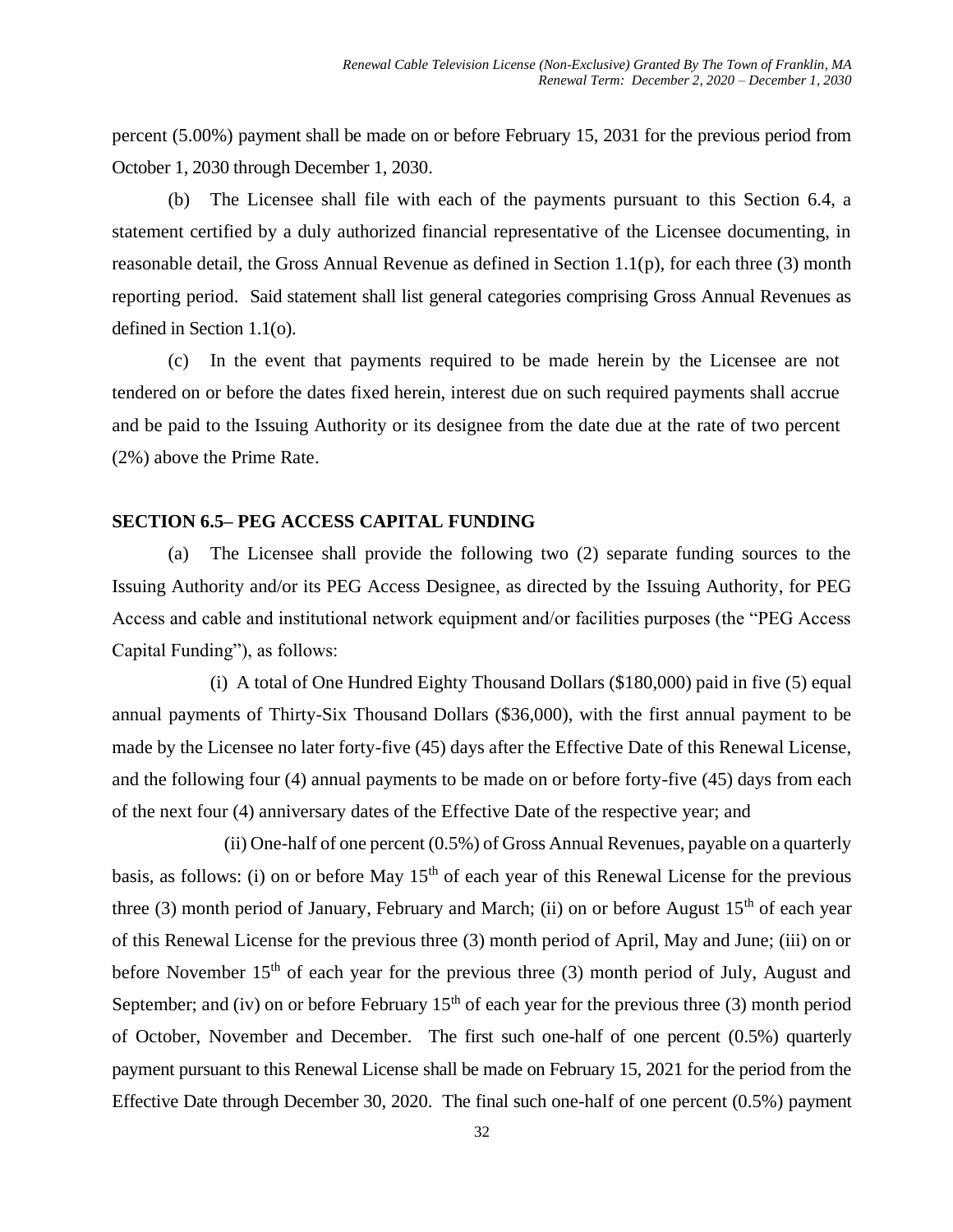shall be made on or before February 15, 2031 for the previous period from October 1, 2030 through December 1, 2030.

(b) The Town shall own all PEG Access facilities and equipment purchased with the PEG Access Capital Funding provided pursuant to this Section 6.5. The Licensee shall have no obligation for maintenance, repair or replacement of such PEG Access facilities and equipment.

(c) The PEG Access Capital Funding provided herein by the Licensee shall not be counted toward: (i) the PEG Access Annual Support provided by the Licensee pursuant to Section 6.4 above; or (ii) the License Fee payment payable pursuant to Section 7.1 below.

(d) In the event that payments required to be made herein by the Licensee are not tendered on or before the dates fixed herein, interest due on such required payments shall accrue and be paid to the Issuing Authority or its designee from the date due at the rate of two percent  $(2\%)$  above the Prime Rate. Any payment pursuant to this Section 6.5(d) shall be within the exclusion to the term "franchise fee" for requirements incidental to enforcing the Renewal License pursuant to Section  $622(g)(2)(D)$  of the Cable Act.

#### **SECTION 6.6 - NON-COMMERCIAL PROGRAMMING**

The Issuing Authority and its designee(s) shall not use the designated PEG access channels, equipment, or other facilities to provide for-profit commercial Programming. Nothing in this Section 6.6 shall prohibit the Issuing Authority or its designee from having memberships, sponsorships, underwriting or acknowledgements (such as the underwriting and acknowledgments displayed by the Public Broadcasting System), to the extent not otherwise prohibited by applicable law or regulations.

### **SECTION 6.7 – INTERCONNECTION WITH COMPETING CABLE LICENSE**

In the event a cable license is issued by the Issuing Authority to a competing licensee, the Issuing Authority shall not authorize or require the competing licensee to connect its facilities or cable system to Licensee's current Cable System for purposes of obtaining PEG Access Programming from the Licensee's PEG access channels without the prior written consent of Licensee.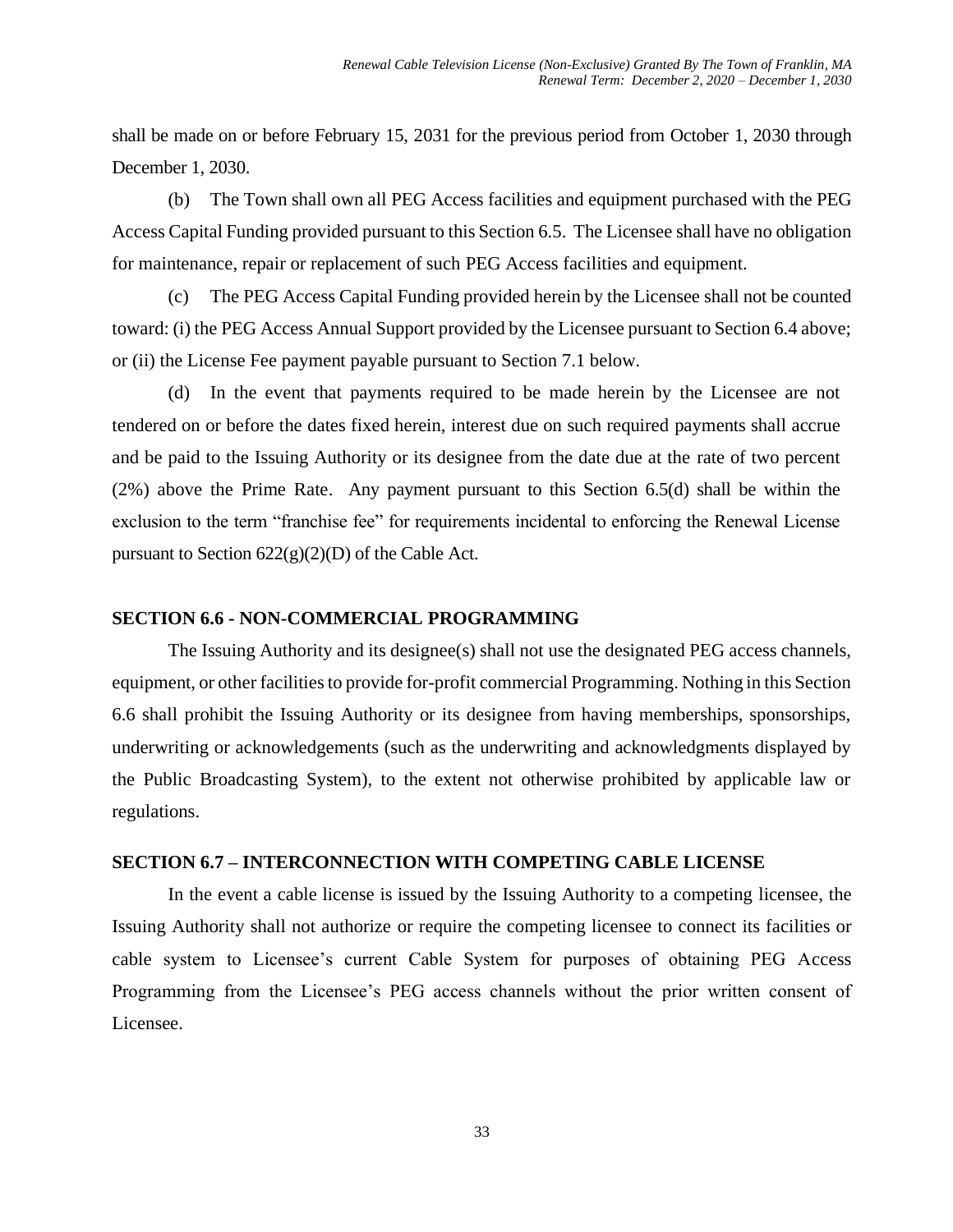#### **ARTICLE 7 - FRANCHISE FEES AND LICENSE FEES**

#### **SECTION 7.1 – LICENSE FEE PAYMENTS**

(a) Pursuant to Massachusetts General Laws Chapter 166A, Section 9, the Licensee shall pay to the Town, throughout the term of this Renewal License, a License Fee equal to fifty cents (\$.50) per Subscriber per year, or such other amount as may in the future be allowed pursuant to State and/or federal law. The number of Subscribers, for purposes of this Section 7.1, shall be calculated in compliance with applicable law(s).

#### **SECTION 7.2 – FRANCHISE FEE**

In accordance with Section 622(b) of the Cable Act, the Licensee shall not be liable for a total Franchise Fee pursuant to this Renewal License and applicable law in excess of five percent (5%) of Gross Annual Revenues. Said five percent (5%) shall include the following: (i) the PEG Access Annual Support pursuant to Section 6.4, above; and (ii) any License Fee(s) that may be payable to the Town and to the State pursuant to Massachusetts General Laws Chapter 166A, Section 9, and Section 7.1 above, provided, however, that said five percent (5%) shall not include the PEG Access Capital Funding pursuant to Section 6.5 above and any other exclusions to the definition of Franchise Fee provided in Section 622(g)(2) of the Cable Act.

#### **SECTION 7.3 – PAYMENT**

Pursuant to M.G.L. Chapter 166A, Section 9, the License Fees shall be paid annually to the Town throughout the term of this Renewal License, no later than March 15th of each year, unless provided for otherwise under applicable law.

## **SECTION 7.4 – OTHER PAYMENT OBLIGATIONS AND EXCLUSIONS**

(a) The Franchise Fee and License Fee payments shall be in addition to and shall not constitute an offset or credit against any and all taxes or other fees or charges of general applicability which Licensee or an Affiliated Person shall be required to pay to the Town, or to any State or federal agency or authority, as required herein or by law; the payment of said taxes, fees or charges shall not constitute a credit or offset against the Franchise Fee and License Fee payments which shall be a separate and distinct obligation of the Licensee and any Affiliated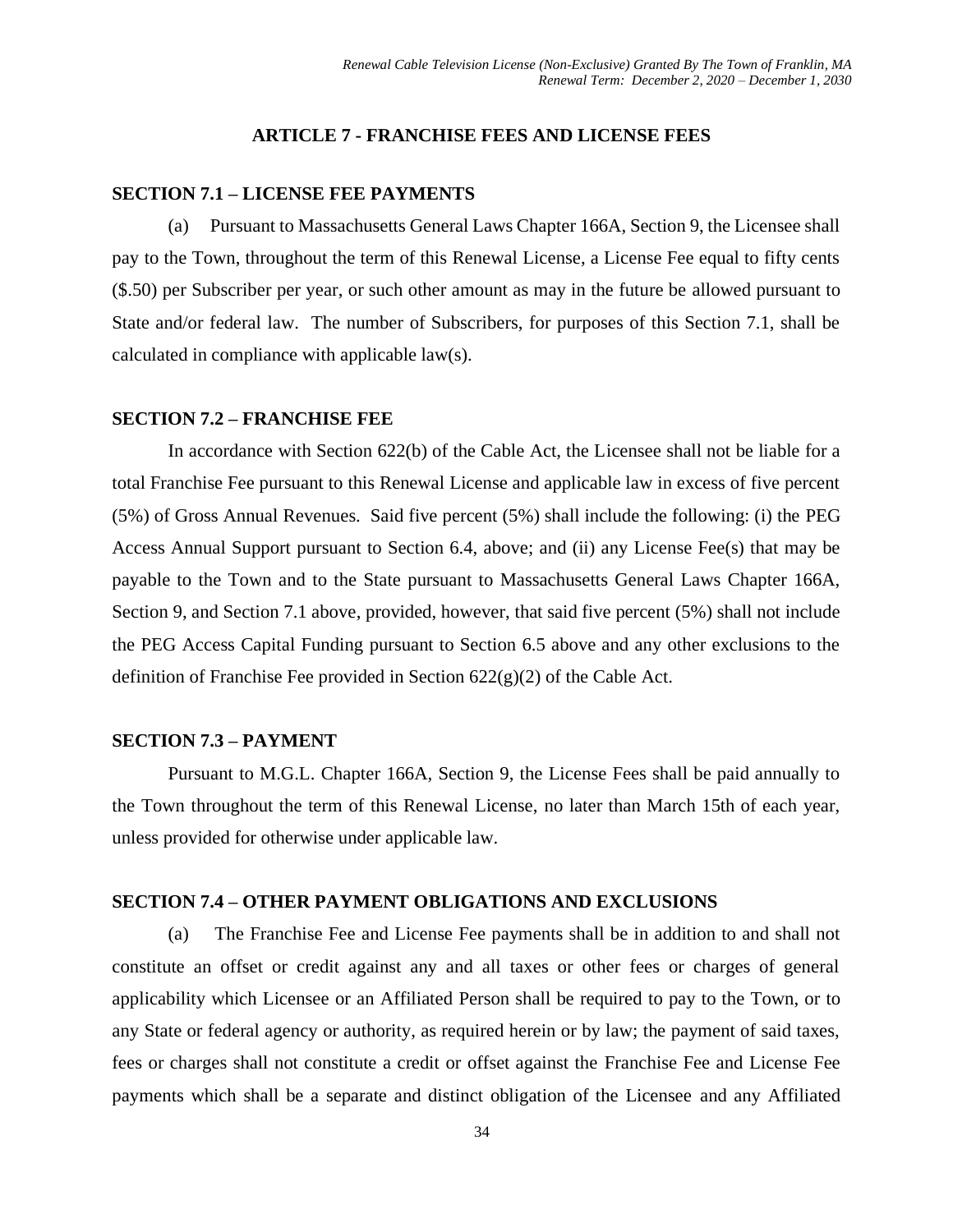Person. The Licensee herein agrees that no such taxes, fees or charges of general applicability shall be used as offsets or credits against the Franchise Fee or Franchise Fee payments.

(b) In accordance with Section 622(h) of the Cable Act, nothing in the Cable Act or this Renewal License shall be construed to limit the authority of the Issuing Authority to impose a tax, fee or other assessment of any kind on any Person (other than the Licensee) with respect to Cable Service provided by such Person over the Cable System for which charges are assessed to Subscribers but not received by the Licensee. For any twelve (12) month period, the fees paid by such Person with respect to any such Cable Service or any other communications service shall not exceed five percent (5%) of such Person's gross revenues derived in such period from the provision of such service over the Cable System.

#### **SECTION 7.5 – LATE PAYMENT**

In the event that the payments required pursuant to this Article 7 are not tendered to the Town on or before the dates fixed herein by or pursuant to Section 7.3 above or applicable law, interest due on such fee payment shall accrue from the date due at the rate of two percent (2%) above the Prime Rate. Any payment pursuant to this Section 7.5 shall be within the exclusion to the term "franchise fee" for requirements incidental to enforcing the Renewal License pursuant to Section  $622(g)(2)(D)$  of the Cable Act.

#### **SECTION 7.6 – RECOMPUTATION**

(a) Tender or acceptance of any payment, including any payment of a Franchise Fee or License Fee or any payment required in Article 6 of this Renewal License shall not be construed as an accord that the amount paid is correct, nor shall such acceptance of payment be construed as a release of any claim that the Issuing Authority may have for additional sums including interest payable under Article 6 or Article 7. All amounts paid shall be subject to audit and recomputation by the Issuing Authority, which shall commence in no event later than two (2) years after the subject payment has been tendered.

(b) If the Issuing Authority has reason to believe that any such payments are incorrect, the Licensee shall have thirty (30) business days after a written request from the Issuing Authority to provide the Town with additional information documenting and verifying the accuracy of any such payment(s). In the event that the Issuing Authority does not believe that such documentation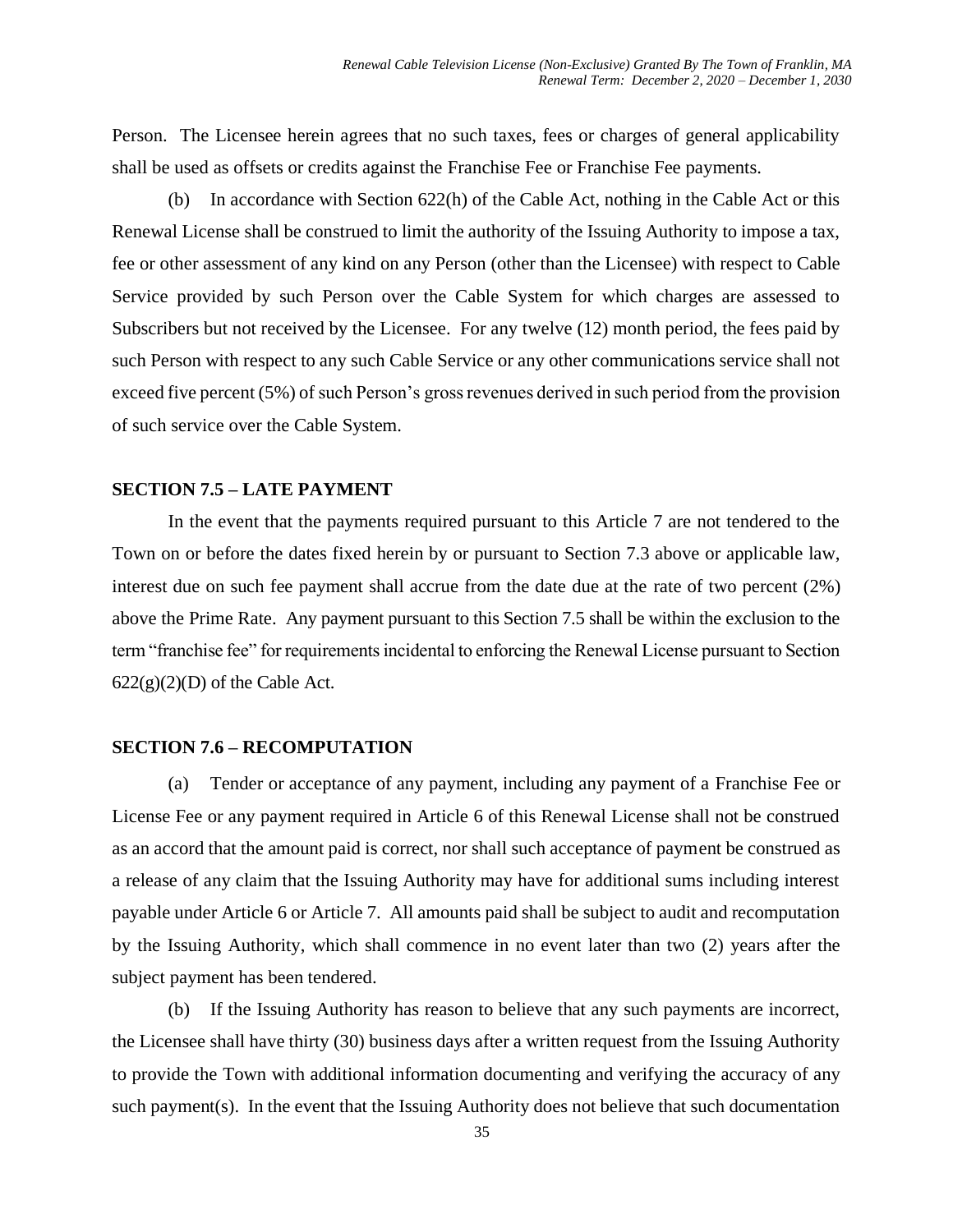supports the accuracy of such payment(s), the Issuing Authority may conduct an audit of such payment(s). If, after such audit and recomputation, an additional Franchise Fee, License Fee or any payment required in Article 6 of this Renewal License is owed to the Town, the Licensee shall pay said amount, plus interest, to the Town or its designated Access Provider within thirty (30) days after such audit and recomputation. The interest on such additional fee shall be charged from the due date at the rate of two percent (2%) above the Prime Rate during the period that such additional amount is owed.

#### **SECTION 7.7 – AFFILIATES USE OF SYSTEM**

Use of the Cable System by Affiliates shall be in compliance with applicable State and/or federal laws and shall not detract from the provisions of this Renewal License.

## **SECTION 7.8 – METHOD OF PAYMENT**

All License Fee payments by the Licensee to the Town pursuant to this Renewal License shall be made payable to the Town and provided to the Issuing Authority or its designee, unless the Licensee is otherwise notified in writing by the Issuing Authority.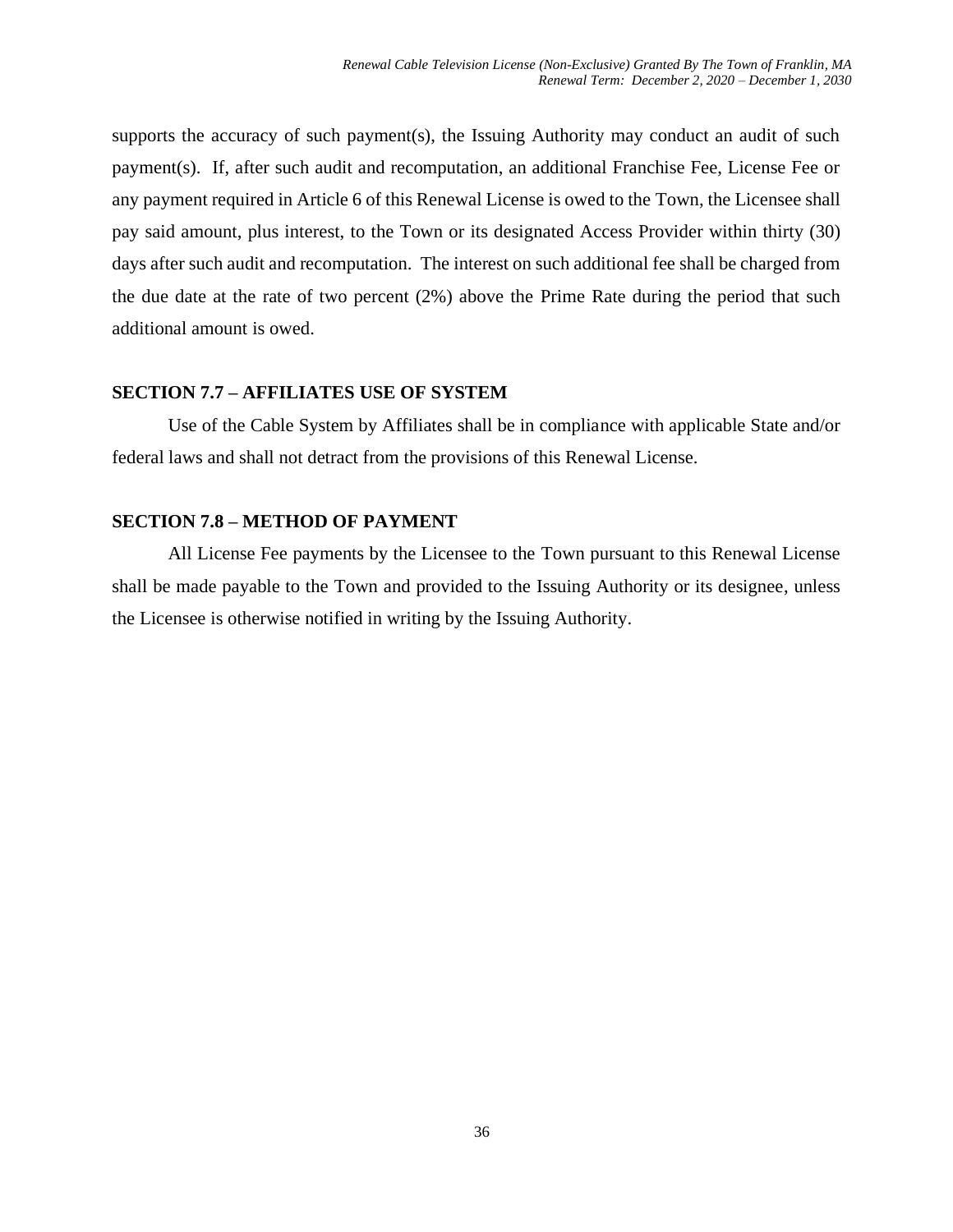#### **ARTICLE 8 - RATES AND CHARGES**

#### **SECTION 8.1 - RATES AND CHARGES**

(a) All rates, fees, charges, deposits and associated terms and conditions to be imposed by Licensee or any affiliated Person for any Cable Service as of the Effective Date shall be in accordance with applicable FCC's rate regulations. Before any new or modified rate, fee, or charge is imposed, Licensee shall follow the applicable FCC and State notice requirements and rules and notify affected Subscribers, which notice may be by any means permitted under applicable law.

(b) In accordance with applicable laws and regulations, the Licensee shall file with the Issuing Authority schedules which shall describe all Cable Service offered by the Licensee, all rates and charges of any kind, and all terms or conditions relating thereto, including any changes thereto.

(c) At the time of initial solicitation or installation of Cable Service, the Licensee shall also provide each Subscriber with a detailed explanation of downgrade and upgrade policies and the manner in which Subscribers may terminate cable service. Subscribers shall have at least thirty (30) days prior to the Effective Date of any rate increase to either downgrade service or terminate service altogether without charge of the increased rate. Change of service policies shall be in compliance with 207 CMR 10.00 et seq.

(d) The Issuing Authority acknowledges that under the 1992 Cable Television Consumer Protection and Competition Act, certain costs of Public, Educational and Governmental ("PEG") Access and other license/franchise requirements, may be passed through to the Subscribers in accordance with federal law.

### **SECTION 8.2 – RATE REGULATION**

The Town reserves the right to regulate the Licensee's rates and charges to the extent allowable under State and federal laws.

#### **SECTION 8.3 – CREDIT FOR SERVICE INTERRUPTION**

In accordance with applicable law, in the event that Service to any Subscriber is interrupted for twenty-four (24) or more consecutive hours, the Licensee shall grant such Subscriber a pro rata credit or rebate.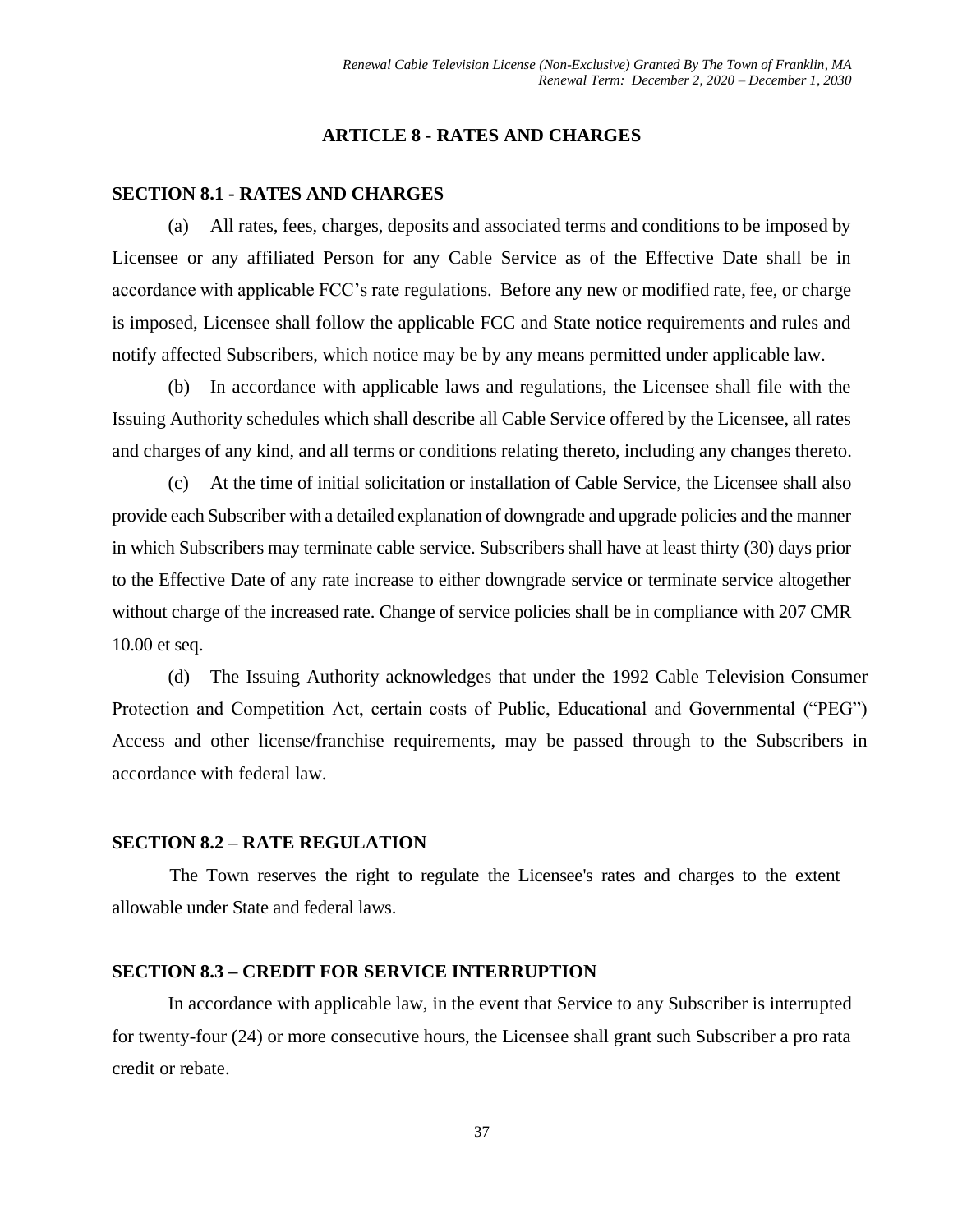## **ARTICLE 9 - CUSTOMER SERVICE, SUBCRIBER RIGHTS AND CONSUMER PROTECTION**

## **SECTION 9.1 – CUSTOMER SERVICE CALL CENTER**

(a) Licensee shall maintain and operate its customer services call center twenty-four (24) hours a day, seven (7) days a week, including holidays. The Licensee reserves the right to modify its business operations with regard to such customer service call center. The Licensee shall comply with all State and federal requirements pertaining to the hours of operation of such customer service call center.

(b) The Licensee's main customer service call center shall have a publicly listed local or toll-free telephone number for Sudbury Subscribers, unless required otherwise by applicable law.

(c) Pursuant to 47 C.F.R.  $$76.309(c)(1)(B)$ , under normal operating conditions (as defined in §76.309(c)(4)(ii) telephone answer time by a customer service representative, including wait time, shall not exceed thirty (30) seconds when the connection is made. If the call needs to be transferred, transfer time shall not exceed thirty (30) seconds. Said standard shall be met no less than ninety percent (90%) of the time under normal operating conditions, measured on a quarterly basis.

(d) Pursuant to 47 C.F.R.  $$76.309(c)(1)(B)$ , a Subscriber shall receive a busy signal less than three (3%) of the time, measured on a quarterly basis, under normal operating conditions.

## **SECTION 9.2 – INSTALLATION VISITS-SERVICE CALLS-RESPONSE TIME**

(a) The Licensee shall respond to all requests for aerial installation(s) within seven (7) business days of such request, or at such other time as is mutually agreed-upon by the Licensee and said Subscriber. Underground installation shall be completed as expeditiously as practicable, weather permitting. If arranging appointments for installation, the Licensee shall specify in advance whether such will occur in the morning or afternoon, or a narrower interval, if possible, and the Licensee shall make reasonable efforts to install at times convenient to Subscribers (including times other than (9:00 a.m. to 5:00 p.m. weekdays).

(b) A Subscriber complaint or request for service received after Normal Business Hours shall be acted upon the next business day.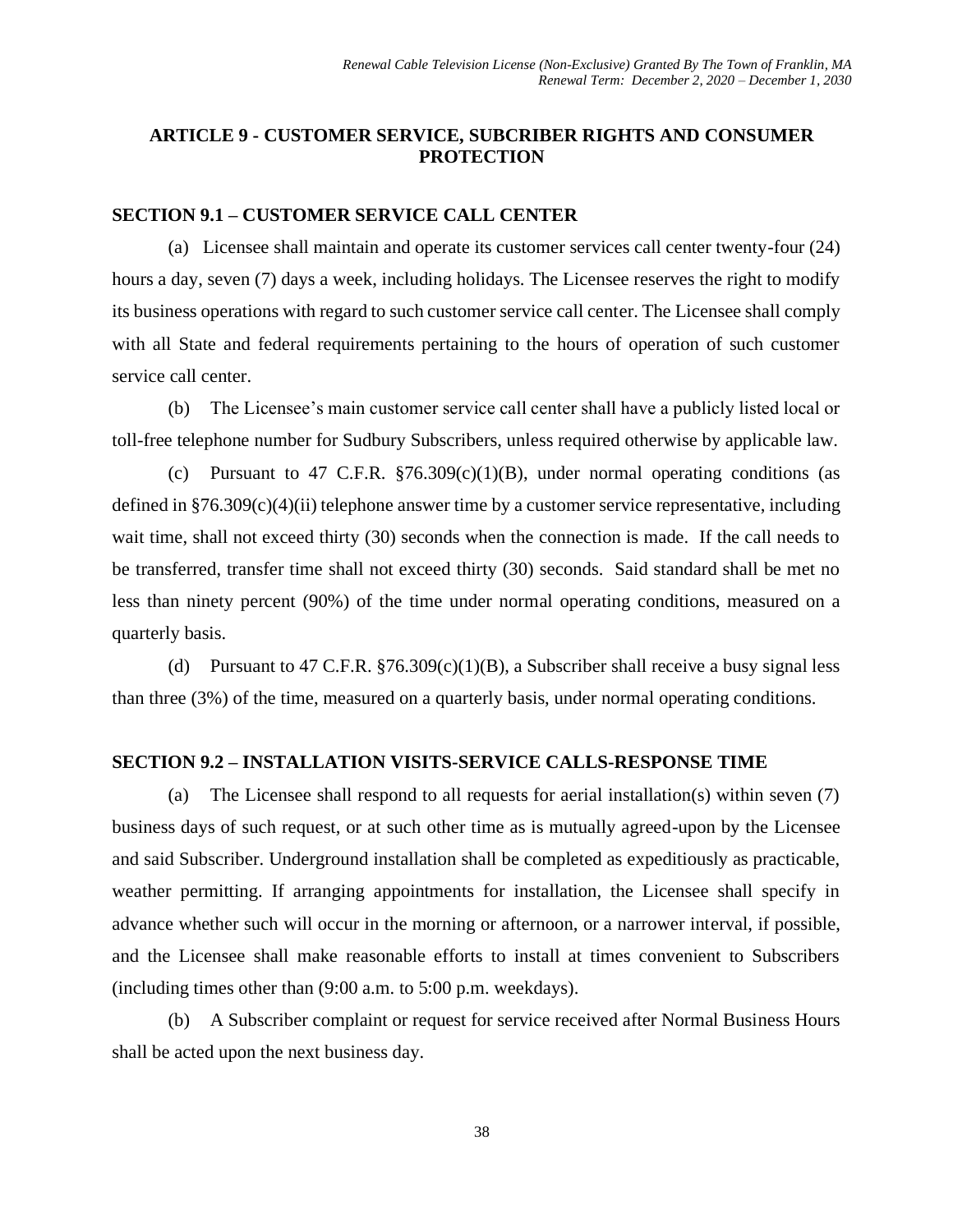(c) The Licensee shall ensure that there are stand-by technicians on-call at all times after Normal Business Hours. The answering service shall be required to notify the stand-by technician(s) of (i) any emergency situations and/or (ii) an outage as described in section 9.2 (d) below.

(d) System outages shall be responded to promptly, twenty-four (24) hours a day by technical personnel. For purposes of this section, an outage shall be considered to occur when three (3) or more calls are received from any one neighborhood, concerning such an outage, or when the Licensee has reason to know of such an outage.

(e) The Licensee shall remove all Subscriber Drop Cables, within twenty-one (21) days of receiving a request from a Subscriber to do so.

## **SECTION 9.3 – FCC CUSTOMER SERVICE OBLIGATIONS**

The Licensee shall comply with the FCC's Customer Service Obligations, codified at 47 U.S.C. Section 76.309, as may be amended from time to time, which standards are attached hereto, and made a part hereof, as **Exhibit 9.3**.

## **SECTION 9.4 – BUSINESS PRACTICE STANDARDS**

The Licensee shall provide the Issuing Authority and all of its Subscribers with the following information in accordance with 207 CMR 10.00 et seq., attached hereto as **Exhibit 9.4**, as the same may exist or be amended from time to time:

- (i) Notification of its Billing Practices;
- (ii) Notification of Service, Rates and Charges;
- (iii) Form of Bill;

`

- (iv) Advance Billing, Issuance of Bills;
- (v) Billing Due Dates, Delinquency, Late Charges and Termination of Service;
- (vi) Charges for Disconnection or Downgrading of Service;
- (vii) Billing Disputes; and
- (viii) Security Deposits.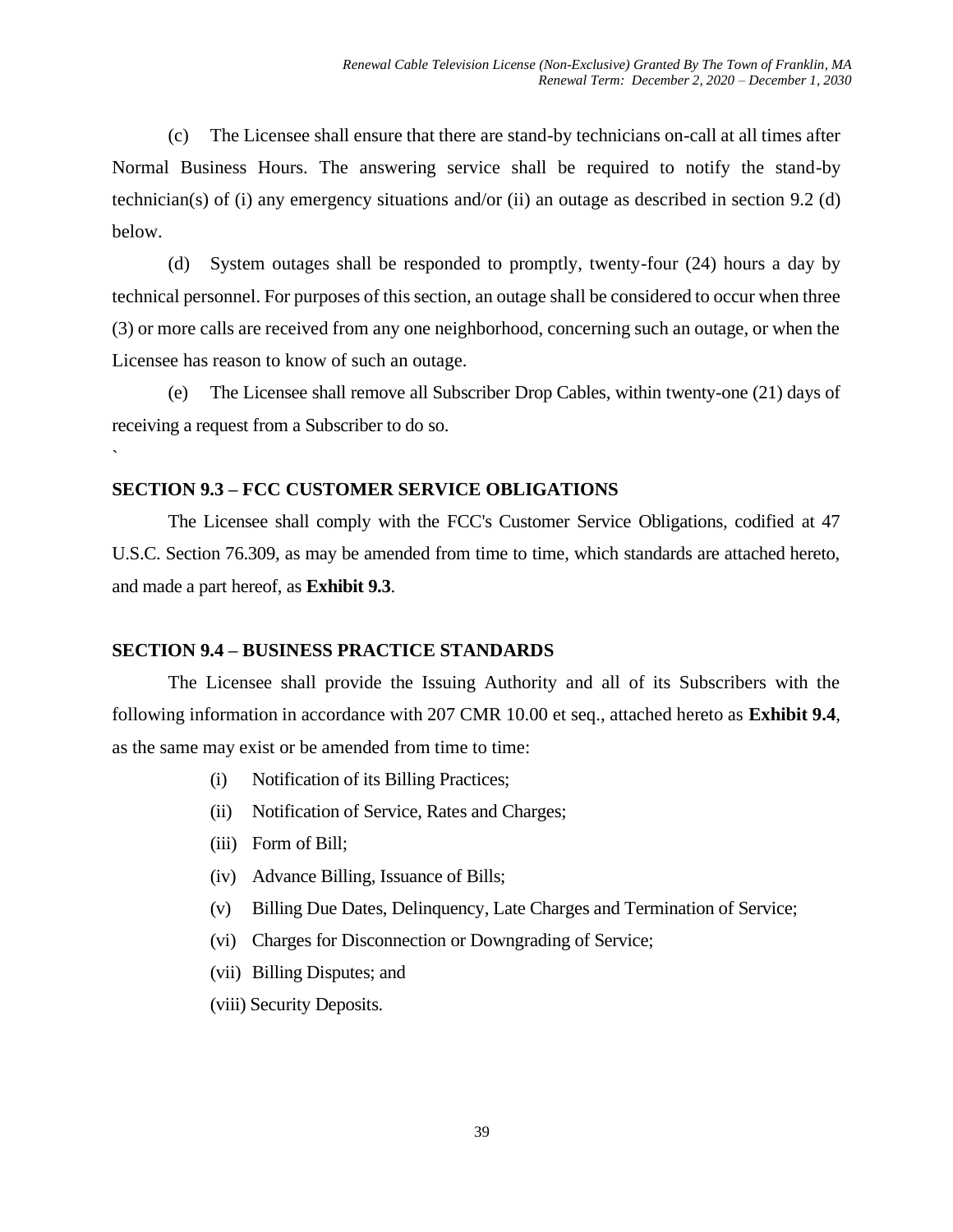#### **SECTION 9.5 – COMPLAINT RESOLUTION PROCEDURES**

(a) The Licensee shall establish a procedure for resolution of complaints by Subscribers.

(b) Upon reasonable notice, the Licensee shall expeditiously investigate and resolve all complaints regarding the quality of Cable Service, equipment malfunctions and similar matters. In the event that a Subscriber is aggrieved, the Issuing Authority or its designee(s) shall be responsible for receiving and acting upon such Subscriber complaints and/or inquiries, as follows:

(i) Upon the written request of the Issuing Authority or its designee(s), and subject to applicable privacy laws, the Licensee shall, within fourteen (14) business days after receiving such request, send a written report to the Issuing Authority with respect to any complaint. Such report shall provide a full explanation of the investigation, finding and corrective steps taken by the Licensee.

(ii) Should a Subscriber have an unresolved complaint regarding cable television operations, the Subscriber shall be entitled to file his or her complaint with the Issuing Authority or its designee(s), who shall have primary responsibility for the continuing administration of this Renewal License and the implementation of complaint procedures. Thereafter, if the Subscriber chooses to participate in further processing of the complaint, the Subscriber shall meet jointly with the Issuing Authority or its designee(s) and an authorized representative of the Licensee, within thirty (30) days of the Subscriber's filing of his or her complaint, in order to fully discuss and resolve such matter.

(c) Notwithstanding the foregoing, if the Issuing Authority or its designee(s) determines it to be in the public interest, the Issuing Authority or its designee(s) may investigate multiple complaints or disputes brought by Subscribers arising from the operations of the Licensee.

(d) In the event that the Issuing Authority or its designee(s) finds a pattern of multiple unresolved Subscriber complaints, the Issuing Authority or its designee(s) and the Licensee shall discuss, in good faith, possible amendments to the Licensee's procedures for the resolution of complaints.

#### **SECTION 9.6 – EMPLOYEE IDENTIFICATION CARDS**

All of the Licensee's employees and/or contractor's entering upon private property, in connection with the construction, installation, maintenance and/or operation of the Cable System, including repair and sales personnel, shall be required to visibly display an employee or contractor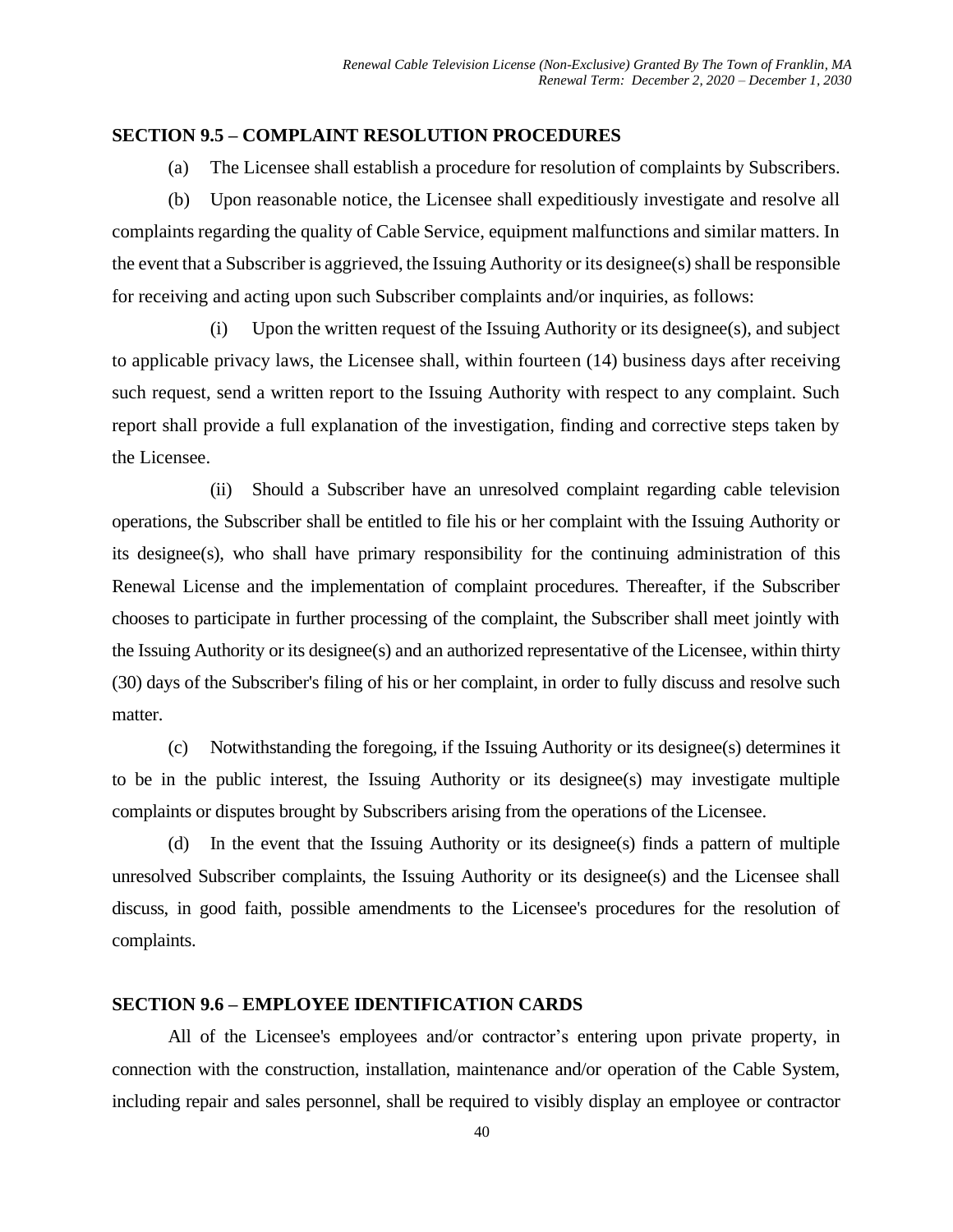identification card issued by the Licensee or contractor, respectively, and bearing a picture of said employee or contractor.

## **SECTION 9.7 – PROTECTION OF SUBSCRIBER PRIVACY**

(a) The Licensee shall comply with all applicable federal and State laws and regulations regarding privacy, monitoring, information with respect to Cable Service viewing habits, subscription information or decisions and the distribution thereof, including, but not limited to the provisions of Section 631 of the Cable Act (47 U.S.C. 551), as may be amended.

(b) The Licensee shall be responsible for carrying out and enforcing the Cable System's privacy policy, and shall at all times maintain adequate physical, technical and administrative security safeguards to ensure that personal subscriber information is handled and protected strictly in accordance with this policy.

## **SECTION 9.8 – RESPECT FOR PRIVATE PROPERTY**

Nothing herein shall be construed as authorizing access or entry onto private property, or any other property by the Licensee, where such right to access or entry is not otherwise provided by law, the Subscriber Services Agreement or this License.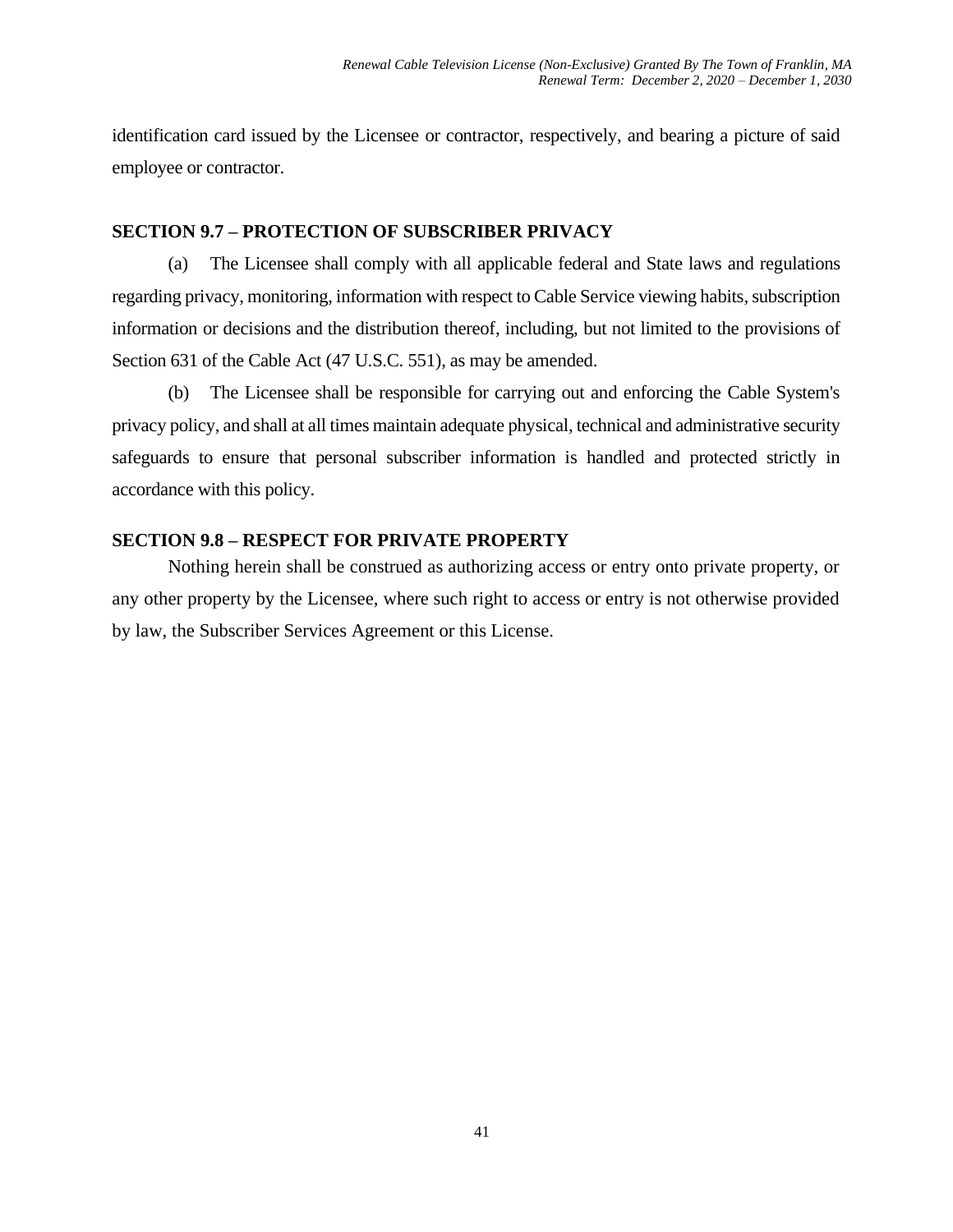#### **ARTICLE 10 - INSURANCE AND BONDS**

#### **SECTION 10.1 – INSURANCE**

At all times during the term of the Renewal License, including the time for removal of facilities provided for herein, the Licensee shall obtain, pay all premiums for, and file with the Issuing Authority, as obtained and renewed, copies of the certificates of insurance for the following policies:

(a) A commercial general liability insurance policy, written on an occurrence basis, naming the Town, its officers, boards, commissions, committees, agent and employees as additional insureds on all claims on account of injury to or death of a person or persons occasioned by the construction, installation, maintenance, operation or removal of the Cable System or alleged to have been so occasioned, with a minimum liability of One Million Dollars (\$1,000,000). The policy shall provide blanket contractual liability insurance for all written contracts, and shall include coverage for personal injury, broad form property damage, products and completed operations liability, independent contractor's liability, coverage for property damage from perils of explosion, collapse or damage to underground utilities, commonly known as XCU coverage.

(b) Automobile liability insurance for owned automobiles and trucks, non-owned automobiles and trucks and/or rented automobiles and trucks in the amount of:

(i) One Million Dollars (\$1,000,000) combined single limit for bodily injury and consequent death and property damage per occurrence;

(c) Workers Compensation in the minimum amount of the statutory limit.

(d) The Licensee shall carry excess liability, written on an occurrence basis, in the minimum amount of Five Million Dollars (\$5,000,000) umbrella form over all other insurance required by this Section 10.1.

(e) The following conditions shall apply to the insurance policies required herein:

(i) Such insurance shall commence no later than the Effective Date of the Renewal License.

(ii) Such insurance shall be primary with respect to any insurance maintained by the Town and shall not call on the Town's insurance for contributions.

(iii) Such insurance shall be obtained from brokers or carriers authorized to transact insurance business in the State.

42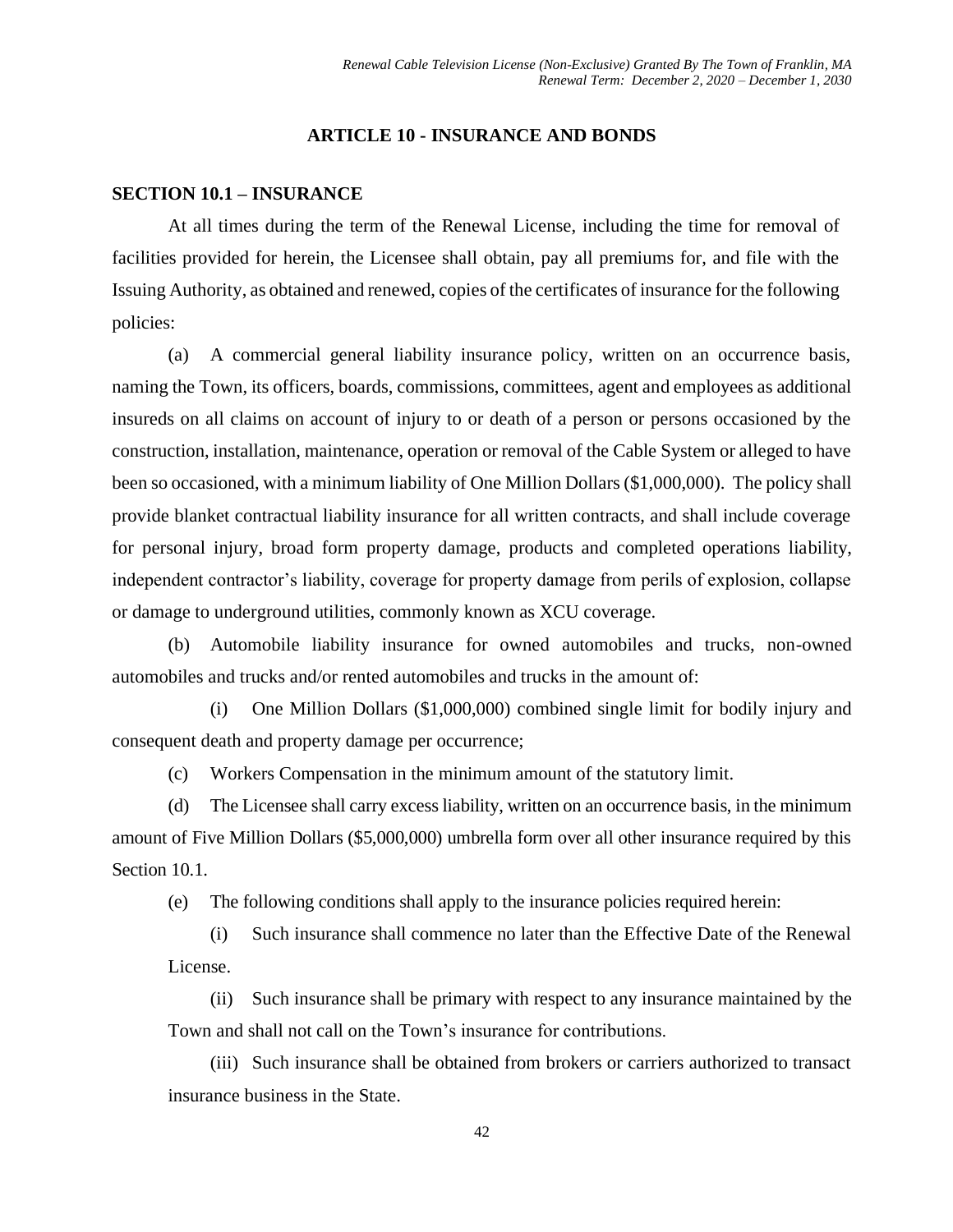(iv) The coverage amounts set forth above may be met by a combination of underlying and umbrella policies so long as in combination the limits equal or exceed those required herein.

(v) The Licensee's failure to obtain, to procure or maintain the required insurance shall constitute a material breach of the Renewal License under which the Town may immediately suspend operations under the Renewal License.

(vi) The Licensee shall be responsible for all deductibles.

(vii) The Town, its Issuing Authority, other officials, and employees shall be named as "additional insureds" on all required liability insurance policies.

(viii) Neither this Section 10.1, nor the provision of insurance or insurance proceeds pursuant to this Section 10.1, shall limit the liability of the Licensee pursuant to this Renewal License.

(ix) The Licensee shall provide the Issuing Authority with certificate(s) of insurance for all policies required herein upon expiration of the policies. The Licensee shall timely notify the Issuing Authority in the event of cancellation or reduction in the coverage amount. Said notice may be by electronic mail (e-mail).

#### **SECTION 10.2 – PERFORMANCE BOND**

(a) The Licensee shall maintain, without charge to the Town, throughout the term of the Renewal License, a faithful performance bond running to the Town and in a form satisfactory to the Issuing Authority (however, the Issuing Authority shall not unreasonably deem a bond's form to be unsatisfactory), with good and sufficient surety licensed to do business in the Commonwealth of Massachusetts in the sum of Thirty Thousand Dollars (\$30,000). Said bond shall be upon the terms and conditions specified in M.G.L. 166A § 5(K) and the faithful performance and discharge of all obligations imposed by the Renewal License, subject to the provisions of 12.1 and 12.2 below.

(b) The performance bond shall be effective throughout the term of this Renewal License, including the time for removal of all of the facilities provided for herein, and shall be conditioned that in the event that the Licensee shall fail to comply with any one or more provisions of this Renewal License, the Town shall recover from the surety of such bond all damages suffered by the Town as a result thereof, pursuant to the provisions of Sections 12.1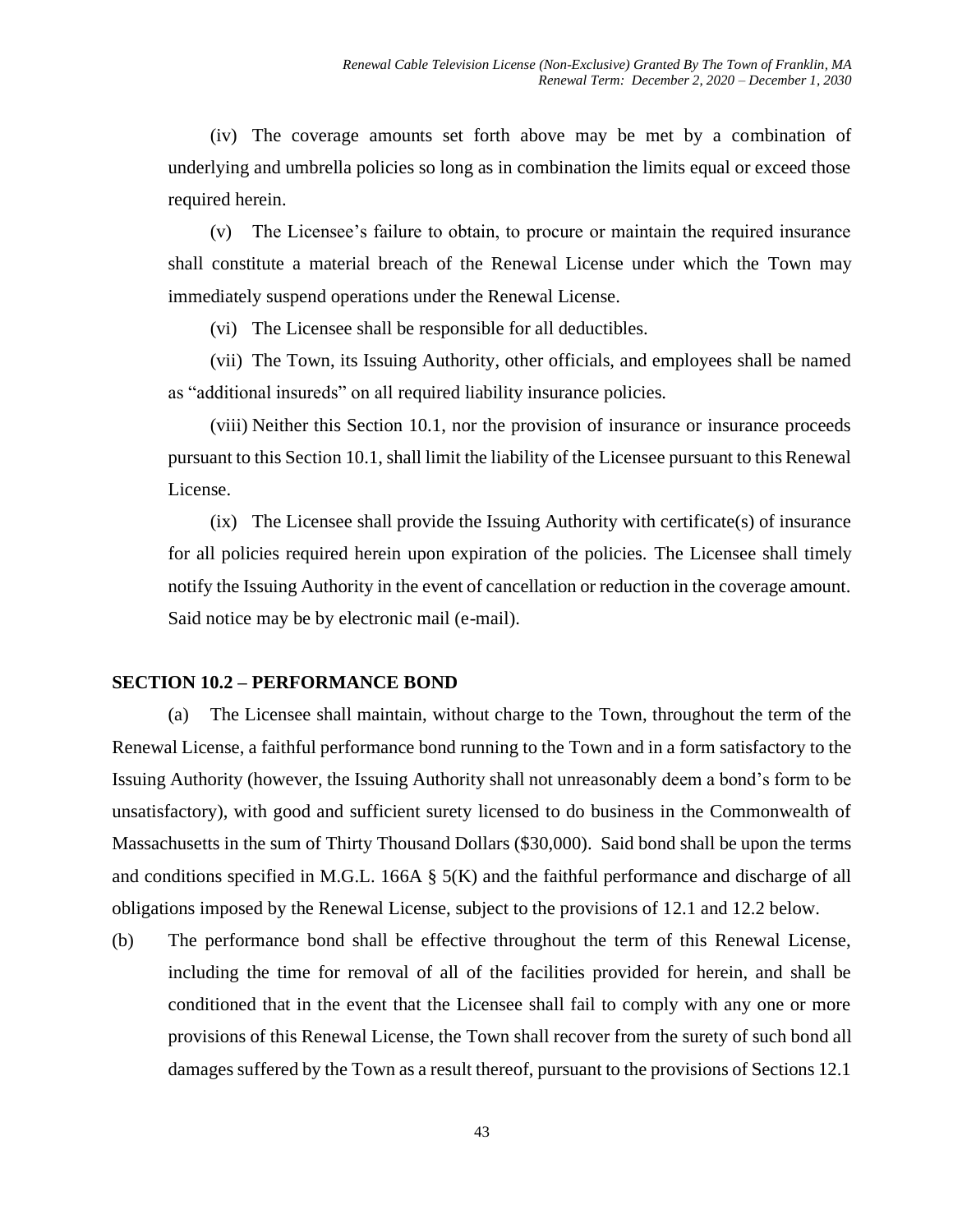below. The Licensee shall timely notify the Issuing Authority in the event of cancellation or reduction in the coverage amount. Said notice may be by electronic mail (e-mail).

(c) Said bond shall be a continuing obligation of the Renewal License, and thereafter until the Licensee has satisfied all of its obligations to the Town pursuant to the terms and conditions of such bond. In the event that the Town recovers from said surety, the Licensee shall take immediate steps to reinstate the performance bond to the sum of Thirty Thousand Dollars (\$30,000) required herein. Neither this section, nor any bond accepted pursuant thereto, nor any damages recovered there under shall limit the liability of the Licensee under the Renewal License.

(d) The performance bond required herein shall contain an explicit endorsement stating that such performance bond is intended to cover the liability assumed by the Licensee under the terms of the Renewal License.

#### **SECTION 10.3 – INDEMNIFICATION**

The Licensee shall, at its sole cost and expense, indemnify, hold harmless and defend the Town, its officials, boards, commissions, committees, agents and/or employees against all claims for damage due to the acts and/or omissions of the Licensee, its employees, officers, contractors and subcontractors, or agents arising out of the construction, installation, maintenance, operation, and/or removal of the Cable Television System under this Renewal License, including without limitation, property damage or personal injury (including accidental death) that arise out of Licensee's construction, operation, maintenance or removal of the Cable System. Indemnified expenses shall include reasonable attorneys' fees and costs incurred from the time the Licensee receives written notice of its obligation to indemnify and defend the Town for a specific claim up to such time that the Licensee assumes defense of any action hereunder. The Issuing Authority shall give the Licensee timely written notice of its obligation to indemnify, hold harmless and defend the Town after receipt of a claim for which indemnification is sought. The Licensee is not required to indemnify the Town for attorney fees and costs incurred prior to the above referenced written notice being provided to the Licensee. In the event of a legal action, the Issuing Authority or its designee shall promptly forward a copy of the legal complaint served upon the Town.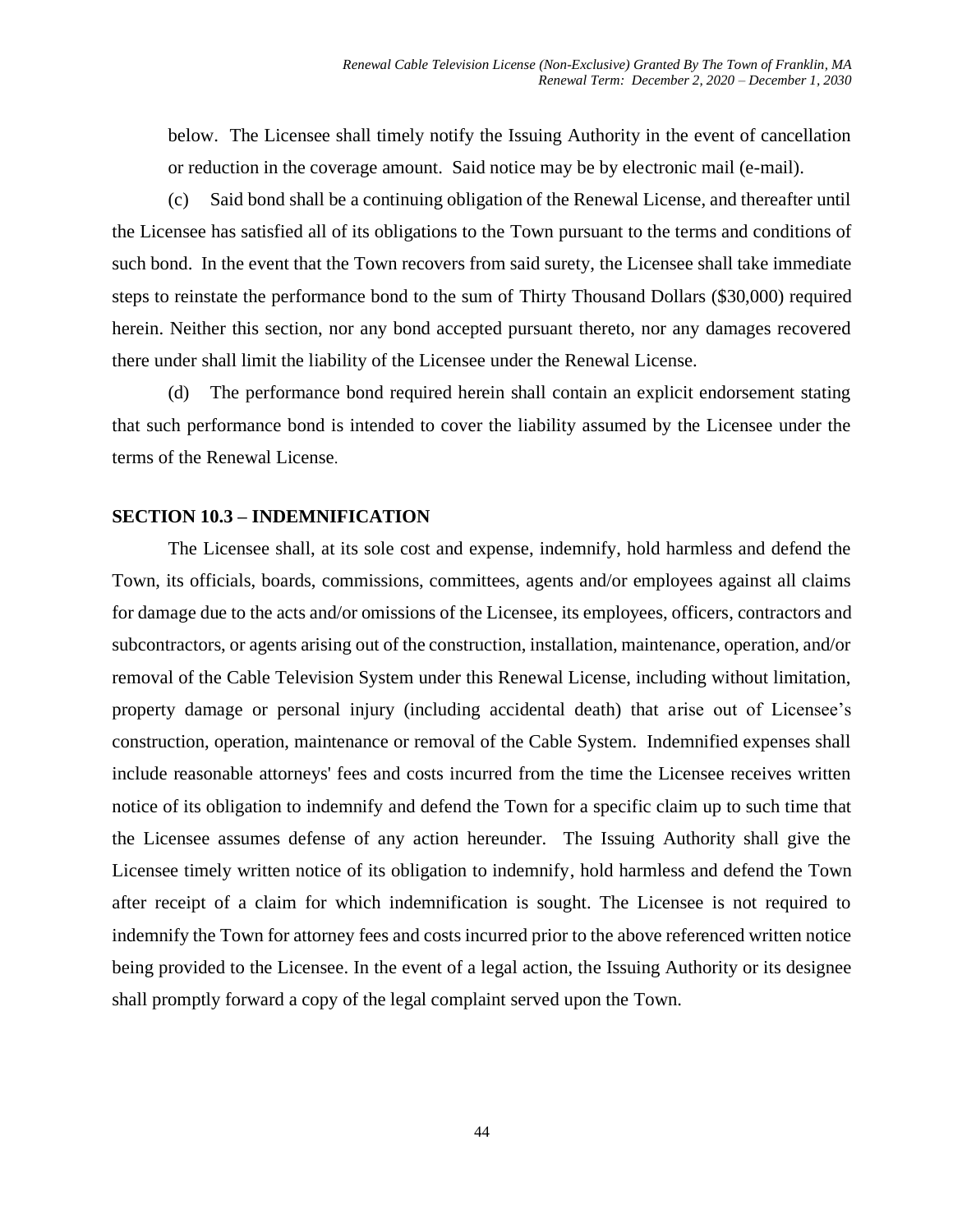#### **ARTICLE 11 - ADMINISTRATION AND REGULATION**

#### **SECTION 11.1 – REGULATORY AUTHORITY**

The Issuing Authority and/or its designee(s) shall have authority for the day to day regulation of the Cable System. The Issuing Authority and/or its designee(s) shall monitor and enforce the Licensee's compliance with the terms and conditions of this Renewal License.

#### **SECTION 11.2 – PERFORMANCE EVALUATION HEARINGS**

The Licensee, if requested in writing by the Issuing Authority, shall attend a performance evaluation hearing no more than once per year. Nothing in this Section 11.2 shall limit any rights that the Issuing Authority may have to conduct additional hearings and/or the Licensee's attendance at such hearing. The Issuing Authority shall provide Licensee with the results of its performance evaluation in writing within sixty (60) days after the conclusion of such hearing.

#### **SECTION 11.3 – NONDISCRIMINATION**

The Licensee shall not discriminate against any Person in its solicitation or Service on the basis of race, color, creed, religion, ancestry, national origin, geographical location within the Town, sex, sexual orientation, disability, age, marital status, or status with regard to public assistance. The Licensee shall be subject to all other requirements of federal and State laws or regulations, relating to nondiscrimination through the term of the Renewal License.

## **SECTION 11.4 – JURISDICTION/VENUE**

Jurisdiction and venue over any dispute, action or suit shall be in any court of appropriate venue and subject matter jurisdiction located in the Commonwealth of Massachusetts and the parties by the instrument subject themselves to the personal jurisdiction of said court for the entry of any such judgment and for the resolution of any dispute, action, or suit.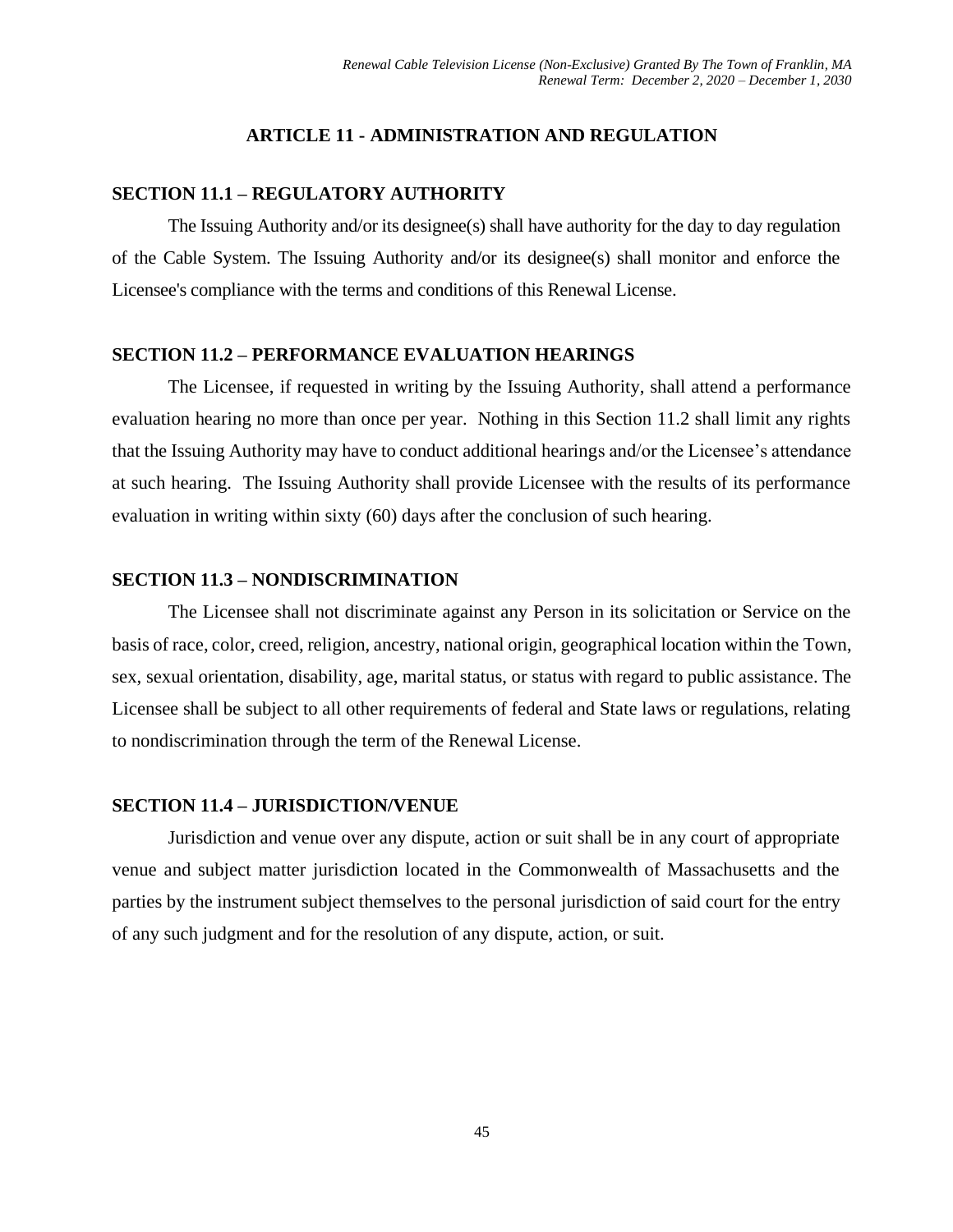#### **ARTICLE 12 - DETERMINATION OF BREACH - LICENSE REVOCATION**

#### **SECTION 12.1 - NOTICE AND OPPORTUNITY TO CURE**

In the event that the Issuing Authority has reason to believe that the Licensee has defaulted in the performance of any or several provisions of this Renewal License, except as excused by Force Majeure, the Issuing Authority shall notify the Licensee in writing, by certified mail, of the provision or provisions which the Issuing Authority believes may have been in default and the details relating thereto. The Licensee shall have thirty (30) days from the receipt of such notice to:

(a) respond to the Issuing Authority in writing, contesting the Issuing Authority's assertion of default and providing such information or documentation as may be necessary to support the Licensee's position; or

(b) cure any such default (and provide written evidence of the same), or, in the event that by nature of the default, such default cannot in the reasonable opinion of the Issuing Authority be cured within such thirty (30) day period, to take reasonable steps to cure said default and diligently continue such efforts until said default is cured. The Licensee shall report to the Issuing Authority, in writing, by certified mail, at thirty (30) day intervals as to the Licensee's efforts, indicating the steps taken by the Licensee to cure said default and reporting the Licensee's progress until such default is cured.

(c) In the event that: (i) the Licensee fails to respond to such notice of default; and/or (ii) the Licensee fails to cure the default or to take reasonable steps to cure the default within the required thirty (30) day period; the Issuing Authority or its designee shall promptly schedule a public hearing no sooner than fourteen (14) days after written notice, by certified mail, to the Licensee. The Licensee shall be provided reasonable opportunity to offer evidence, question witnesses, if any, and be heard at such public hearing.

(d) Within forty-five (45) days after said public hearing, the Issuing Authority shall issue a written determination of its findings. In the event that the Issuing Authority determines that the Licensee is in such default, the Issuing Authority may determine to pursue any lawful remedy available to it, including, but not limited to:

- (i) seek specific performance of any provision in this Renewal License which reasonably lends itself to such remedy as an alternative to damages;
- (ii) commence an action at law for monetary damages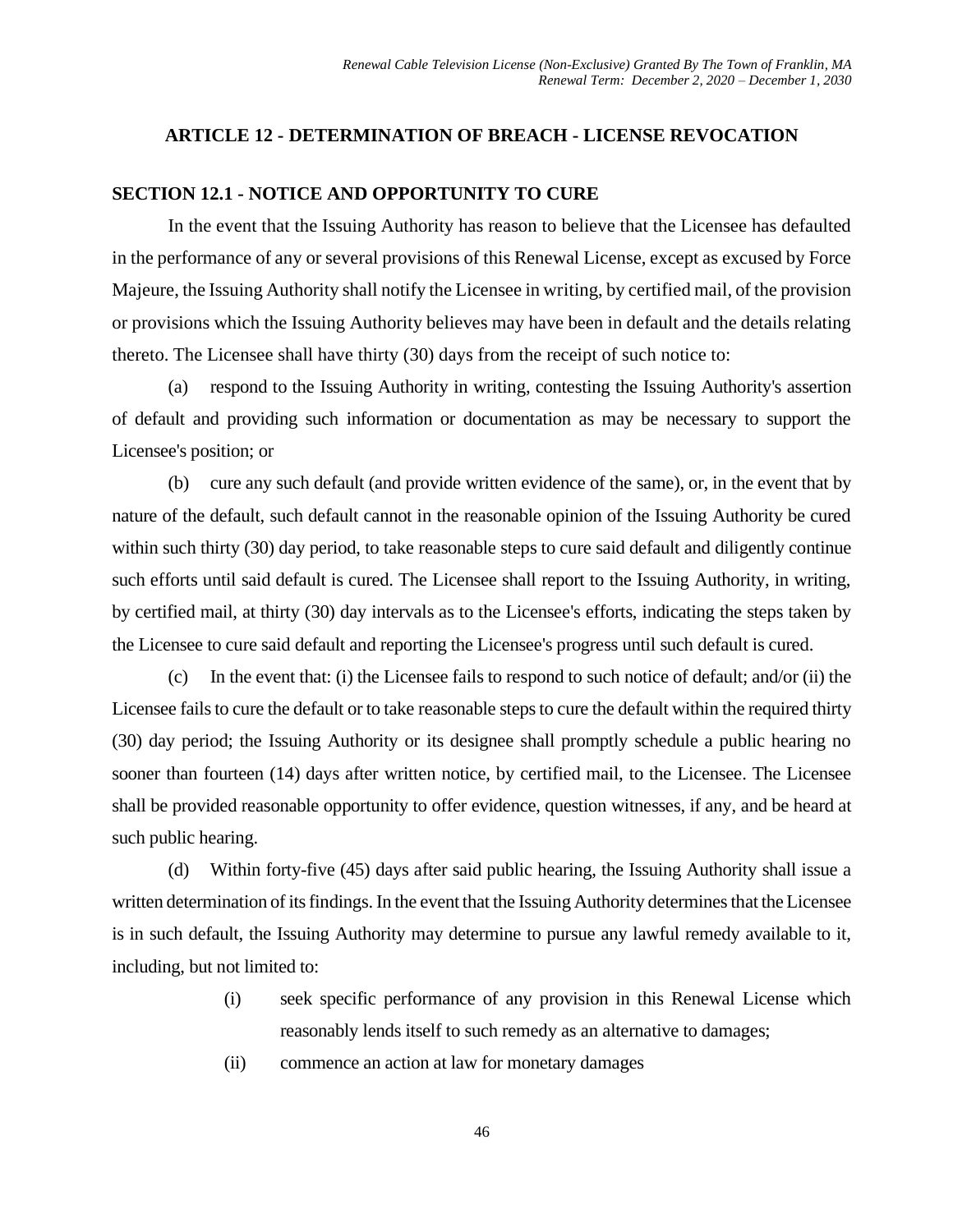- (iii) foreclose on all or any appropriate part of the security provided pursuant to Section 10.2 herein;
- (iv) declare the Renewal License to be revoked subject to Section 12.2 below and applicable law;
- (v) assess liquidated damages in accordance with the schedule set forth in Section 12.2 below; and
- (vi) invoke any other lawful remedy available to the Town.

(e) In the event that the Issuing Authority fails to issue a written determination within fortyfive (45) days after the public hearing pursuant to Section 12.1(d) above, then the issue of said default against Licensee by the Issuing Authority shall be considered null and void.

## **SECTION 12.2 – REVOCATION OF THE RENEWAL LICENSE**

To the extent permitted by applicable law and subject to the provisions of Section 12.1 above, in the event that the Licensee fails to comply with any material provision of this Renewal License, the Issuing Authority may revoke the Renewal License granted herein.

## **SECTION 12.3 – LIQUIDATED DAMAGES**

(a) For the violation of any of the following provisions of the Renewal License, liquidated damages may be invoked by the Issuing Authority and, if so, shall be paid by the Licensee to the Issuing Authority, subject to Section 12.1 above. Any such liquidated damages shall be assessed as of the date that the Licensee received written notice, by certified mail, of the provision or provisions which the Issuing Authority believes are in default, provided that the Issuing Authority made a determination of default pursuant to Section 12.1(d) above.

(i) For failure to operate and maintain the Subscriber Network in accordance with Section 3.5 above, Three Hundred Dollars (\$300) per day, for each day that any such non-compliance continues.

(ii) For failure to obtain the advance, written approval of the Issuing Authority for any transfer of the Final License in accordance with Section 2.8 herein, Three Hundred Dollars (\$300.00) per day, for each day that any such non-compliance continues.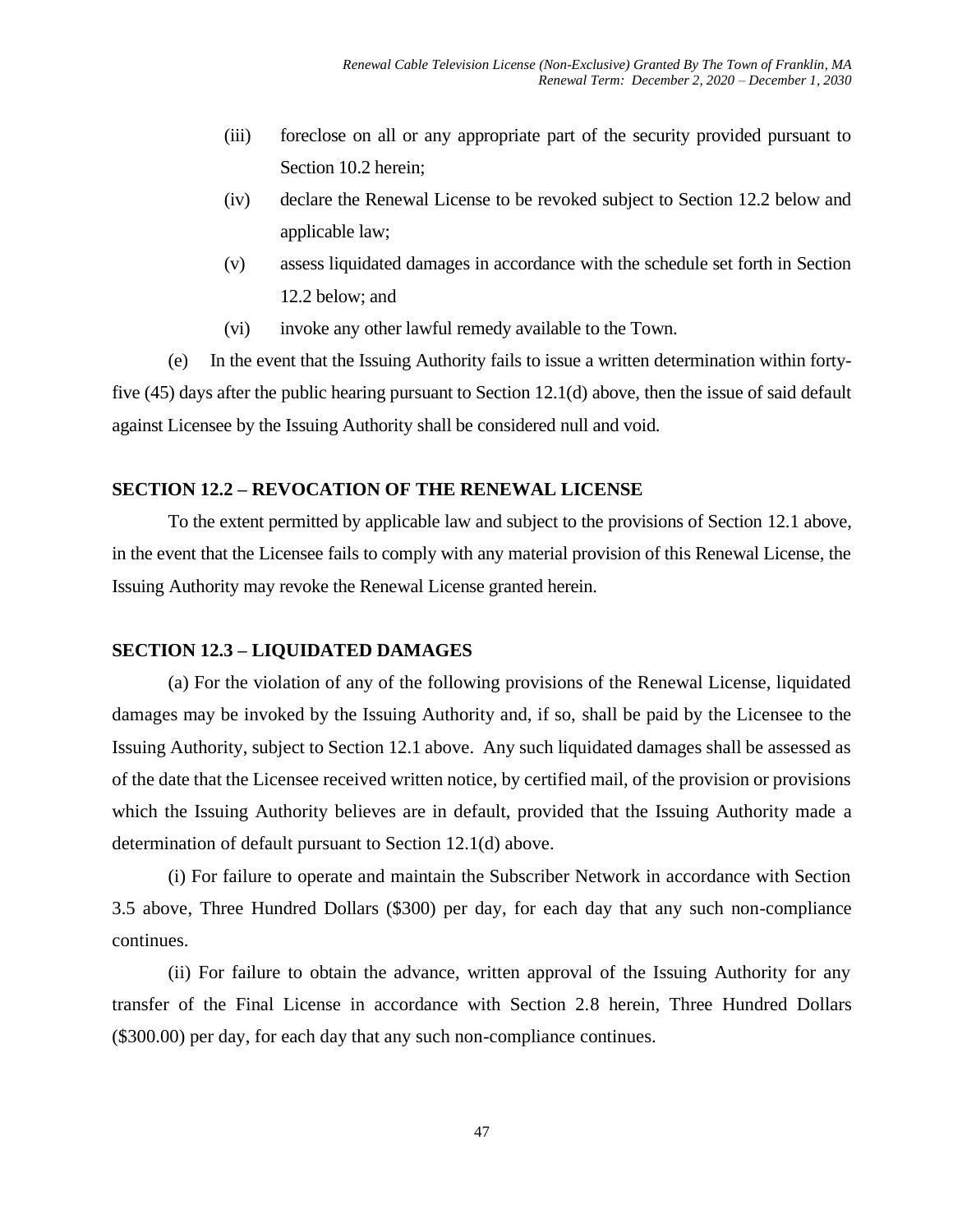(iii) For failure to comply with the PEG Access provisions in accordance with Section 6.1, 6.3, 6.4 and/or 6.5 herein, Two Hundred Fifty Dollars (\$250) per day, for each day that any such non-compliance continues.

(iv) For failure to comply with the FCC Customer Service Obligations in accordance with Section 9.3 above and Exhibit 9.3 attached hereto, Two Hundred Dollars (\$200) per day that any such non-compliance continues.

(v) For failure to provide, install and/or fully activate the Subscriber Network Drops and/or Outlets in accordance with Section 3.7 and Exhibit 3.7 herein, Fifty Dollars (\$50) per day that any such Drops and/or Outlets are not provided, installed and/or activated if required.

(b) Such liquidated damages shall not be a limitation upon any other provisions of the Renewal License and applicable law, including revocation, or any other statutorily or judicially imposed penalties or remedies; provided, however, that in the event that the Issuing Authority collects liquidated damages for a specific breach for a specific period of time pursuant to Section 12.1 above, the collection of such liquidated damages shall be deemed to be the exclusive remedy for said specific breach for such specific period of time only.

(c) Each of the above-mentioned cases of non-compliance shall result in damage to the Town, its residents, businesses and institutions, compensation for which will be difficult to ascertain. The Licensee agrees that if invoked by the Issuing Authority, the liquidated damages in the amounts set forth above are fair and reasonable compensation for such damage. The Licensee agrees that said foregoing amounts are liquidated damages, not a penalty or forfeiture, and are within one or more exclusions to the term "franchise fee" provided by Section  $622(g)(2)(A)$ -(D) of the Cable Act.

#### **SECTION 12.4 – NON-EXCLUSIVITY OF REMEDY**

No decision by the Issuing Authority or the Town to invoke any remedy under this Renewal License or under any statute, law or by-law shall preclude the availability of any other such remedy.

#### **SECTION 12.5 – NO WAIVER-CUMULATIVE REMEDIES**

(a) No failure on the part of the Issuing Authority, the Town or the Licensee to exercise, and no delay in exercising, any right in this Renewal License shall operate as a waiver thereof, nor shall any single or partial exercise of any such right preclude any other right, all subject to the conditions and limitations contained in this Renewal License.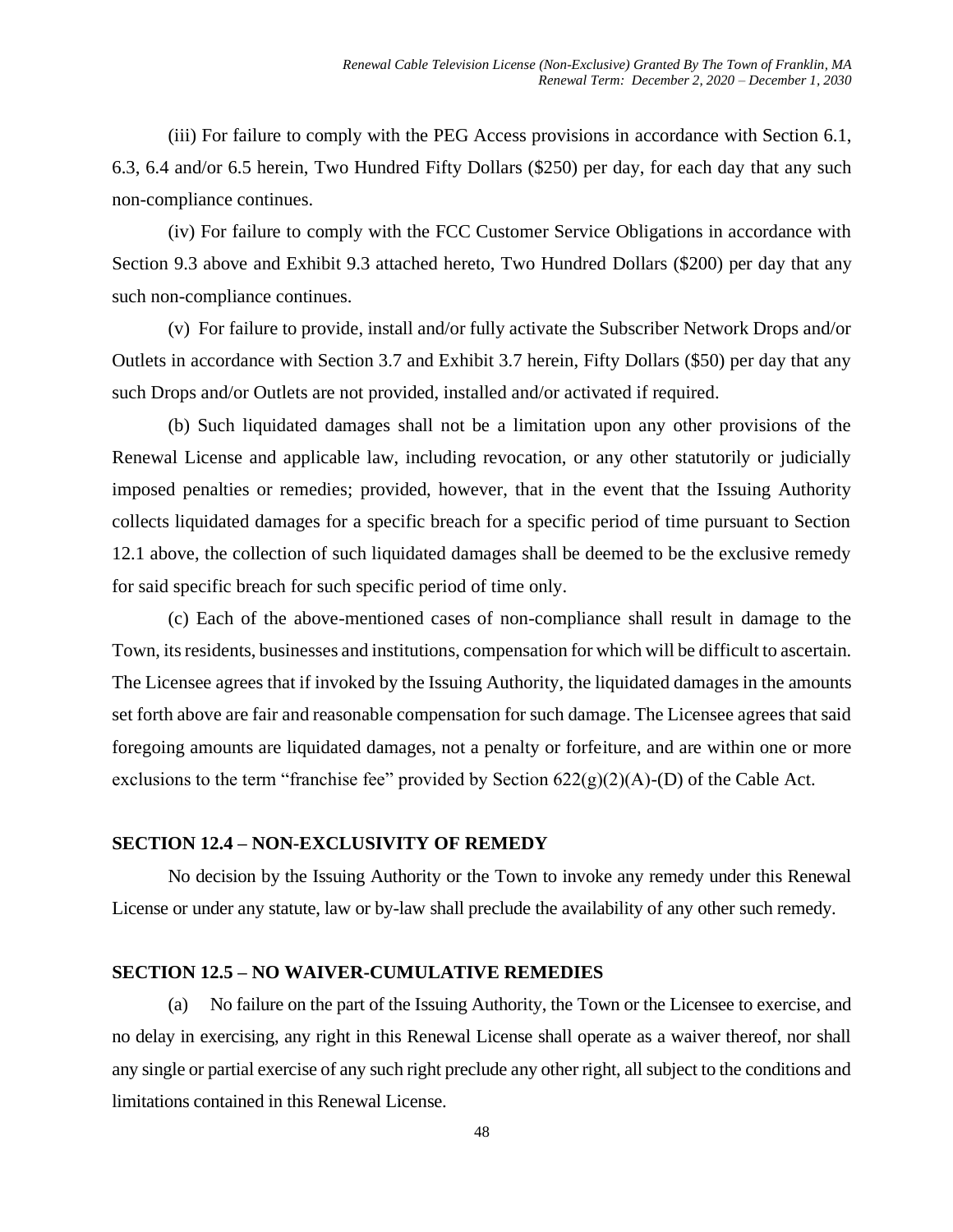(b) The rights and remedies provided herein are cumulative and not exclusive of any remedies provided by law, and nothing contained in this Renewal License shall impair any of the rights of the Town or of the Licensee under applicable law, subject in each case to the terms and conditions in this Renewal License.

(c) No waiver of, nor failure to exercise any right or remedy by the Issuing Authority, the Town or the Licensee at any one time shall not affect the exercise of such right or remedy or any other right or remedy by the Town or the Licensee at any other time. In order for any waiver of the Issuing Authority, Town or the Licensee to be effective, it shall be in writing.

(d) The failure of the Issuing Authority or the Town to take any action in the event of any breach by the Licensee shall not be deemed or construed to constitute a waiver of or otherwise affect the right of the Issuing Authority or the Town to take any action permitted by this Renewal License at any other time in the event that such breach has not been cured, or with respect to any other breach by the Licensee.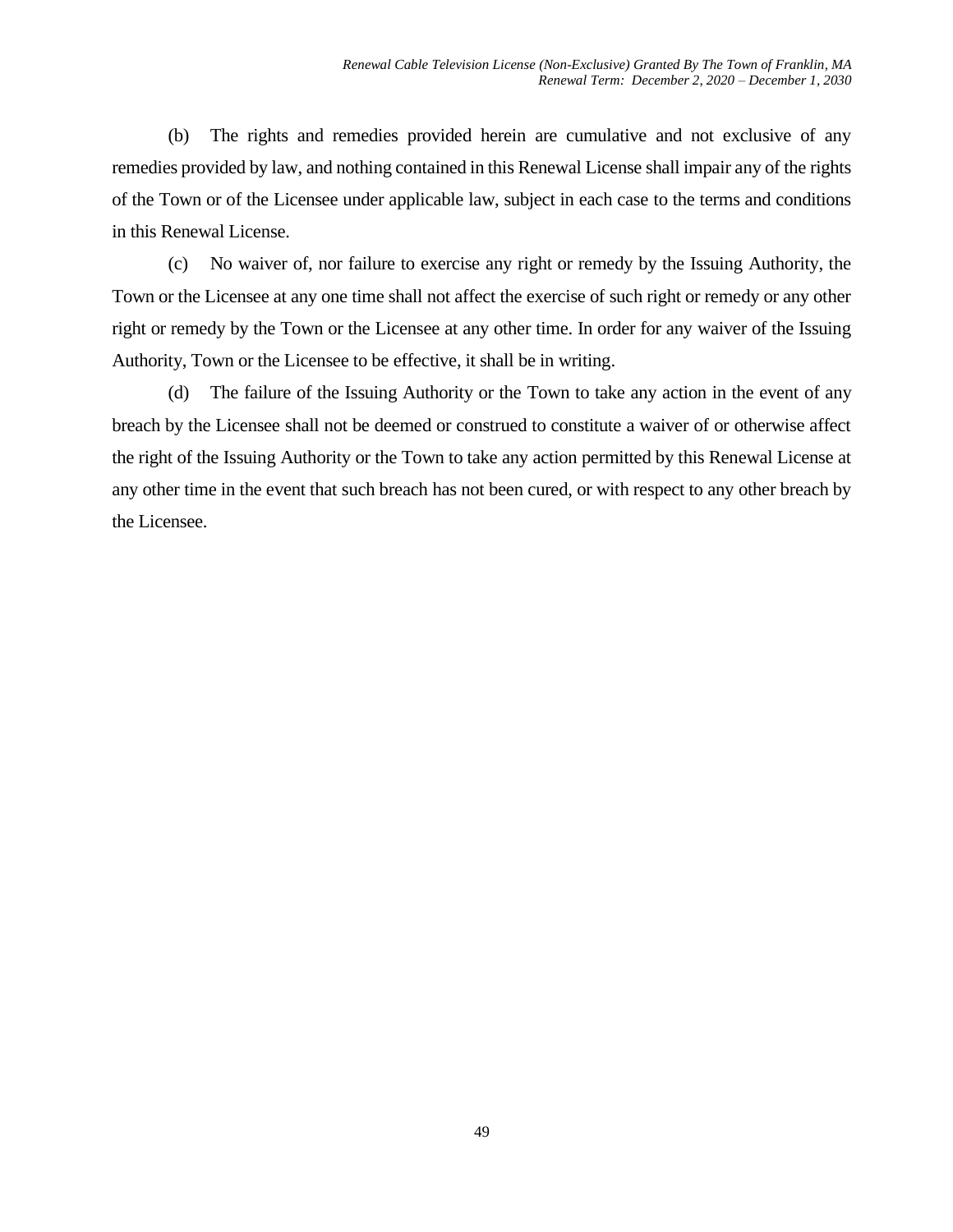#### **ARTICLE 13 - REPORTS, AUDITS AND PERFORMANCE TESTS**

#### **SECTION 13.1 – GENERAL**

(a) Upon the written request of the Issuing Authority, the Licensee shall timely submit to the Town any information which may be reasonably required to establish the Licensee's compliance with its obligations pursuant to the Renewal License.

(b) If the Licensee believes that the documentation requested by the Issuing Authority involves proprietary information, then the Licensee shall submit the information to its counsel, who shall confer with the Town Counsel for a determination of the validity of the Licensee's claim of a proprietary interest. If it is agreed by the parties that such information is proprietary, then any obligation pursuant to Section 13.1(a) is not applicable. In the event of a disagreement the Licensee shall have all rights available under applicable law to challenge or appeal the determination of the Town to the appropriate appellate entities.

#### **SECTION 13.2 – FINANCIAL REPORTS**

(a) Upon written request by the Issuing Authority and in accordance with applicable law, after the end of the Licensee's fiscal year, the Licensee shall furnish the Issuing Authority and/or its designee(s) with the Cable Division Form 200 showing a balance sheet sworn to by the Licensee's authorized financial representative. Said forms shall contain such financial information as required by State and/or federal law.

(b) The Licensee shall also provide any other reports required by State and/or federal law that are required to be provided to the Issuing Authority.

#### **SECTION 13.3 – CABLE SYSTEM INFORMATION**

Upon written request by the Issuing Authority, the Licensee shall file annually with the Issuing Authority a report of the number of Basic Service Subscribers.

#### **SECTION 13.4 – SUBSCRIBER COMPLAINT REPORTS**

In accordance with the regulations of the Cable Division of the Massachusetts Department of Telecommunications, the Licensee shall submit a completed copy of the Cable Division of the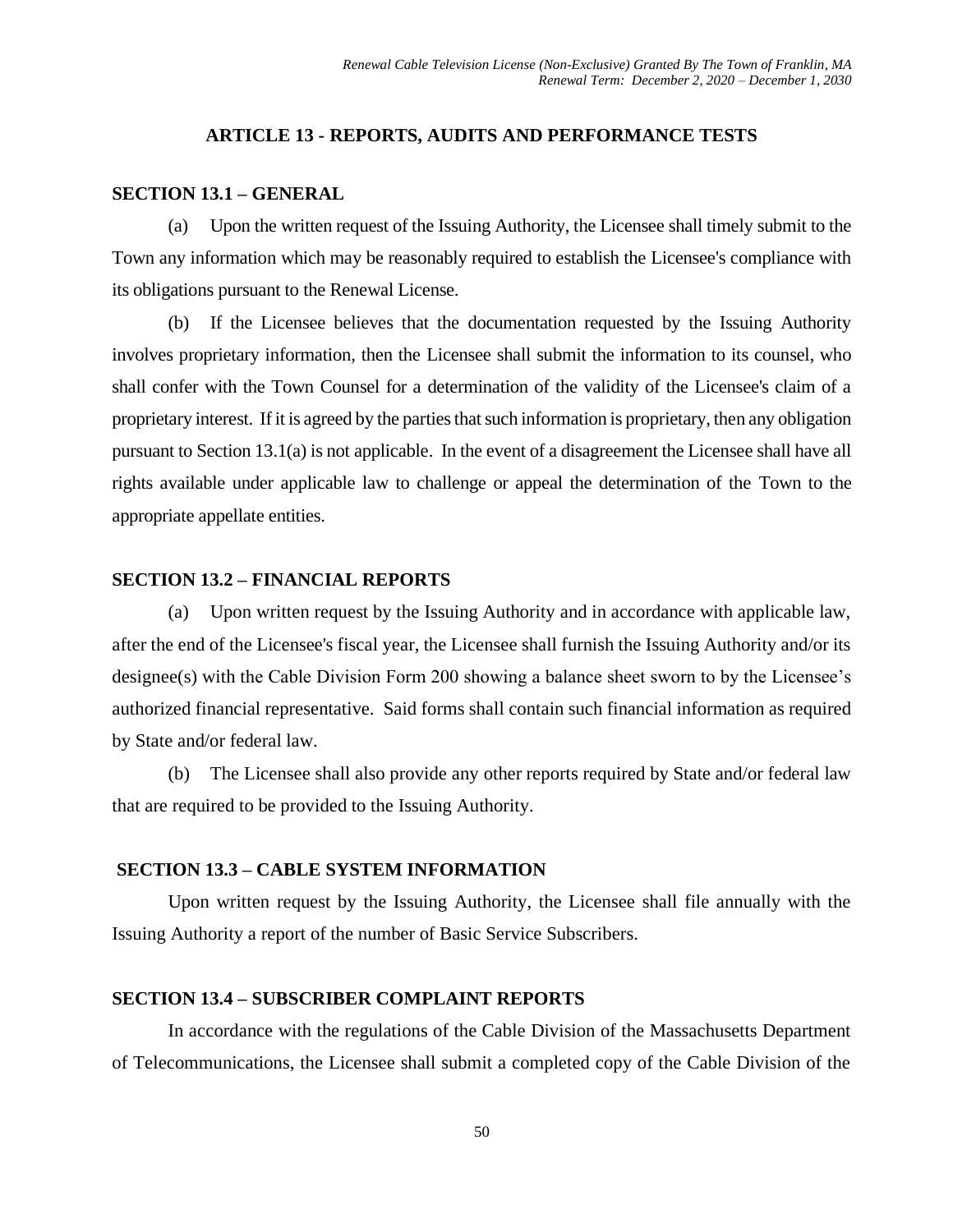Massachusetts Department of Telecommunications Form 500, a copy of which is attached hereto as **Exhibit 13.5**, to the Issuing Authority or its designee(s).

## **SECTION 13.5 – QUALITY OF SERVICE**

Where there exists evidence which, in the reasonable judgment of the Issuing Authority, casts doubt upon the reliability or technical quality of Cable Service(s), the Issuing Authority shall cite specific facts which cast such doubt(s), in a written notice to the Licensee. The Licensee shall submit a written report to the Issuing Authority, within thirty (30) days of receipt of any such notice from the Issuing Authority, setting forth in detail its explanation of the problem(s).

#### **SECTION 13.6 – DUAL FILINGS**

If requested, in writing, the Licensee and the Issuing Authority shall provide to one another copies of any petitions or written communications with any State or federal agency or commission pertaining to any material aspect of the Cable System operation hereunder and subject to Section 12.1 above.

## **SECTION 13.7 – INVESTIGATION**

Subject to applicable law and regulation, the Licensee and any Affiliated Person(s) shall cooperate fully and faithfully with any lawful investigation, audit or inquiry conducted by a Town governmental agency; provided, however, that any such investigation, audit or inquiry is for the purpose of establishing the Licensee's compliance with its obligations pursuant to this Renewal License.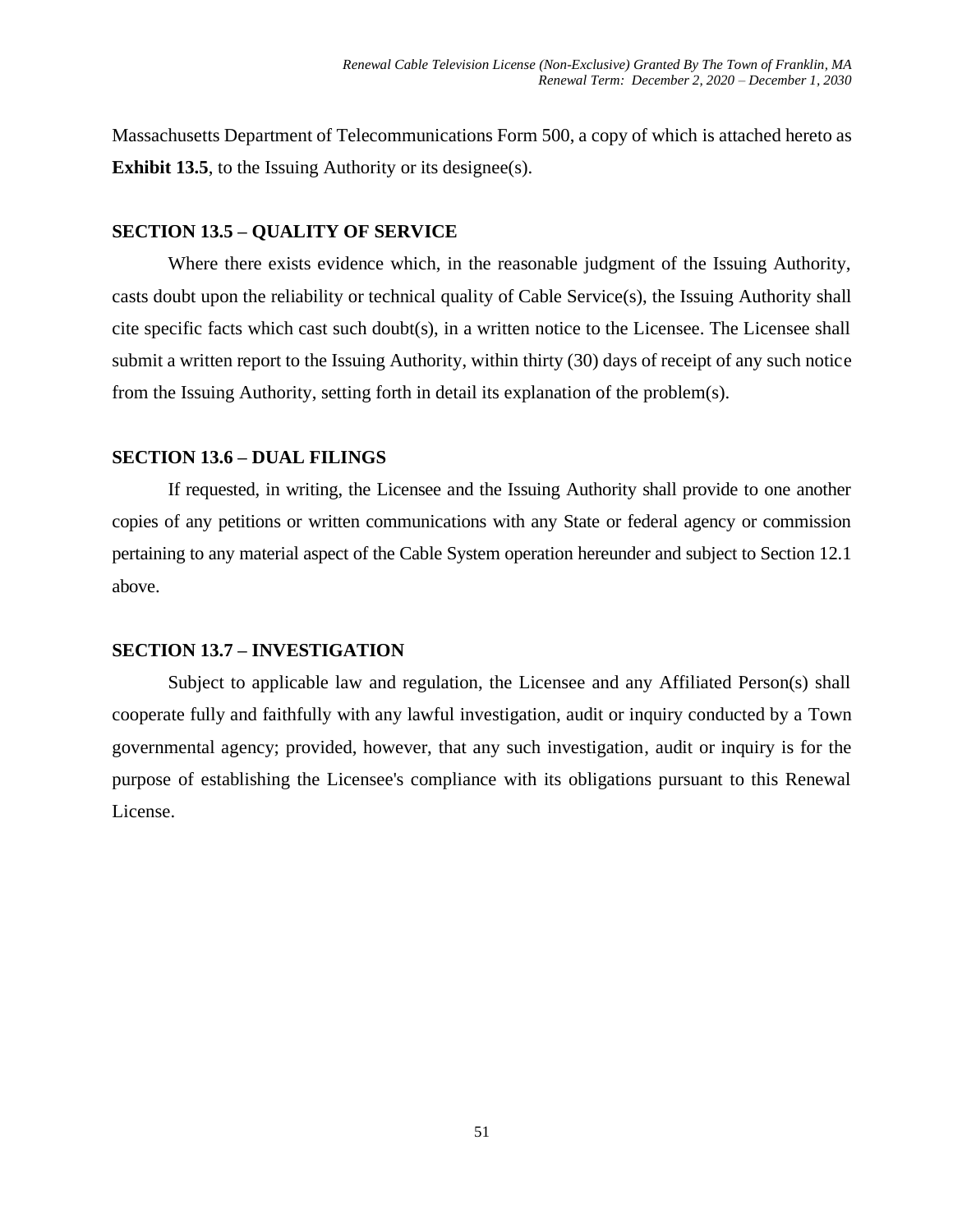#### **ARTICLE 14 - MISCELLANEOUS**

#### **SECTION 14.1 – SEVERABILITY**

If any section, subsection, sentence, clause, phrase, or other portion of this Renewal License is, for any reason, declared invalid, in whole or in part, by any court, agency, commission, legislative body, or other authority of competent jurisdiction, such portion shall be deemed a separate, distinct, and independent portion. Such declaration shall not affect the validity of the remaining portions hereof, which other portions shall continue in full force and effect.

#### **SECTION 14.2 – FORCE MAJEURE**

If for any reason of force majeure either party is unable in whole or in part to carry out its obligations hereunder, said party shall not be deemed in violation or default during the continuance of such inability. Unless further limited elsewhere in this Renewal License, the term "force majeure" as used herein shall have the following meaning: strikes; acts of god; acts of public enemies, orders of any kind of the government of the United States of America or of the Commonwealth of Massachusetts or any of their departments, agencies, political subdivisions, or officials, or any civil or military authority; insurrections; riots, epidemics; landslides; lightning; earthquakes; tornados; fires; hurricanes; volcanic activity; storms; floods; washouts; droughts, arrests; civil disturbances; explosions; partial or entire failure of utilities; unavailability of materials and/or essential equipment, environmental restrictions or any other cause or event beyond the reasonable control of the Licensee or the Town.

#### **SECTION 14.3 – ACTS OR OMISSIONS OF AFFILIATES**

During the term of the Renewal License, the Licensee shall be liable for the acts or omissions of its Affiliates while such Affiliates are involved directly or indirectly in the construction, installation, maintenance, operation or removal of the Cable System as if the acts or omissions of such Affiliates were the acts or omissions of the Licensee.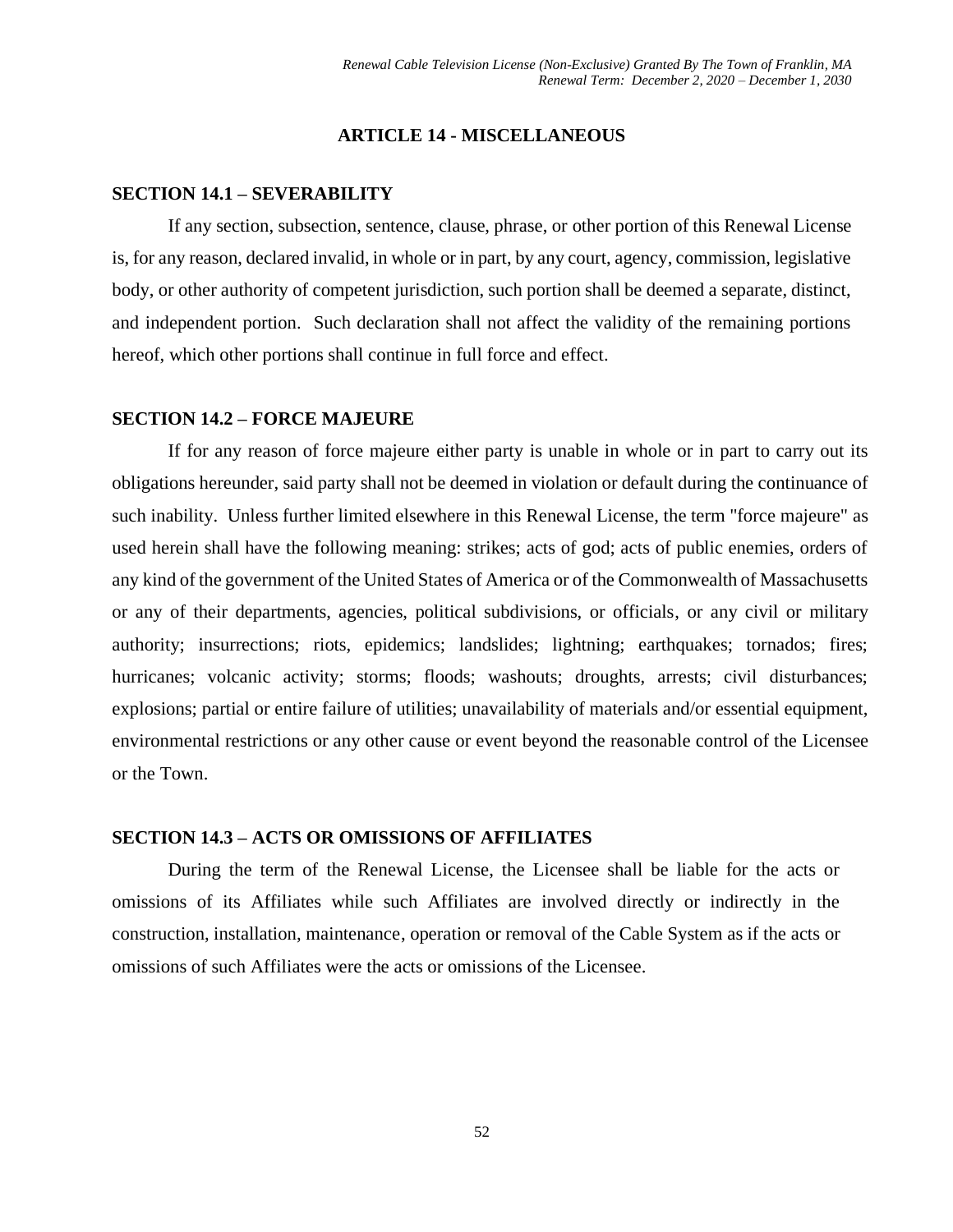## **SECTION 14.4 – NOTICES**

(a) Every notice to be served upon the Issuing Authority shall be delivered or sent by certified mail (postage prepaid) to the following address or such other address as the Issuing Authority may specify in writing to Licensee.

> Town of Franklin Attn: Town Council c/o Town Administrator Franklin Municipal Building 355 East Central Street Franklin, MA 02038

with a copy to:

Town of Franklin Attn: Cable Advisory Committee Franklin Municipal Building 355 East Central Street Franklin, MA 02038

(b) Every notice served upon Licensee shall be delivered or sent by certified mail (postage prepaid) to the following address or such other address as Licensee may specify in writing to the Issuing Authority.

> Comcast Cable Communications, Inc. Attn: Government Relations 181 Ballardville Street Wilmington, MA 01887

with a copy to:

Comcast Cable Communications, Inc. Attn: Vice President, Government Relations 676 Island Pond Road Manchester, NH 03109

(c) Delivery of such notices shall be equivalent to direct personal notice, direction or order, and shall be deemed to have been given at the time of receipt.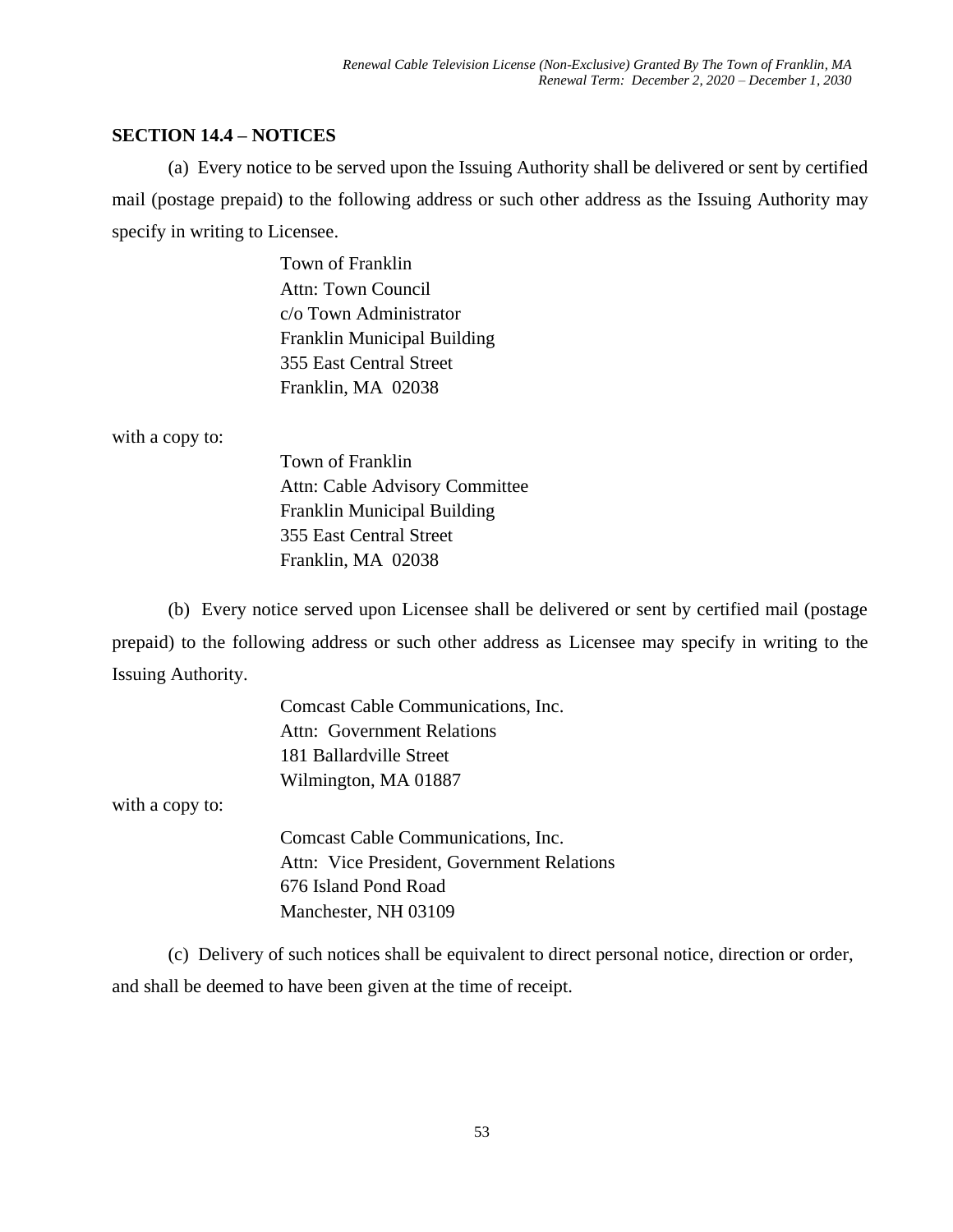#### **SECTION 14.5 – RENEWAL LICENSE EXHIBITS**

The Exhibits to the Renewal License attached hereto, and all portions thereof, are incorporated by reference and expressly made a part of this Renewal License.

## **SECTION 14.6 – ENTIRE AGREEMENT**

This instrument contains the entire agreement between the parties, supersedes all prior agreements or proposals except as specifically incorporated herein, and cannot be changed without written amendment.

## **SECTION 14.7 – CAPTIONS**

The captions to sections throughout this Renewal License are intended solely to facilitate reading and reference to the sections and provisions of the Renewal License. Such sections shall not affect the meaning or interpretation of the Renewal License.

#### **SECTION 14.8 – WARRANTIES**

Licensee warrants, represents and acknowledges that, as of the Effective Date of this Renewal License:

(a) The Licensee is duly organized, validly existing and in good standing under the laws of the Commonwealth of Massachusetts;

(b) The Licensee has the requisite power and authority under applicable law and its by-laws and articles of incorporation and/or other organizational documents, is authorized by resolutions of its Board of Directors or other governing body, and has secured all consents which are required to be obtained as of the date of execution of this Renewal License, to enter into and legally bind Licensee to this Renewal License and to take all actions necessary to perform all of its obligations pursuant to this Renewal License;

(c) This Renewal License is enforceable against Licensee in accordance with the provisions herein;

(d) There is no action or proceedings pending or threatened against Licensee which would interfere with performance of this Renewal License; and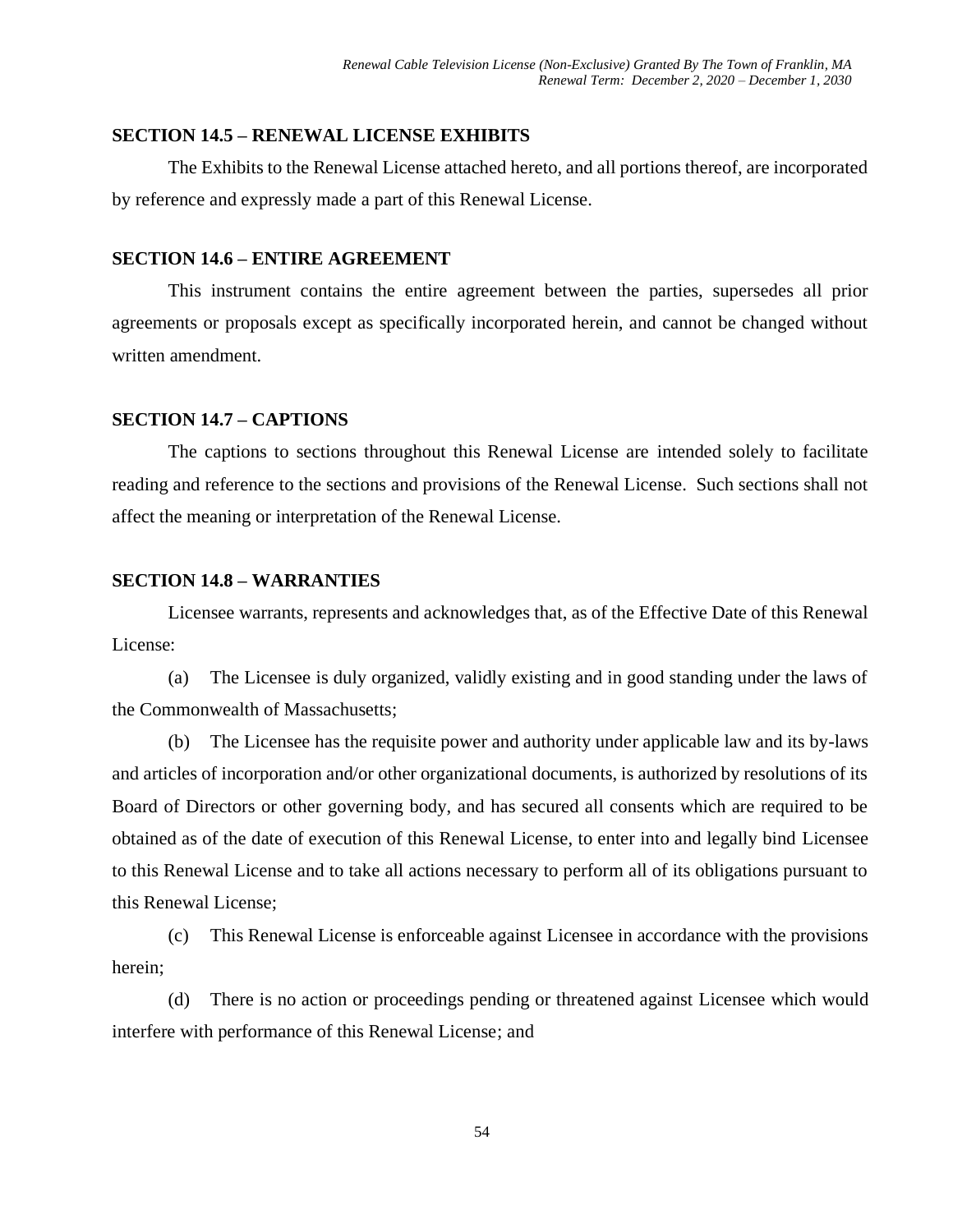#### **SECTION 14.9- INCORPORATION BY REFERENCE**

(a) All presently and hereafter applicable conditions and requirements of federal, state and generally applicable local laws, including but not limited to M.G.L. c. 166A, and the rules and regulations of the FCC and the Cable Division, as they may be amended from time to time, are incorporated herein by reference, to the extent not enumerated herein. However, no such general laws, bylaws, rules, regulations and codes, as amended, may alter the obligations, interpretation and performance of this Renewal License to the extent that any provision of this Renewal License conflicts with or is inconsistent with such laws, rules or regulations.

### **SECTION 14.10 – NO RECOURSE AGAINST THE ISSUING AUTHORITY**

Pursuant to Section  $635A(a - d)$  of the Cable Act, the Licensee shall have no recourse against the Issuing Authority, the Town and/or its officials, boards, commissions, committees, members, agents or employees other than injunctive relief or declaratory relief.

## **SECTION 14.11 – TOWN'S RIGHT OF INTERVENTION**

The Town hereby reserves to itself, and the Licensee acknowledges, the Town's right, as authorized by applicable law and/or regulation, to intervene in any suit, action or proceeding involving this Renewal License, or any provision in this Renewal License; provided, however, that this Section shall not restrict the right of the Licensee to oppose such intervention, pursuant to applicable law.

#### **SECTION 14.12 – TERM**

All obligations of the Licensee and the Issuing Authority set forth in the Renewal License shall commence upon the Effective Date of this Renewal License and shall continue for the term of the Renewal License, except as expressly provided for otherwise herein.

## **SECTION 14.13 – APPLICABILITY OF RENEWAL LICENSE**

All of the provisions in this Renewal License shall apply to the Town, Licensee, and their respective successors and assigns.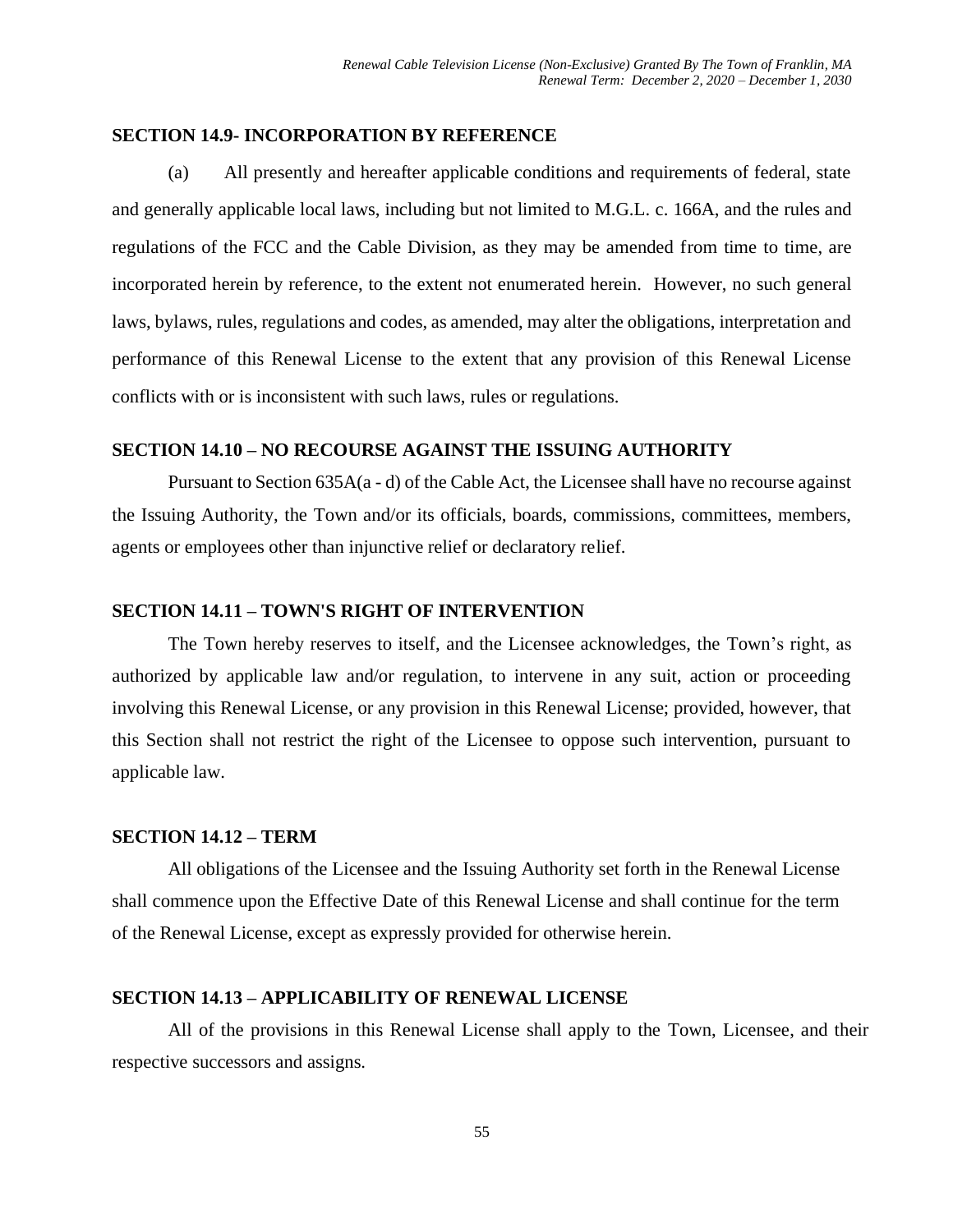## **SECTION 14.14 - NO THIRD PARTY BENEFICIARIES**

Nothing in this Renewal License is intended to confer third-party beneficiary status on any member of the public, entity or other non-signatory party to enforce the terms of this Renewal License.

## **SIGNATURE PAGE FOLLOWS**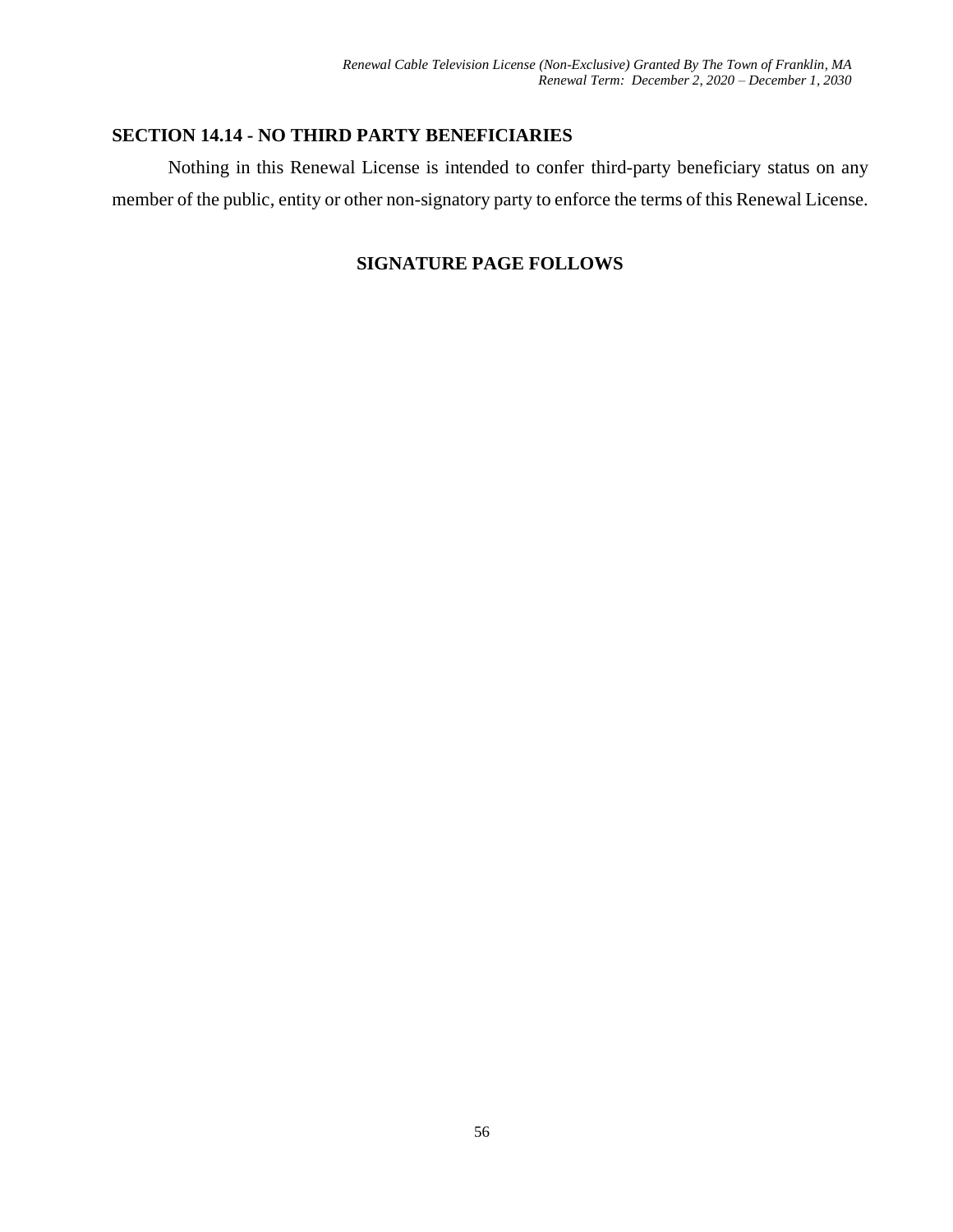## **SIGNATURE PAGE**

## **WITNESS OUR HANDS AND OFFICIAL SEAL, THIS \_\_\_\_\_ DAY OF \_\_\_\_\_\_\_\_\_\_\_\_\_\_, 2020**.

## **TOWN OF FRANKLIN** By its: Town Council

Thomas Mercer, Chair

Robert Dellorco, Vice Chair

\_\_\_\_\_\_\_\_\_\_\_\_\_\_\_\_\_\_\_\_\_\_\_\_\_\_\_\_\_\_\_

\_\_\_\_\_\_\_\_\_\_\_\_\_\_\_\_\_\_\_\_\_\_\_\_\_\_\_\_\_\_\_

\_\_\_\_\_\_\_\_\_\_\_\_\_\_\_\_\_\_\_\_\_\_\_\_\_\_\_\_\_\_\_

\_\_\_\_\_\_\_\_\_\_\_\_\_\_\_\_\_\_\_\_\_\_\_\_\_\_\_\_\_\_\_

\_\_\_\_\_\_\_\_\_\_\_\_\_\_\_\_\_\_\_\_\_\_\_\_\_\_\_\_\_\_\_

\_\_\_\_\_\_\_\_\_\_\_\_\_\_\_\_\_\_\_\_\_\_\_\_\_\_\_\_\_\_\_

\_\_\_\_\_\_\_\_\_\_\_\_\_\_\_\_\_\_\_\_\_\_\_\_\_\_\_\_\_\_\_

\_\_\_\_\_\_\_\_\_\_\_\_\_\_\_\_\_\_\_\_\_\_\_\_\_\_\_\_\_\_\_

\_\_\_\_\_\_\_\_\_\_\_\_\_\_\_\_\_\_\_\_\_\_\_\_\_\_\_\_\_\_\_

Glenn Jones, Clerk

Andrew Bissanti

Brian Chandler

Eamon McCarthy Earls

Melanie Hamblen

Matthew T. Kelly

Deborah L. Pellegri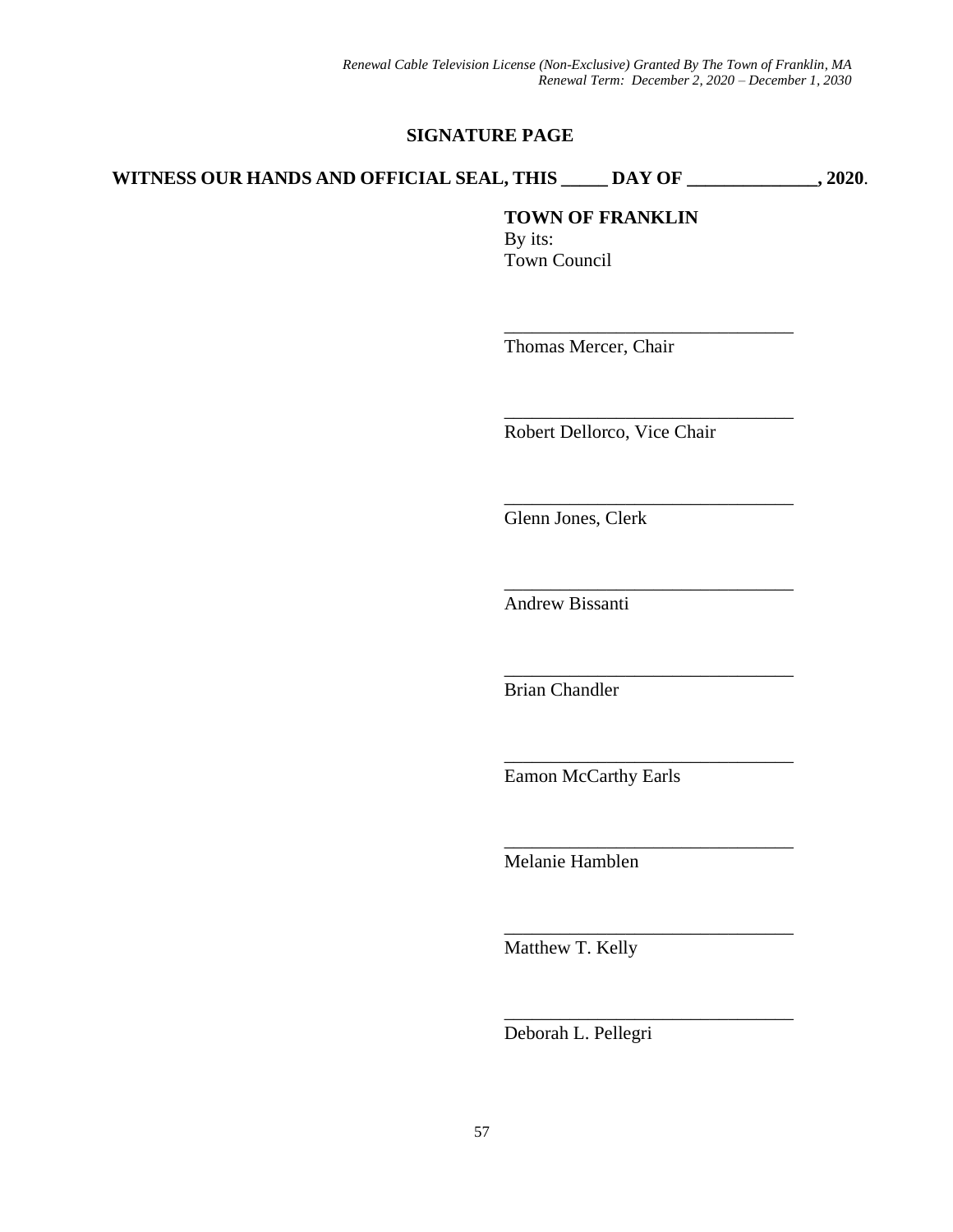Approved as to legal form: William H. Solomon Special Cable Counsel

\_\_\_\_\_\_\_\_\_\_\_\_\_\_\_\_\_\_\_\_\_\_\_\_\_\_\_\_\_\_\_

## **COMCAST CABLE COMMUNICATIONS MANAGEMENT, LLC** By:

\_\_\_\_\_\_\_\_\_\_\_\_\_\_\_\_\_\_\_\_\_\_\_\_\_\_\_\_\_

Trevor Arp Senior Vice President Greater Boston Region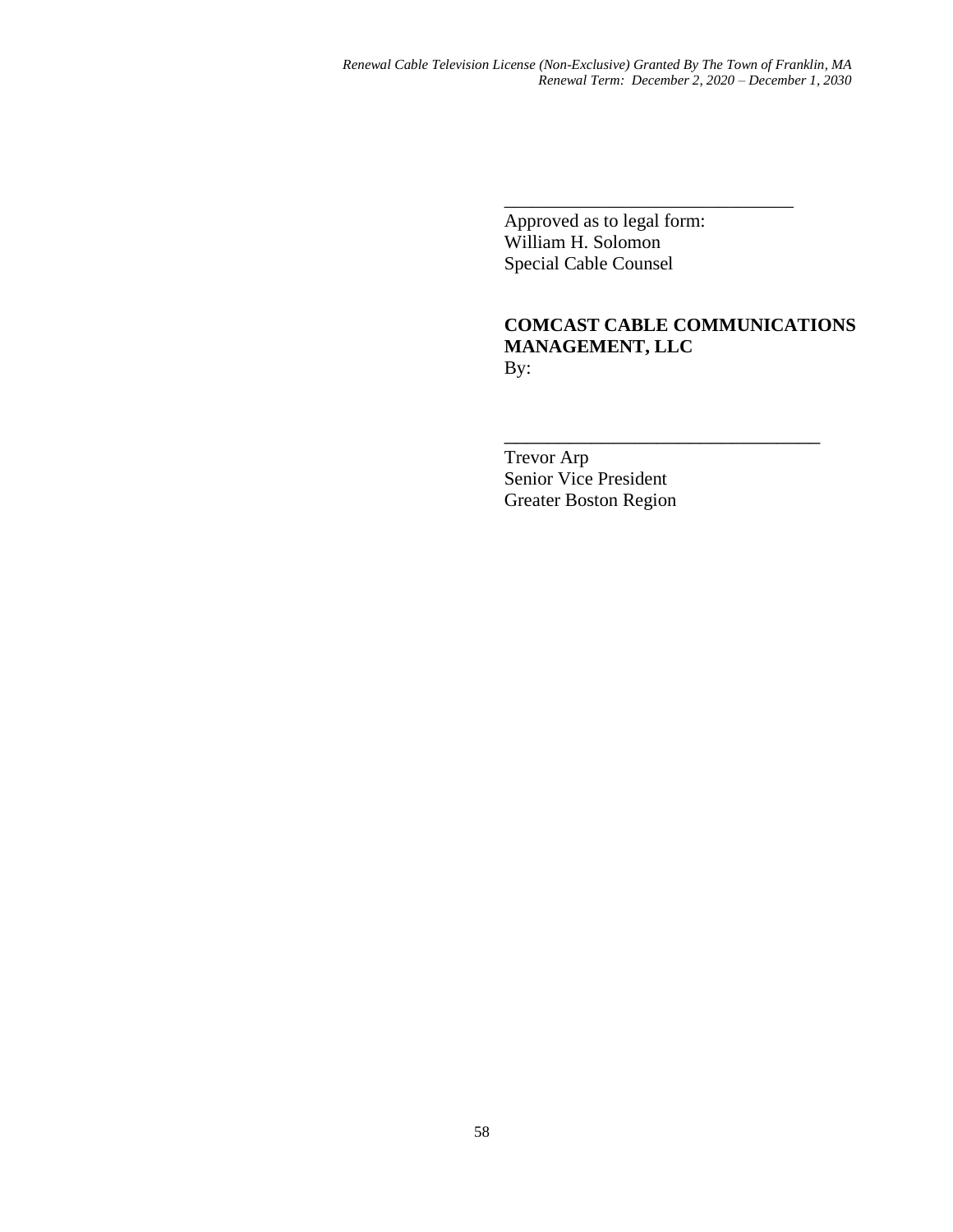## **EXHIBIT 5.2- PROGRAMMING**

Licensee shall provide the following broad categories of Video Programming:

- News Programming;
- Sports Programming;
- Public Affairs Programming;
- Children's Programming;
- Entertainment Programming;
- Foreign Language Programming; and
- Local Programming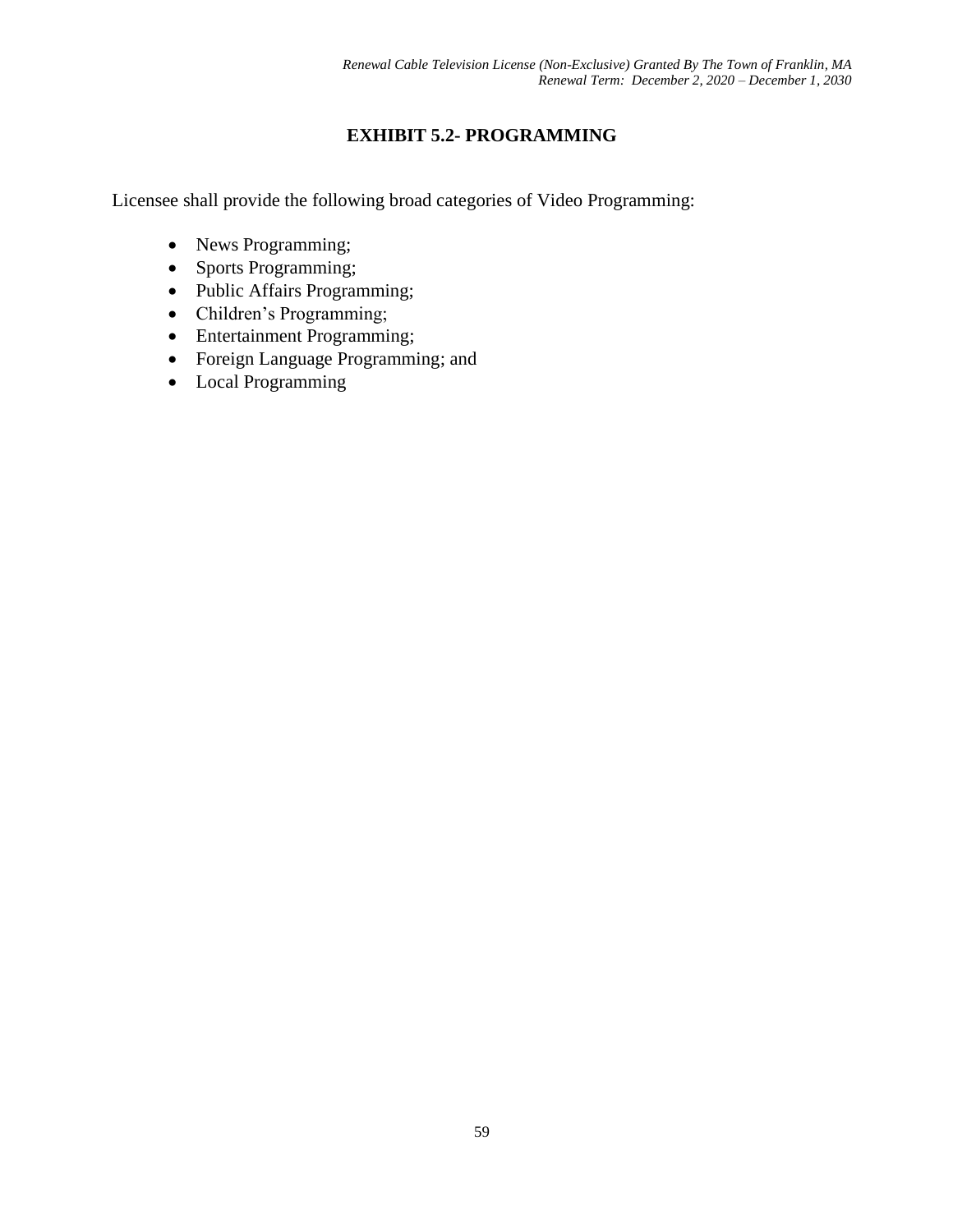#### **EXHIBIT 9.3 FCC CUSTOMER SERVICE OBLIGATIONS**

#### TITLE 47--TELECOMMUNICATION CHAPTER I--FEDERAL COMMUNICATIONS COMMISSION

#### PART 76--CABLE TELEVISION SERVICE

Subpart H--General Operating Requirements

#### Sec. 76.309 **Customer Service Obligations**

 (a) A cable franchise authority may enforce the customer service standards set forth in paragraph (c) of this Section against cable operators. The franchise authority must provide affected cable operators ninety (90) days written notice of its intent to enforce the standards. (b) Nothing in this rule should be construed to prevent or prohibit:

 (1) A franchising authority and a cable operator from agreeing to customer service requirements that exceed the standards set forth in paragraph (c) of this Section;

 (2) A franchising authority from enforcing, through the end of the franchise term, pre-existing customer service requirements that exceed the standards set forth in paragraph (c) of this Section and are contained in current franchise agreements;

 (3) Any State or any franchising authority from enacting or enforcing any consumer protection law, to the extent not specifically preempted herein; or

 (4) The establishment or enforcement of any State or municipal law or regulation concerning customer service that imposes customer service requirements that exceed, or address matters not addressed by the standards set forth in paragraph (c) of this Section.

(c) Effective July 1, 1993, a cable operator shall be subject to the following customer service standards:

(1) Cable system office hours and telephone availability--

 (i) The cable operator will maintain a local, toll-free or collect call telephone access line which will be available to its subscribers 24 hours a day, seven days a week.

 (A) Trained company representatives will be available to respond to customer telephone inquiries during normal business hours.

 (B) After normal business hours, the access line may be answered by a service or an automated response system, including an answering Machine. Inquiries received after normal business hours must be responded to by a trained company representative on the next business day.

 (ii) Under normal operating conditions, telephone answer time by a customer representative, including wait time, shall not exceed thirty (30) seconds when the connection is made. If the call needs to be transferred, transfer time shall not exceed thirty (30) seconds. These standards shall be met no less than ninety (90) percent of the time under normal operating conditions, measured on a quarterly basis.

 (iii) The operator will not be required to acquire equipment or perform surveys to measure compliance with the telephone answering standards above unless an historical record of complaints indicates a clear failure to comply.

(iv) Under normal operating conditions, the customer will receive a busy signal less than three (3) percent of the time.

 (v) Customer service center and bill payment locations will be open at least during normal business hours and will be conveniently located.

 (2) Installations, outages and service calls. Under normal operating conditions, each of the following four standards will be met no less than ninety-five (95) percent of the time measured on a quarterly basis:

 (i) Standard installations will be performed within seven (7) business days after an order has been placed. "Standard'' installations are those that are located up to 125 feet from the existing distribution system.

 (ii) Excluding conditions beyond the control of the operator, the cable operator will begin working on "service interruptions'' promptly and in no event later than 24 hours after the interruption becomes Known. The cable operator must begin actions to correct other service problems the next business day after notification of the service problem.

 (iii) The "appointment window'' alternatives for installations, service calls, and other installation activities will be either a specific time or, at maximum, a four-hour time block during normal business hours. (The operator may schedule service calls and other installation activities outside of normal business hours for the express convenience of the customer.)

 (iv) An operator may not cancel an appointment with a customer after the close of business on the business day prior to the scheduled appointment.

(v) If a cable operator representative is running late for an appointment with a customer and will not be able to keep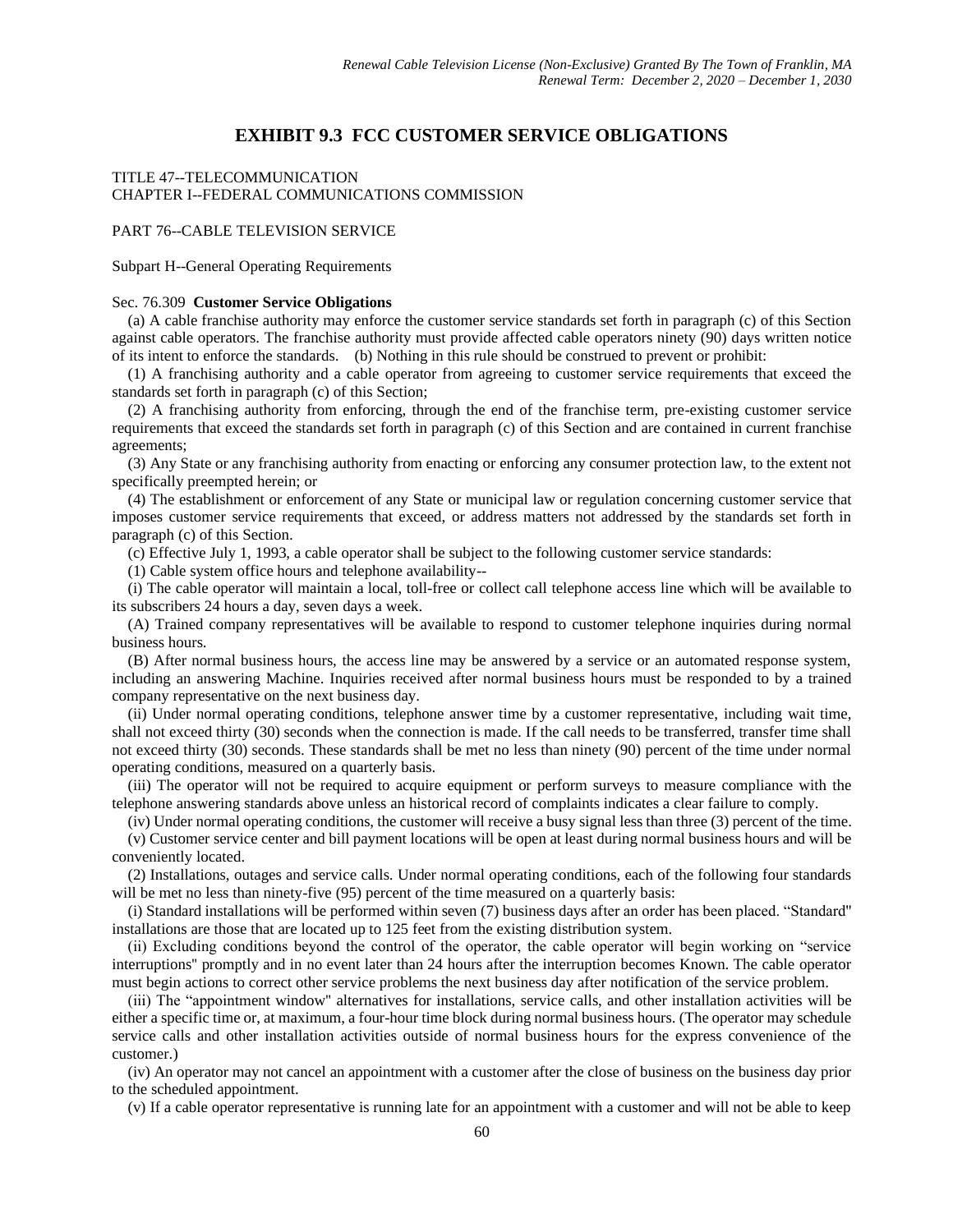the appointment as scheduled, the customer will be contacted. The appointment will be rescheduled, as necessary, at a time that is convenient for the customer.

(3) Communications between cable operators and cable subscribers--

(i) Notifications to subscribers--

 (A) The cable operator shall provide written information on each of the following areas at the time of installation of service, at least annually to all subscribers, and at any time upon request:

(1) Products and services offered;

(2) Prices and options for programming services and conditions of subscription to programming and other services;

(3) Installation and service maintenance policies;

(4) Instructions on how to use the cable service;

(5) Channel positions programming carried on the system; and,

 (6) Billing and complaint procedures, including the address and telephone number of the local franchise authority's cable office.

 (B) Customers will be notified of any changes in rates, programming services or channel positions as soon as possible in writing. Notice must be given to subscribers a minimum of thirty (30) days in advance of such changes if the change is within the control of the cable operator. In addition, the cable operator shall notify subscribers thirty (30) days in advance of any significant changes in the other information required by paragraph  $(c)(3)(i)(A)$  of this Section. Notwithstanding any other provision of Part 76, a cable operator shall not be required to provide prior notice of any rate change that is the result of a regulatory fee, franchise fee, or any other fee, tax, assessment, or charge of any kind imposed by any Federal agency, State, or franchising authority on the transaction between the operator and the subscriber.

(ii) Billing--

 (A) Bills will be clear, concise and understandable. Bills must be fully itemized, with itemizations including, but not limited to, basic and premium service charges and equipment charges. Bills will also clearly delineate all activity during the billing period, including optional charges, rebates and credits.

 (B) In case of a billing dispute, the cable operator must respond to a written complaint from a subscriber within 30 days.

(iii) Refunds--Refund checks will be issued promptly, but no later than either--

 (A) The customer's next billing cycle following resolution of the request or thirty (30) days, whichever is earlier, or (B) The return of the equipment supplied by the cable operator if service is terminated.

(iv) Credits--Credits for service will be issued no later than the customer's next billing cycle following the determination that a credit is warranted.

(4) Definitions--

 (i) Normal business hours--The term "normal business hours'' means those hours during which most similar businesses in the community are open to serve customers. In all cases, "normal business hours'' must include some evening hours at least one night per week and/or some weekend hours.

 (ii) Normal operating conditions--The term "normal operating conditions'' means those service conditions which are within the control of the cable operator. Those conditions which are not within the control of the cable operator include, but are not limited to, natural disasters, civil disturbances, power outages, telephone network outages, and severe or unusual weather conditions. Those conditions which are ordinarily within the control of the cable operator include, but are not limited to, special promotions, pay-per-view events, rate increases, regular peak or seasonal demand periods, and maintenance or upgrade of the cable system.

(iii) Service interruption--The term "service interruption'' means the loss of picture or sound on one or more cable channels.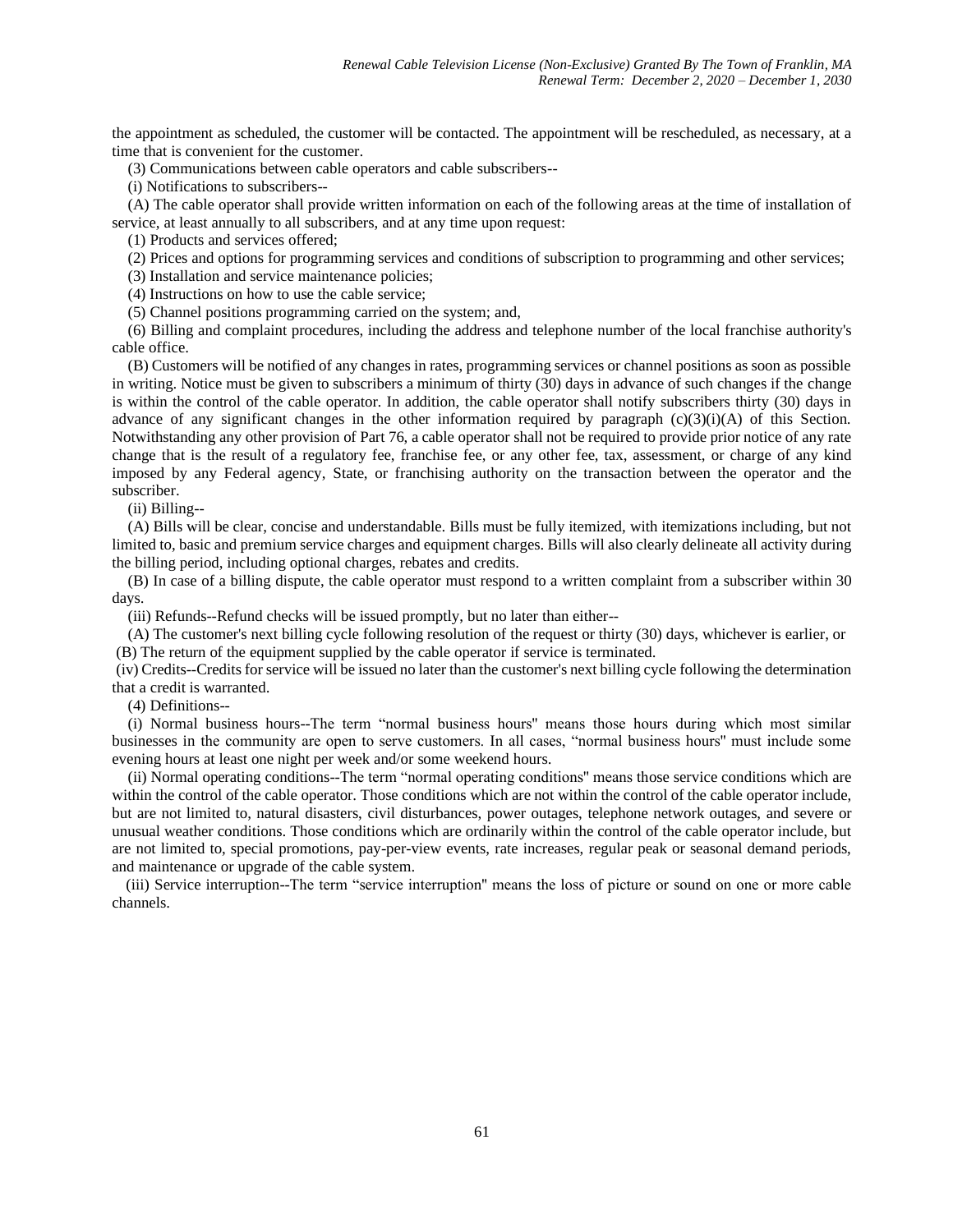## **EXHIBIT 9.4**

#### **BILLING AND TERMINATION OF SERVICE**

#### **207 CMR 10.00**

#### **10.01: Billing Practices Notice**

- (1) Every cable television operator shall give written notice of its billing practices to potential subscribers before a subscription agreement is reached. Such notice shall include practices relating to the frequency and timing of bills, payment requirements necessary to avoid account delinquency, billing dispute resolution procedures and late payment penalties.
- (2) A copy of the cable television operator's billing practices notice, work order and sample subscriber bill shall be filed by March 15th of each year with the Commission, the issuing authority, and the company's local office, where they shall be available for public inspection. If an operator amends its billing practices notice, work order or subscriber bill after submitting the annual filing, it shall file copies of the amendments with the Commission, the issuing authority and the company's local office.
- (3) At least 30 days prior to implementing a change of one of its billing practices, the cable television operator shall notify in writing the Commission, the issuing authority and all affected subscribers of the change and include a description of the changed practice.
- (4) Statements about billing practices in work orders, marketing, materials and other documents shall be consistent with the billing practices notice.

#### **10.02: Services, Rates and Charges Notice**

- (1) The cable television operator shall give notice of its services, rates and charges to potential subscribers before a subscription agreement is reached.
- (2) At least 30 days prior to implementing an increase in one of its rates or charges or a substantial change in the number or type of programming services, the operator shall notify, in writing, the Commission, the issuing authority and all affected subscribers of the change and include a description of the increased rate or charge. The notice shall list the old and new rate or charge and, if applicable, the old and new programming services provided.
- (3) Every cable television operator shall fully disclose in writing all of its programming services and rates, upon request from a subscriber.
- (4) Every cable television operator shall fully disclose in writing all of its charges for installation, disconnection, downgrades and upgrades, reconnection, additional outlets, and rental, purchase and/or replacement due to damage or theft of equipment or devices used in relation to cable services, upon request from a subscriber.
- (5) Every cable television operator shall provide written notice of the charge, if any, for service visits and under what circumstances such charge will be imposed, upon request from a subscriber.
- (6) A copy of the cable operator's programming services, rates and charges shall be filed by March 15th of each year with the Commission, the issuing authority and the company's local office where it shall be made available for public inspection. If an operator amends its notice after the annual filing, it shall file a copy of the amendment with the Commission, the issuing authority and the company's local office.
- (7) A cable operator shall not charge a subscriber for any service or equipment that the subscriber has not affirmatively requested by name. This provision, however, shall not preclude the addition or deletion of a specific program from a service offering, the addition or deletion of specific channels from an existing tier of service, or the restructuring or division of existing tiers of service that do not result in a fundamental change in the nature of an existing service or tier of service.

#### **10.03: Form of Bill**

- (1) The bill shall contain the following information in clear, concise and understandable language and format:
- (a) The name, local address and telephone number of the cable television operator. The telephone number shall be displayed in a conspicuous location on the bill and shall be accompanied by a statement that the subscriber may call this number with any questions or complaints about the bill or to obtain a description of the subscriber's rights under 207 CMR 10.07 in the event of a billing dispute;
- (b) the period of time over which each chargeable service is billed including prorated periods as a result of establishment and termination of service;
- (c) the dates on which individually chargeable services were rendered or any applicable credits were applied;
- (d) separate itemization of each rate or charge levied or credit applied, including, but not be limited to, basic, premium service and equipment charges, as well as any unit, pay-per-view or per item charges;
- (e) the amount of the bill for the current billing period, separate from any prior balance due;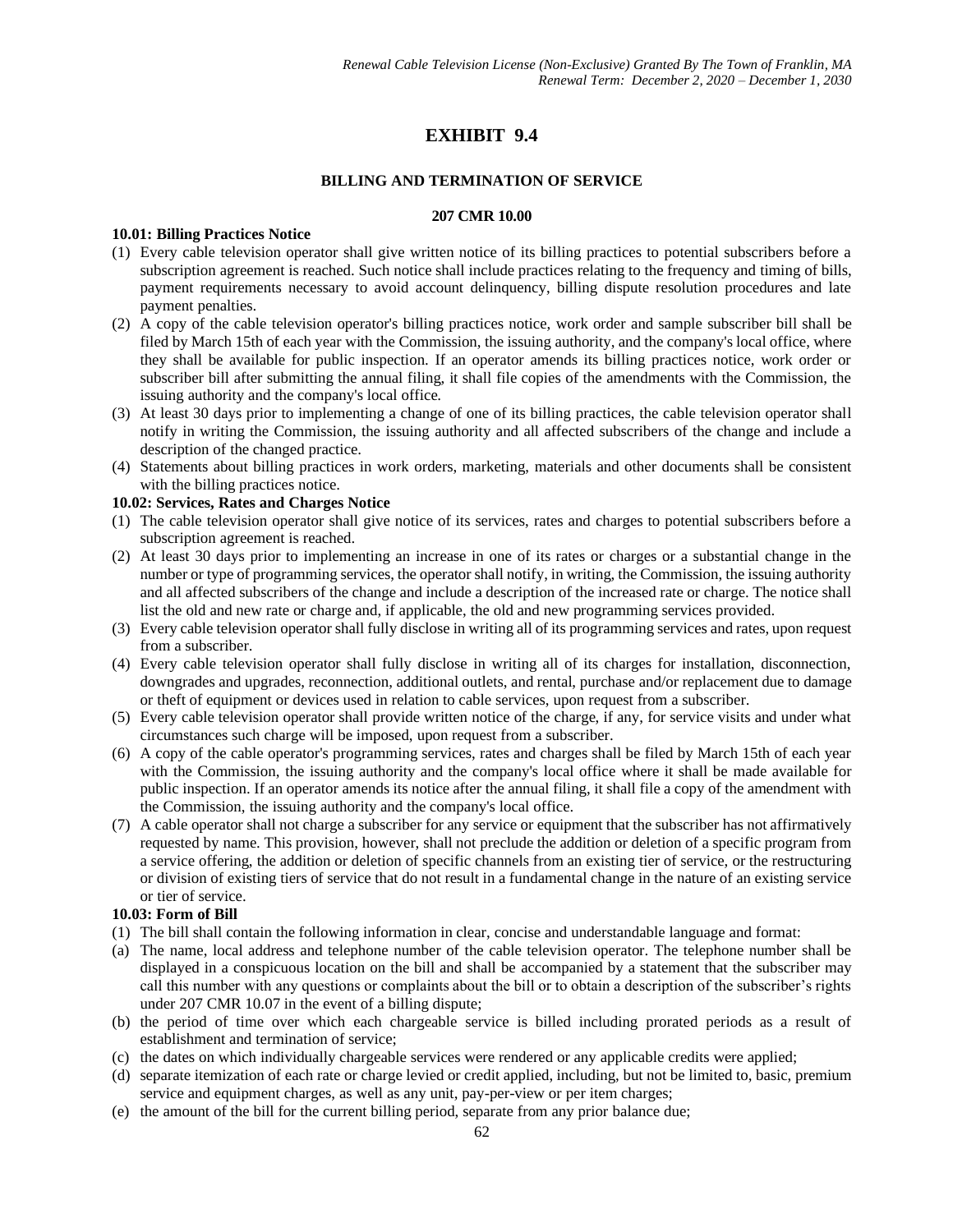- (f) The date on which payment is due from the subscriber.
- (2) Cable operators may identify as a separate line item of each regular subscriber bill the following:
- (a) The amount of the total bill assessed as a franchise fee and the identity of the franchising authority to whom the fee is paid;
- (b) The amount of the total bill assessed to satisfy any requirements imposed on the cable operator by the franchise agreement to support public, educational, or governmental channels or the use of such channels;
- (c) The amount of any other fee, tax, assessment, or charge of any kind imposed by any governmental authority on the transaction between the operator and the subscriber. In order for a governmental fee or assessment to be separately identified under 207 CMR 10.03, it must be directly imposed by a governmental body on a transaction between a subscriber and an operator.
- (3) All itemized costs shall be direct and verifiable. Each cable operator shall maintain a document in its public file which shall be available upon request, that provides the accounting justification for all itemized costs appearing on the bill.

#### **10.04: Advance Billing and Issuance of Bill**

- (1) In the absence of a license provision further limiting the period of advance billing, a cable operator may, under uniform nondiscriminatory terms and conditions, require payment not more than two months prior to the last day of a service period.
- (2) A cable subscriber may voluntarily offer and a cable operator may accept advance payments for periods greater than two months.
- (3) Upon request, a cable television operator shall provide subscribers with a written statement of account for each billing period and a final bill at the time of disconnection.

#### **10.05: Billing Due Dates, Delinquency, Late Charges and Termination of Service**

- (1) Subscriber payment is due on the due date marked on the bill, which shall be a date certain and in no case a statement that the bill is due upon receipt. The due date shall not be less than five business days following the mailing date of the bill.
- (2) A subscriber account shall not be considered delinquent unless payment has not been received by the company at least 30 days after the bill due date.
- (3) The following provisions shall apply to the imposition of late charges on subscribers:
- (a) A cable television operator shall not impose a late charge on a subscriber unless a subscriber is delinquent, the operator has given the subscriber a written late charge notice in a clear and conspicuous manner, and the subscriber has been given at least eight business days from the date of delinquency to pay the balance due.
- (b) A charge of not more than 5 percent of the balance due may be imposed as a one-time late charge.
- (c) No late charge may be assessed on the amount of a bill in dispute.
- (4) A cable television operator shall not terminate a subscriber's service unless the subscriber is delinquent, the cable operator has given the subscriber a separate written notice of termination in a clear and conspicuous manner, and the subscriber has been given at least eight business days from the mailing of the notice of termination to pay the balance due. A notice of termination shall not be mailed to subscribers until after the date of delinquency.
- (5) A cable television operator shall not assess a late charge on a bill or discontinue a subscriber's cable television service solely because of the nonpayment of the disputed portion of a bill during the period established by 207 CMR 10.07 for registration of a complaint with the operator or during the process of a dispute resolution mechanism recognized under 207 CMR 10.07.
- (6) Any charge for returned checks shall be reasonably related to the costs incurred by the cable company in processing such checks.

#### **10.06: Charges for Disconnection or Downgrading of Service**

- (1) A cable television operator may impose a charge reasonably related to the cost incurred for a downgrade of service, except that no such charge may be imposed when:
- (a) A subscriber requests total disconnection from cable service; or
- (b) A subscriber requests the downgrade within the 30 day period following the notice of a rate increase or a substantial change in the number or type of programming services relative to the service (s) in question.
- (2) If a subscriber requests disconnection from cable television service prior to the effective date of an increase in rates, the subscriber shall not be charged the increased rate if the cable television operator fails to disconnect service prior to the effective date. Any subscriber who has paid in advance for the next billing period and who requests disconnection from service shall receive a prorated refund of any amounts paid in advance.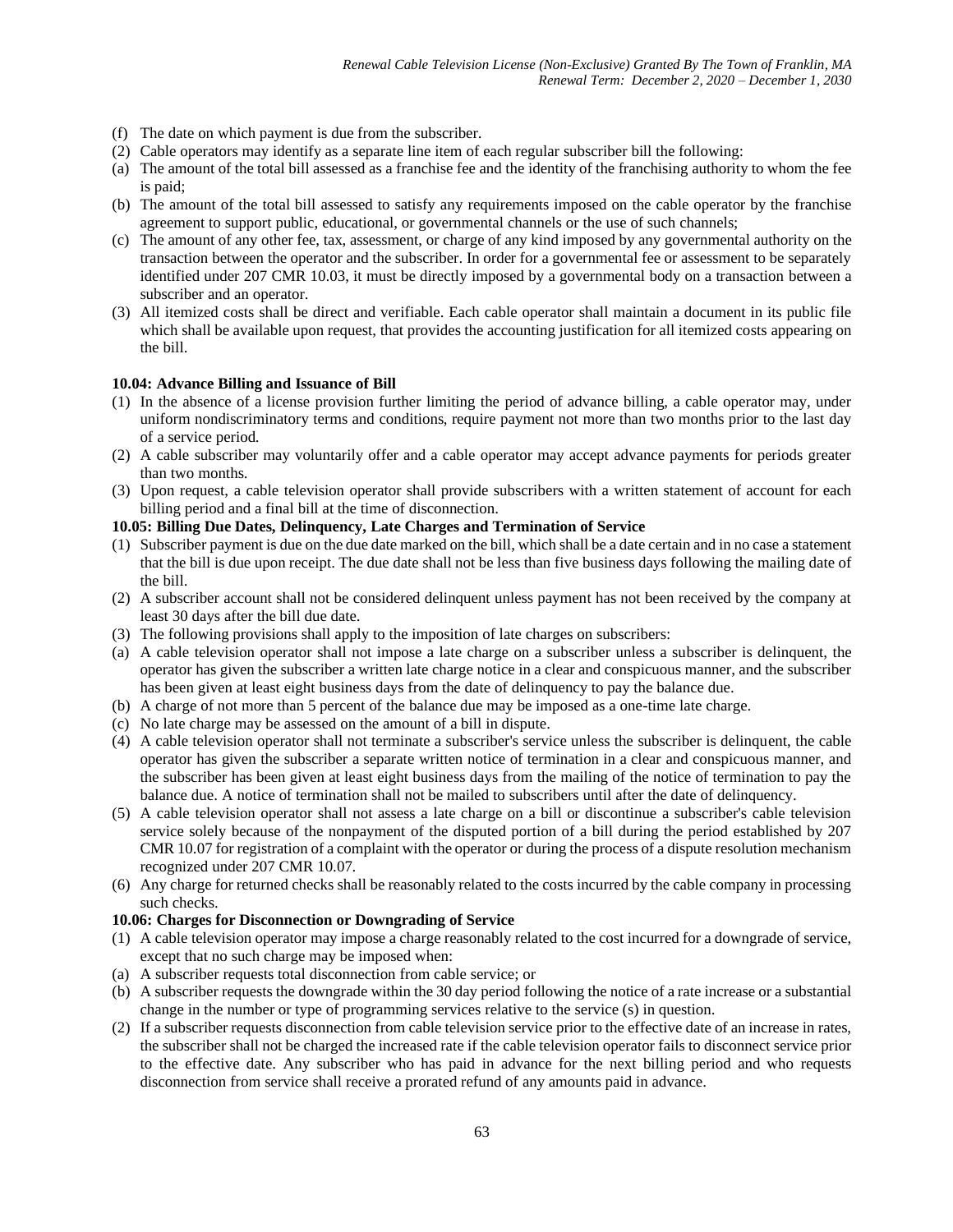#### **10.07: Billing Disputes**

- (1) Every cable television operator shall establish procedures for prompt investigation of any billing dispute registered by a subscriber. The procedure shall provide at least 30 days from the due date of the bill for the subscriber to register a complaint. The cable television operator shall notify the subscriber of the result of its investigation and give an explanation for its decision within 30 working days of receipt of the complaint.
- (2) The subscriber shall forfeit any rights under 207 CMR 10.07 if he or she fails to pay the undisputed balance within 30 days.
- (3) Any subscriber in disagreement with the results of the cable television operator's investigation shall promptly inquire about and take advantage of any complaint resolution mechanism, formal or informal, available under the license or through the issuing authority before the Commission may accept a petition filed under 207 CMR 10.07(4).
- (4) The subscriber or the cable television operator may petition the Commission to resolve disputed matters within 30 days of any final action. Final action under 207 CMR 10.07(3) shall be deemed to have occurred 30 days after the filing of a complaint.
- (5) Upon receipt of a petition, the Commission may proceed to resolve the dispute if all parties agree to submit the dispute to the Commission and be bound by the Commission's decision and the Commission obtains a statement signed by the parties indicating that agreement. In resolving the dispute, the Commission may receive either written or oral statements from the parties, and may conduct its own investigation. The Commission shall then issue a decision based on the record and the parties shall receive written notification of the decision and a statement of reasons therefor.

#### **10.08: Security Deposits**

- (1) A cable operator shall not require from any cable subscriber a security deposit for converters or other equipment in excess of the cost of the equipment.
- (2) The cable operator shall pay interest to the cable subscriber at a rate of 7% per year for any deposit held for six months or more, and such interest shall accrue from the date the deposit is made by the cable subscriber. Interest shall be paid annually by the cable operator to the cable subscriber, either as a direct payment or as a credit to the cable subscriber's account.
- (3) Within 30 days after the return of the converter or other equipment, the cable operator shall return the security deposit plus any accrued interest to the cable subscriber, either as a direct payment or as a credit to the cable subscriber's account.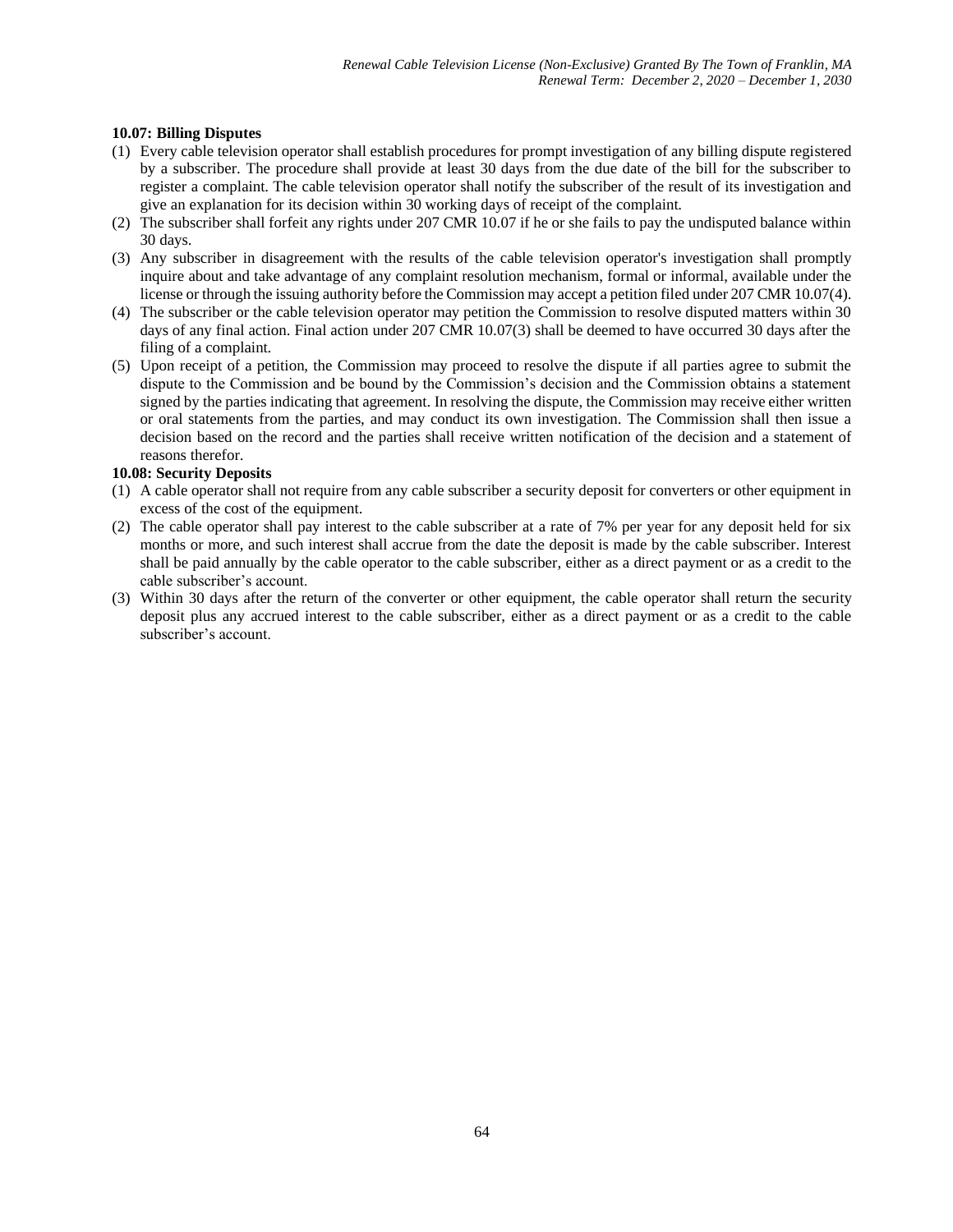## **EXHIBIT 13.5**

## **FORM 500**

*Please see attached.*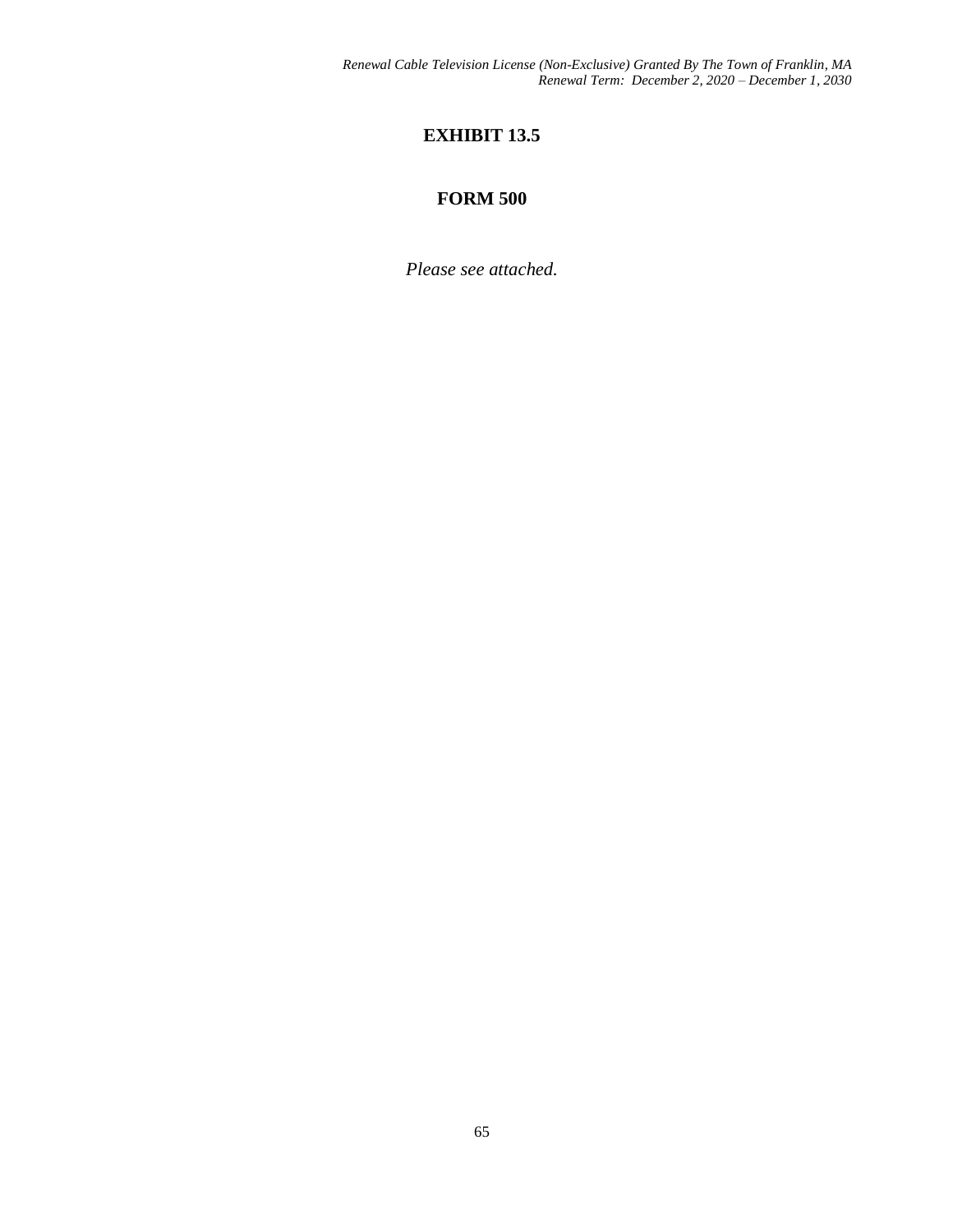| Other:<br>Failure to Respond to Original Complaint<br>Service Interruption<br>Unable to Contact<br><b>Reception</b><br>Appointment/Service call<br><b>Installation</b><br>Billing<br>Advertising/Marketing<br>Equipment<br>Defective Notice<br><b>Customer Service</b><br>Complaints<br>Total<br>code above)<br>Resolution<br>Time (see<br>Avg. | <b>Avgerage Resolution Time:</b><br>Manner of Resolution:<br>A. Resolved to the satisfaction of both parties.,<br>$\frac{1}{2}$<br>Less than 1 Day,<br><2><br>1-3 Days,<br>$<$ 3 $>$ 4-7 Days, | Number of Subscribers:<br>Filing Year:<br>City/Town:<br>Phone:<br>Contact: | Form 500 Complaint Data - |
|-------------------------------------------------------------------------------------------------------------------------------------------------------------------------------------------------------------------------------------------------------------------------------------------------------------------------------------------------|------------------------------------------------------------------------------------------------------------------------------------------------------------------------------------------------|----------------------------------------------------------------------------|---------------------------|
| Manner of Resolution (see code key above for the manner<br>each letter indicates the number of complaints resolved<br>represented<br>by the letters below) The number below<br>in that manner<br>ᄆ<br>റ                                                                                                                                         | B. Resolved, customer dissatisfied., C. Not Resolved<br>$<4>$ 8-14 Days,<br><s><br/>15-30 Days, &lt;6&gt;<br/><math display="inline">&gt;30</math> Days</s>                                    | Address:<br><b>Address:</b><br>Cable Company:<br>E-Mail:                   | Paper Filing              |

÷

 $\sim$